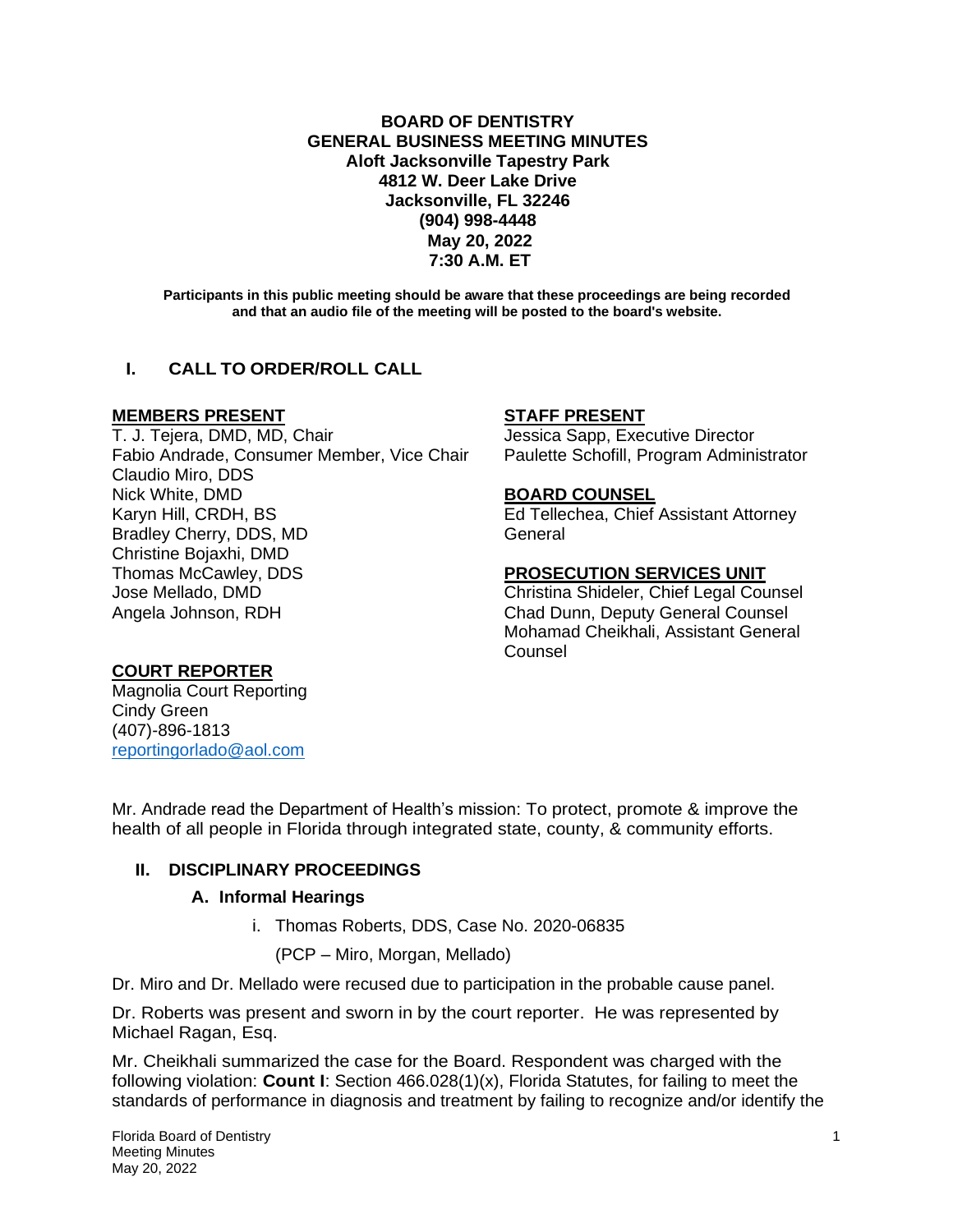risk of performing an extraction on a patient who had undergone radiation therapy; failing to discuss the risk of performing and extraction on a patient who had undergone radiation therapy with Patient C.Z.; failing to make a timely referral for Patient C.Z. to see a specialist for more than a year after the extraction of tooth 31.

Motion by: Dr. White to adopt the findings of fact as set forth in the Administrative Complaint and to find that the Respondent was properly served and has requested an informal hearing.

Motion by: Dr White to adopt the conclusions of law as set forth in the Administrative Complaint and find that this constitutes a violation of the practice act. Second: Ms. Hill Vote: Unanimous

After discussion, the following action was taken:

Motion: by Dr. White to impose the following penalties:

- Reprimand
- Fine of \$10,000 to be paid with one (1) year
- Continuing Education to be completed in person at or through a Florida accredited college of dentistry within one year: Level II (7-12 hour) in Diagnosis and Treatment Planning; Level II (7-12 hour) in Radiology; Level III (13-18 hour) in Risk Management, Level III (13-18 hour) in Oral Surgery, and Level III (13-18 hour) in Oral Medicine.
- Successful completion of a three-semester hour course in Ethics to be completed at or through (online) any accredited college or university within twelve (12) months of the filing of the Final Order
- Patient Reimbursement to be paid within one (1) year

Second: Ms. Hill Vote: Unanimous

Motion: by Dr. White to impose costs of \$4167.35 to be paid within one (1) year. Second: Ms. Hill Vote: Unanimous

## **B. Settlement Agreements**

i. Rafik Dib, DDS, Case No. 2020-23663

(Case tabled until the August meeting)

ii. Dasha Frias Landa, DMD, Case No. 2020-36331

(PCP – Miro, Morgan, Mellado)

Dr. Miro and Dr. Mellado were recused due to participation in the probable cause panel.

Dr. Landa was present and was sworn in by the court reporter. She was represented by Nichole Koford, Esq.

Mr. Dunn summarized the case for the Board. Respondent was charged with the following violation(s): **Count I**: Section 466.028(1)(x), Florida Statutes, for failing to meet the standards of performance in diagnosis and treatment by failing to take radiographs upon completion of Patient S.G.'s root canal treatment to ensure that the treatment was done properly; overfilling a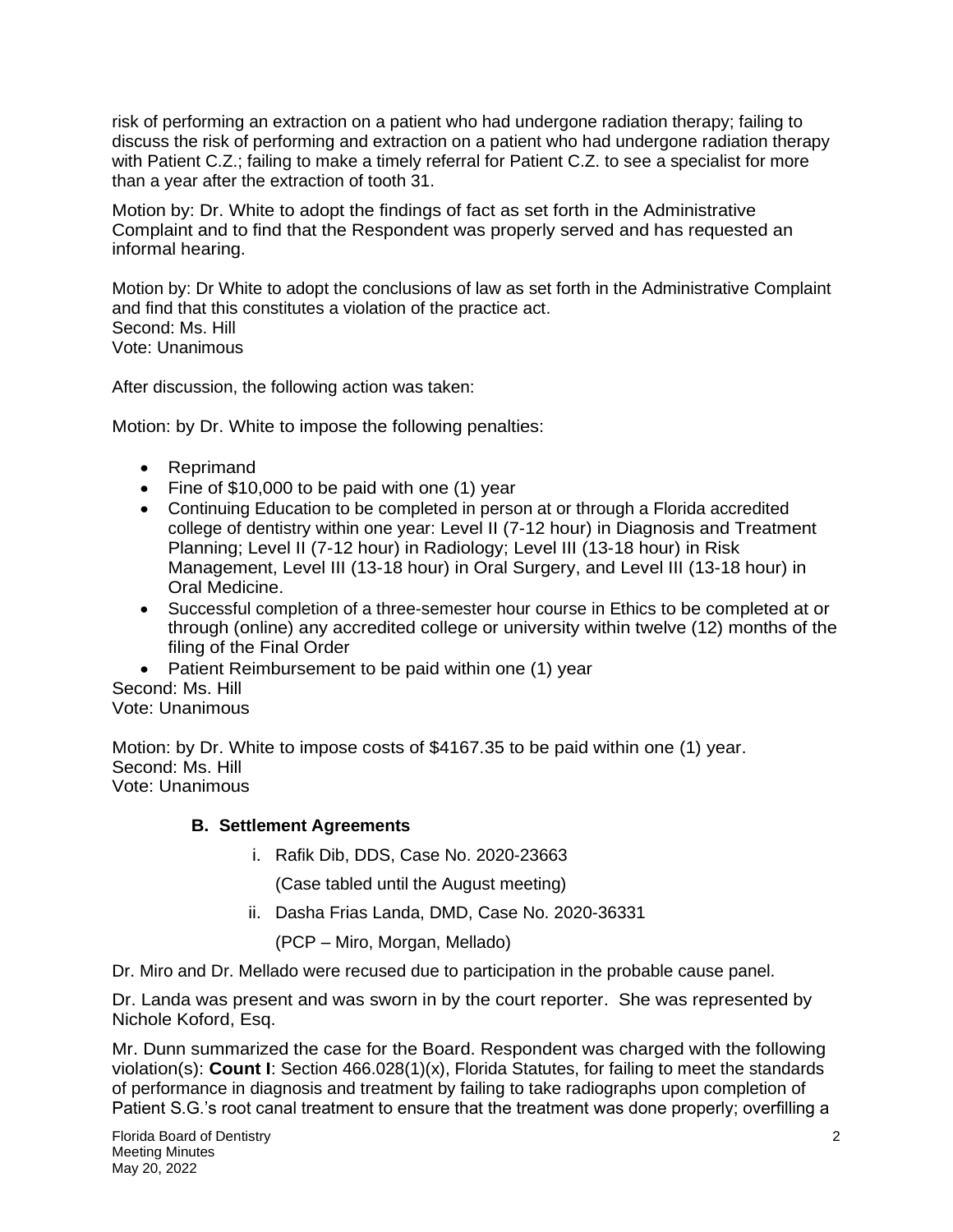canal during Patient S.G.'s root canal treatment; and/or having an indemnity paid in the amount of \$185,000 to Patient S.G.as a result of negligent conduct by the Respondent.

A Settlement Agreement was presented to the Board with the following terms:

- Appearance
- Letter of Concern
- Fine of \$5,000 to be paid within one (1) year of the filing of the Final Order
- Costs in the amount of \$4,279.70 be paid within one (1) year of the filing of the Final **Order**
- Continuing Education to be completed in person at or through a Florida accredited college of dentistry within one year: Level II (7-12 hour) course in Endodontics; Level II (7-12 hour) course in Risk Management.
- Successful completion of the Laws and Rules exam within twelve (12) months of the filing of the Final Order

After discussion, the following action was taken:

Motion by: Dr. White to accept the Settlement Agreement Second: Mr. Andrade Vote: Unanimous

iii. Charles Stamitoles, DDS, Case No. 2021-10997

(PCP – Miro, Morgan, Mellado)

Dr. Miro and Dr. Mellado were recused due to participation in the probable cause panel.

Dr. Stamitoles was not present. He was represented by Edwin Bayo, Esq.

Mr. Cheikhali summarized the case for the Board. Respondent was charged with the following violation(s): **Count I:** Section 466.028(1)(aa) for a violating a lawful order of the Board of Dentistry by failing to take and pass the Laws and Rules examination governing the practice of dentistry in the State of Florida within twelve (12) months of the issuance of the Final Order.

A Settlement Agreement was presented to the Board with the following terms:

- Appearance (waived by the Chair)
- Reprimand
- Fine of \$5,000 to be paid within ninety (90) days of the filing of the Final Order
- Costs in the amount of \$1,000 to be paid within ninety (90) days of the filing of the Final **Order**

After discussion, the following action was taken:

Motion by: Dr. White to accept the Settlement Agreement Second: Dr. McCawley Vote: Unanimous

iv. Kyle Duffy, DMD, Case No. 2019-39372

(PCP – Miro, Mellado)

Dr. Morgan was recused during PCP—please notate on record.

Dr. Miro and Dr. Mellado were recused due to participation in the probable cause panel.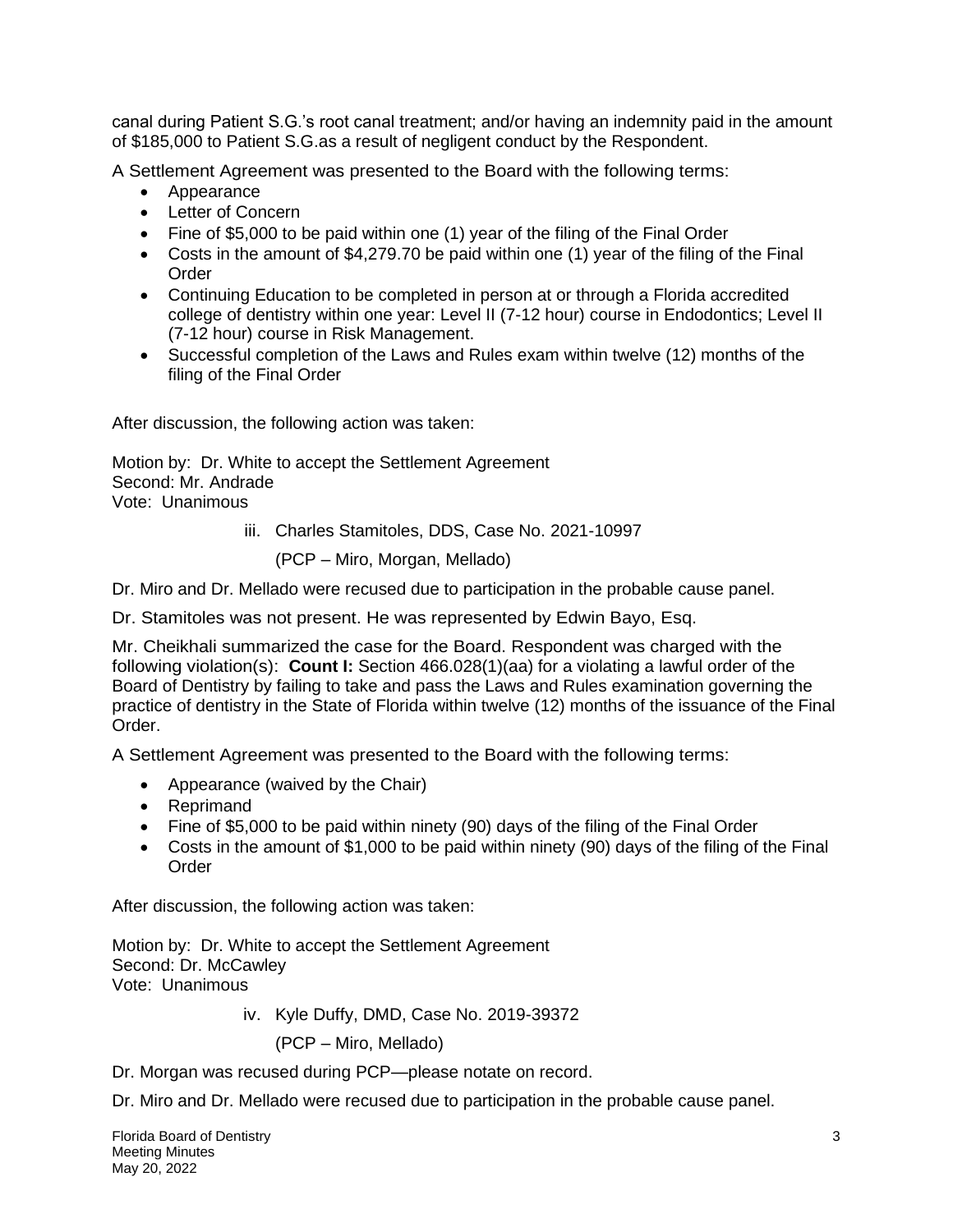Dr. Duffy was present and was sworn in by the court reporter. He was represented by Vilma Martinez, Esq.

Ms. Shideler summarized the case for the Board. Respondent was charged with the following violation(s): **Count I:** Section 466.028 (1)(f) for failing to report to the department any person who the licensee knows, or has reason to believe, is clearly in violation of chapter 466 or of the rule of the department or the board by failing to report Dr. L.D. when Respondent knew or had reason to believe that Dr. L.D. was in violation of Rule 64B5-14.002(1) when he administered general anesthesia to Patient D.B. without a general anesthesia permit. **Count II:** Section 466.028(1)(mm), Florida Statutes for violating Rule 64B5-14.0036(4), F.A.C. for failing to complete the airway management within four years of his initial completion on or about September 26, 2014.

A Settlement Agreement was presented to the Board with the following terms:

- Appearance
- Letter of Concern
- Fine of \$10,000 to be paid within one (1) year of the filing of the Final Order
- Costs in the amount of \$6,800.50 to be paid within one (1) year of the filing of the Final Order
- Continuing Education to be completed in person at or through a Florida accredited college of dentistry within one year: Level III (13-18 hour) course in Anesthesia; Level I (3-6 hour) course in Record Keeping
- Successful completion of a three-semester hour course in Ethics to be completed at or through (online) any accredited college or university within twelve (12) months of the filing of the Final Order
- Probation of one (1) year.
- Successful completion of the Florida Laws and Rules examination within twelve (12) months of the filing of the Final Order.

After discussion, the following action was taken:

Motion by: Dr. Cherry to reject the Settlement Agreement Second: Mr. Andrade Vote: Unanimous

Ms. Johnson offered a counter settlement to include the following terms:

- Reprimand
- Fine of \$10,000 fine to be paid within one (1) year
- Permanent Restriction of administration of Anesthesia
- Continuing Education to be completed in person at or through a Florida accredited college of dentistry within one year: Level II (7-12 hour) course in Crown and Bridge; Level II (7-12 hour) course in Recordkeeping; Level II (7-12 hour) course in Pediatric Dentistry; Level II in Caring for Special Needs Patients (may accept the courses he has already completed)
- Successful completion of a three-semester hour course in Ethics to be completed at or through (online) any accredited college or university within twelve (12) months of the filing of the Final Order
- Successful completion of the Florida Laws and Rules examination within twelve (12)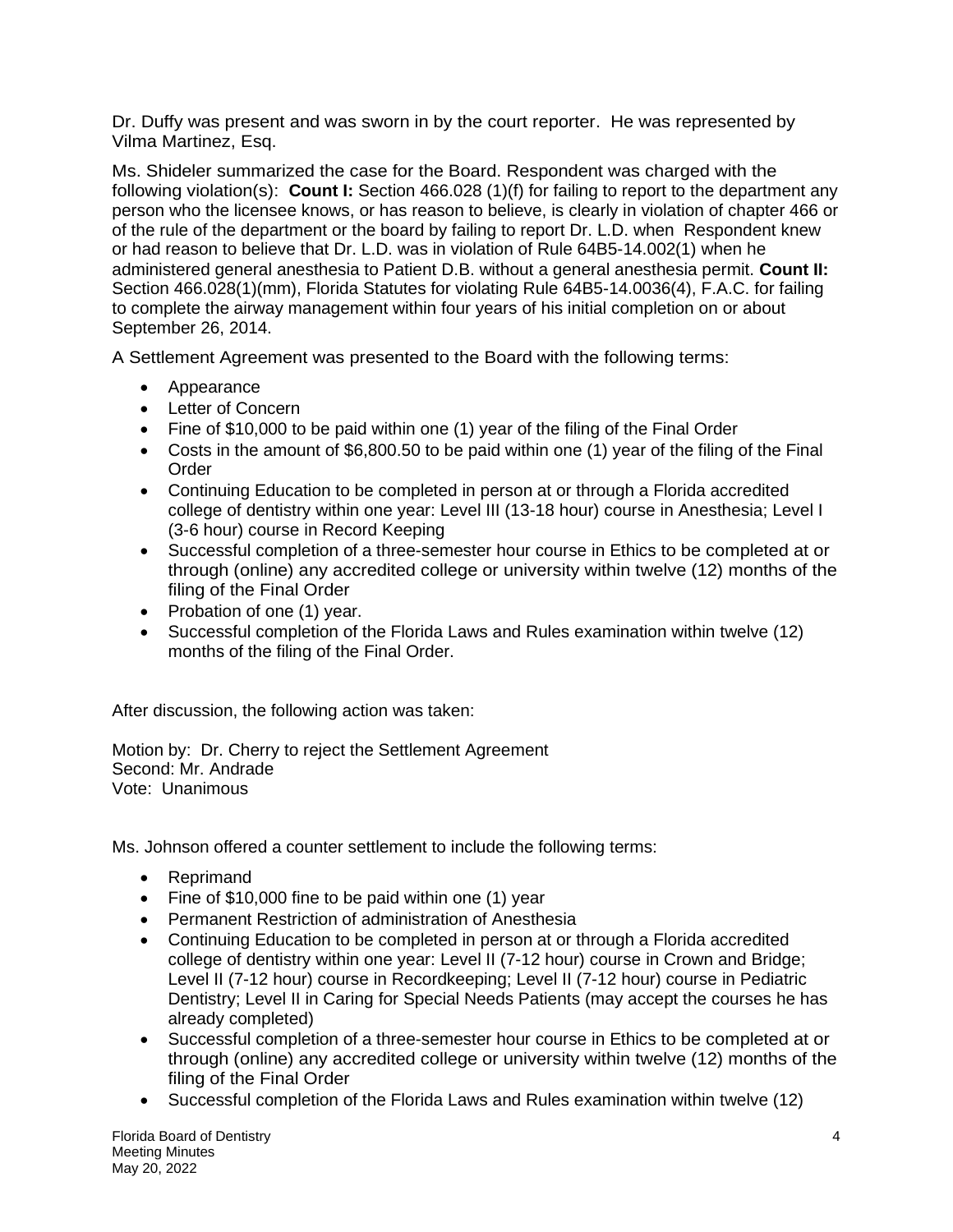months of the filing of the Final Order.

• Costs in the amount of \$6,800.50 to be paid within one (1) year of the filing of the Final Order

Second: Mr. Andrade Vote: 7/1 Motion carried. Dr. McCawley opposed

Dr. Duffy has seven (7) days to accept the counter settlement agreement.

# **C. Determination of Waiver**

i. Sharone V. Reid, DDS, Case No. 2020-03814

(PCP – Miro, Morgan, Bojaxhi)

Dr. Miro and Dr. Bojaxhi were recused due to participation in the probable cause panel.

Dr. Reid was not present. She was not represented by counsel.

Mr. Cheikhali summarized the case for the Board. Respondent is charged with the following violations: **Count I:** Section 466.028(1)(x), Florida Statutes, for failing to meet the standards of performance in diagnosis and treatment by failing to diagnose Patient P.V.'s periodontal disease and/or refer Patient P.V. to a specialist; failing to place Patient P.V.'s permanent crown on tooth 12 on adequately healthy gums; failing to place Patient P.V.'s bridge spanning teeth 18 through 20 on adequately health gums; and/or failing to place Patient P.V.'s bridge spanning teeth 12 through 15 on adequately healthy gums

Motion: by Dr. White to find the Administrative Complaint was properly served on Respondent and that Respondent failed to timely respond to the Administrative Complaint and has waived the right to request a hearing, to adopt the allegations of fact in the Administrative Complaint as the findings of fact of the Board, and to find the Respondent in violation of the Florida Statutes as charged in the Administrative Complaint. Second: Mr. Andrade

Vote: Unanimous

After discussion, the following action was taken:

Motion: by Dr. Mellado to impose the following penalties:

- Reprimand
- Fine of \$10,000 to be paid within ninety (90) days
- Continuing Education to be completed in person at or through a Florida accredited college of dentistry within one year: Level III (13-18 hour) course in Periodontics; Level II (7-12 hour) course in Diagnosis and Treatment Planning; Level II (7-12 hour) course in Crown and Bridge
- Successful completion of the Laws and Rules exam within twelve (12) months of the filing of the Final Order

Second: Mr. Andrade Vote: Unanimous

Motion: by Dr. White to impose costs of \$6,178.62 to be paid within ninety (90) days. Second: Ms. Hill Vote: Unanimous

ii. Jared Schmitt, DMD, Case No. 2021-02015

(PCP – Miro, Morgan, Mellado)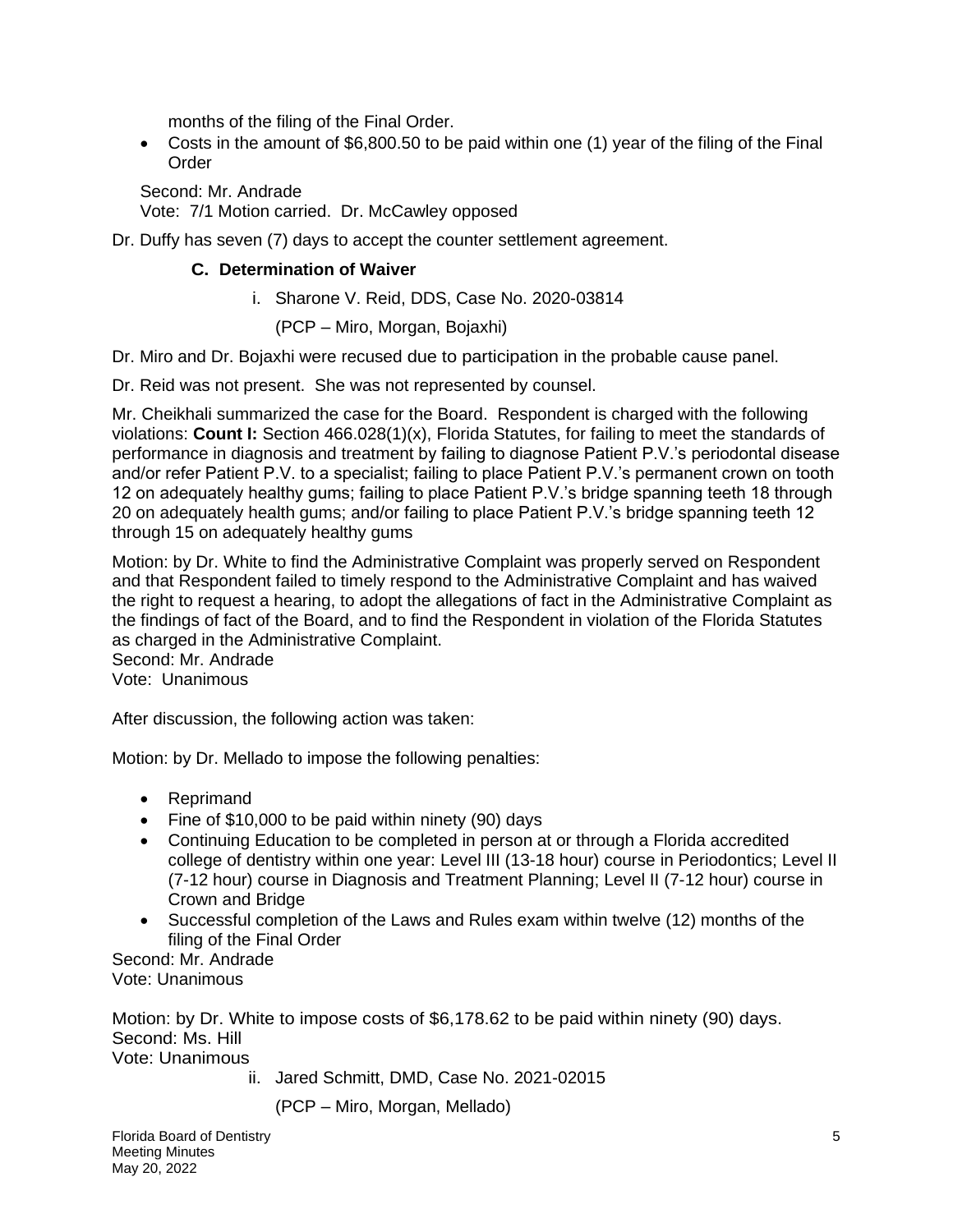Dr. Miro and Dr. Mellado were recused due to participation in the probable cause panel.

Dr. Schmitt was present and was sworn in by the court reporter. He was represented by Dennis Vandenberg, Esq.

Dr. Shideler summarized the case for the Board. Respondent is charged with the following violations: **Count I:** Section 456.072(1)(bb), Florida Statutes, for performing or attempting to perform health care services on the wrong patient, a wrong procedure, or an unauthorized procedure that is medically unnecessary by performing a wrong site procedure by erroneously extracting tooth 10 instead of the intended tooth H

Motion: by Dr. White to find the Administrative Complaint was properly served on Respondent and that Respondent failed to timely respond to the Administrative Complaint and has waived the right to request a hearing, to adopt the allegations of fact in the Administrative Complaint as the findings of fact of the Board, and to find the Respondent in violation of the Florida Statutes as charged in the Administrative Complaint.

Second: Ms. Hill Vote: Unanimous

After discussion, the following action was taken:

Motion: by Dr. Cherry to impose the following penalties:

- Letter of Concern
- Fine of \$7,500 to be paid within ninety (90) days
- Continuing Education to be completed in person at or through a Florida accredited college of dentistry within one year: Level II (7-12 hour) course in Pediatric Dentistry, Level II (7-12 hour) course in Oral Surgery
- Successful completion of a three-semester hour course in Risk Management to be completed at or through (online) any accredited college or university within twelve (12) months of the filing of the Final Order
- Successful completion of the Laws and Rules exam within twelve (12) months of the filing of the Final Order

Second: Ms. Hill Vote: Unanimous

Motion: by Dr. White to impose costs of \$5000 to be paid within ninety (90) days. Second: Mr. Andrade Vote: Unanimous

iii. Robin Young, DDS, Case No. 2021-14662

(PCP – Miro, Morgan, Bojaxhi)

Dr. Miro and Dr. Bojaxhi were recused due to participation in the probable cause panel.

Dr. Young was not present. She was not represented by counsel.

Mr. Cheikhali summarized the case for the Board. Respondent is charged with the following violations: Count I: Section 466.028 (1)(aa) for a violating a lawful order of the Board of Dentistry by failing to pay the costs associated with the Final Order.

Motion: by Dr. White to find the Administrative Complaint was properly served on Respondent and that Respondent failed to timely respond to the Administrative Complaint and has waived the right to request a hearing, to adopt the allegations of fact in the Administrative Complaint as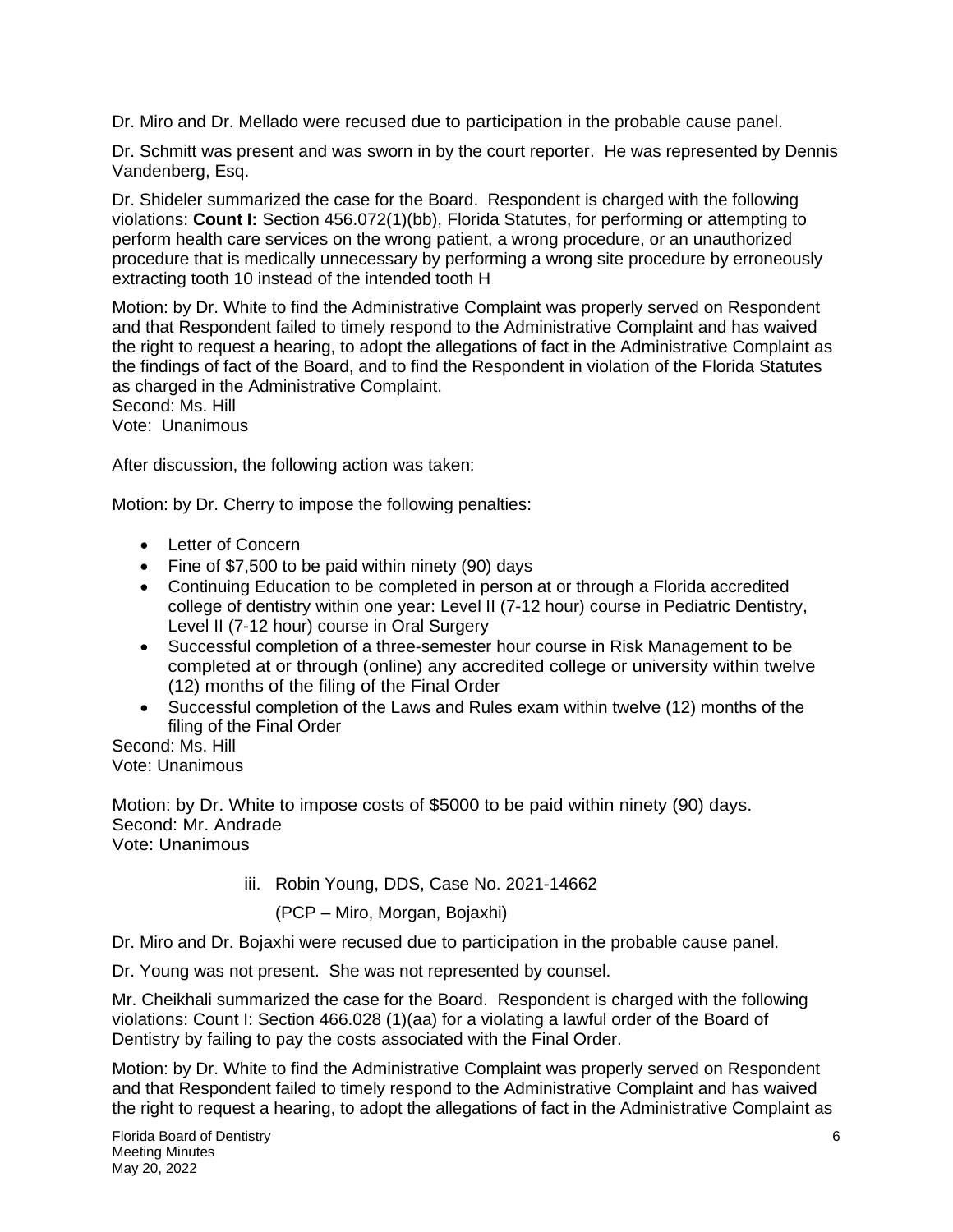the findings of fact of the Board, and to find the Respondent in violation of the Florida Statutes as charged in the Administrative Complaint. Second: Mr. Andrade Vote: Unanimous

After discussion, the following action was taken:

Motion: by Dr. White for revocation of the license Second: Dr. Cherry Vote: Unanimous

Motion: by Dr. White to impose costs of \$1,370.10 to be paid within ninety (90) days. Second: Mr. Andrade Vote: Unanimous

# **D. Voluntary Relinquishment**

i. Michelle J. Luchey Charles, DDS, Case No. 2021-01634

(PCP – Miro, Morgan, Bojaxhi)

Dr. Miro and Dr. Bojaxhi were recused due to participation in probable cause panel.

Dr. Luchey Charles was not present. She was not represented by counsel.

The department withdrew the Voluntary Relinquishment

# **III. PROSECUTION REPORT**

**A.** Assistant General Counsel

Ms. Shideler presented the Board with the current status of Board Cases.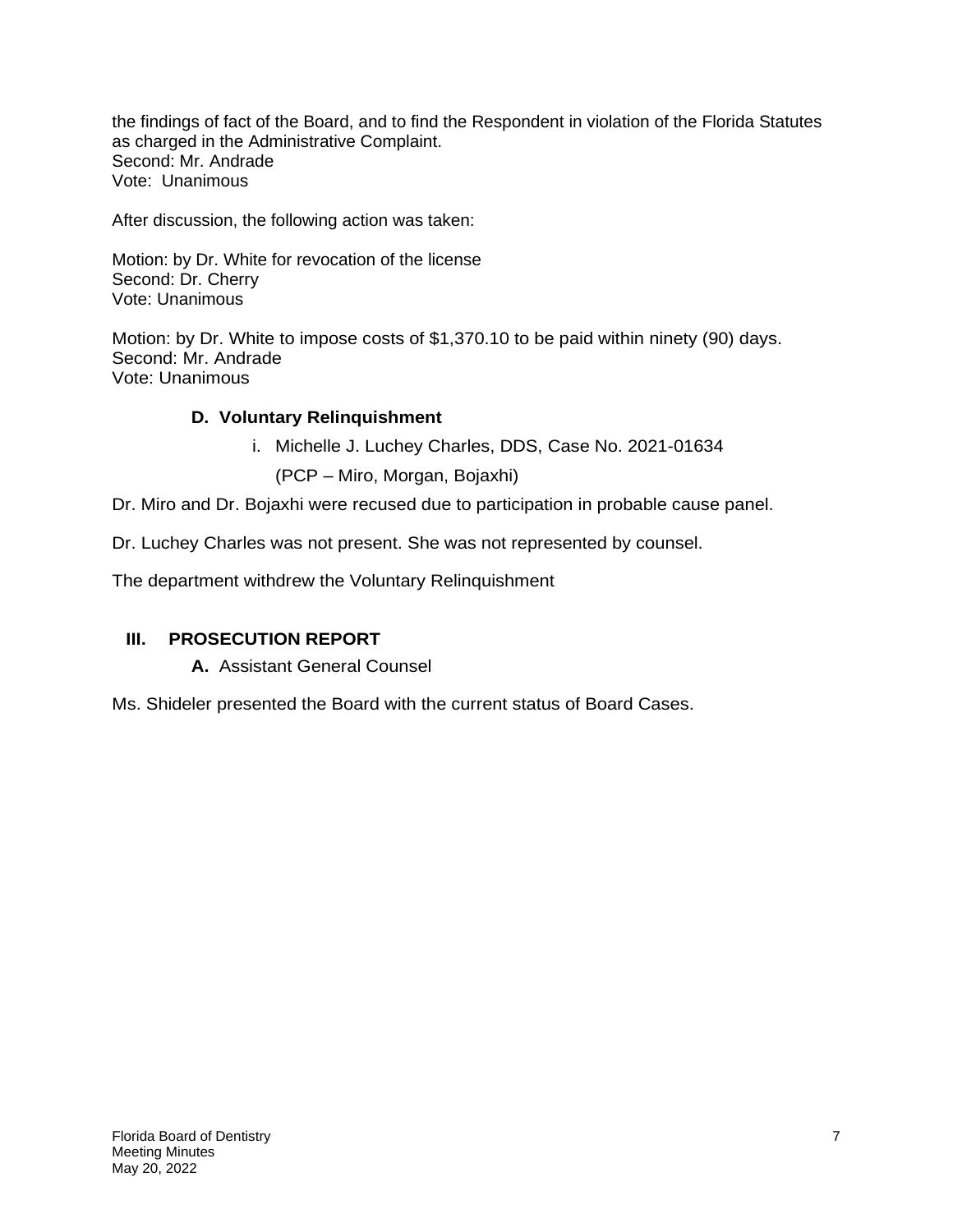| <b>Case Status</b>                                           | 11/19/2021 | 2/18/2022  | 5/20/2022 |
|--------------------------------------------------------------|------------|------------|-----------|
| Total cases open/active in<br><b>Prosecution Services:</b>   | 251        | <b>200</b> | 188       |
| Cases in Emergency Action Unit:                              | 2          | 1          | 2         |
| Cases under legal review:                                    | 137        | 90         | 71        |
| Cases awaiting supplemental<br>investigation/expert opinion: | 24         | 19         | 20        |
| Cases with PCP recommendation:                               | 37         | 37         | 56        |
| Cases where probable cause<br>has been found:                | 6          | 13         | 1         |
| Cases where DOAH has been<br>requested:                      | 22         | 21         | 19        |
| Cases pending before DOAH:                                   | 3          | 2          | 0         |
| Cases on Board meeting<br>agendas:                           | 15         | 14         | 14        |
| Cases on appeal:                                             | 0          | 0          | 0         |
| Cases older than one year:*                                  | 58         | 54         | 63        |

\* Does not include cases currently agendaed for final action by the Board.

Motion: by Mr. Andrade to continue prosecuting year and older cases Second: Dr. White Vote: Unanimous

## **IV. REQUEST TO SET TERMS OF PROBATION**

**A.** Jacob Leibovici, DDS Case Nos. 2017-01507 and 2018-02998

Dr. Leibovic was not present. Dr. Leibovici appeared before the Board at the February 18, 2022 meeting. His proposed Settlement Agreement was rejected by the Board and a counter Settlement Agreement was offered. Dr. Leibovici accepted the counter Settlement Agreement, and the Order was filed on March 2, 2022. One of the terms of the counter Settlement Agreement was two (2) years of Probation with Chart Reviews. This is being brought back before the Board for clarification of the probationary terms, so his probation can be accurately monitored.

After discussion, the following action was taken:

Motion: by Dr. White to set the following terms:

Respondent shall be indirectly monitored by a board approved monitor of a dentist who is fully licensed under Chapter 466. The Respondent shall submit the CV or resume of the monitor to the Compliance Officer for approval. The Board Chair has delegated authority to approve the monitor.

The probationary term begins only after the monitor has been approved.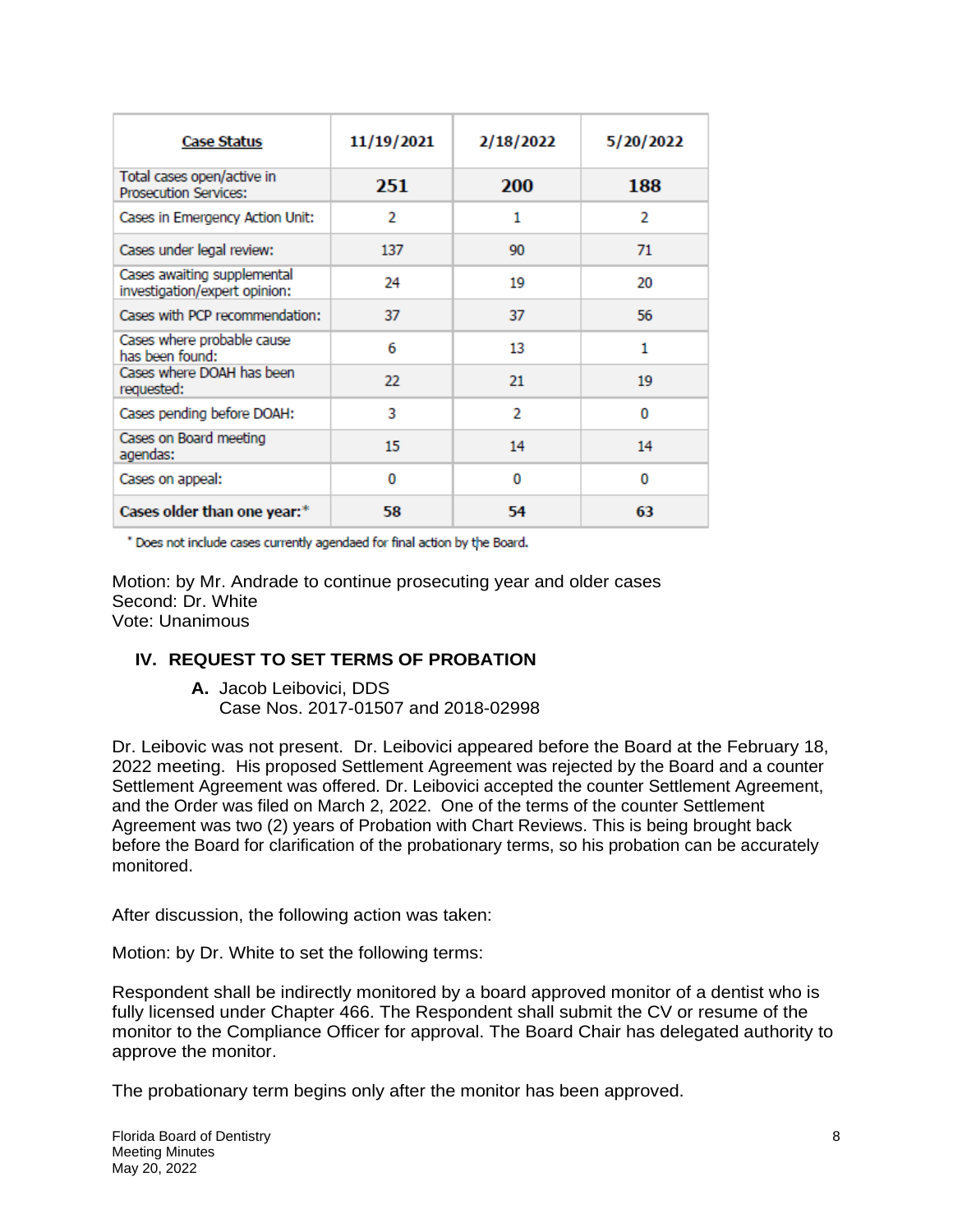The monitor shall review a random sample of active chart reviews of no less than 25% of Respondents patients.

The Respondent shall ensure the monitor submits quarterly reports, in affidavit form, to include:

- Dates the monitor visited Respondent's office
- Brief summary of why the Respondent is on probation
- The number of records reviewed
- Summary of the overall quality of the records reviewed
- Summary of the issues addressed and topics discussed
- Detail any problems or concerns that may have arisen with Respondent

In the event Respondent does not actively engage in professional practice for a period of 30 days or more, the probation shall be tolled until such time Respondent returns to active practice in Florida.

Second: Ms. Hill Vote: Unanimous

# **V. PETITION FOR VARIANCE OR WAIVER OF RULE**

i. Karanjit Purewal

This item was tabled until the August meeting.

# **VI. PETITION FOR MODIFICATION OF FINAL ORDER**

- **A.** Briggitte Martin, DDS
	- Case No. 2019-39257

Dr. Martin was not present. She was not represented by counsel.

On March 21, 2022, Dr. Martin made a request to modify her Final Order on Case No. 2019-39257. The Final Order required her to pay a fine of \$5,000.00, costs of \$2,971.47, complete a Level I course in Crown and Bridge, successfully pass the Florida Laws and Rules exam, and reimburse the patient in the amount of \$397.50 within one year of the filing of the Final Order. Dr. Martin is requesting an extension to complete the requirements.

After discussion, the following action was taken:

Motion: by Ms. Johnson to reject the Petition Second: Dr. Miro Vote: Unanimous

**B.** Denise Shuman, RDH

Case No. 2017-08706

Ms. Shuman was present and was sworn in by the court reporter. She was represented by Vanessa L. King, Esq.

Florida Board of Dentistry 9 Meeting Minutes May 20, 2022 On April 11, 2022, Ms. Shuman made a request to modify her Final Order on Case No. 2017-08706. The Final Order required Ms. Shuman to pass the Florida Laws and Rules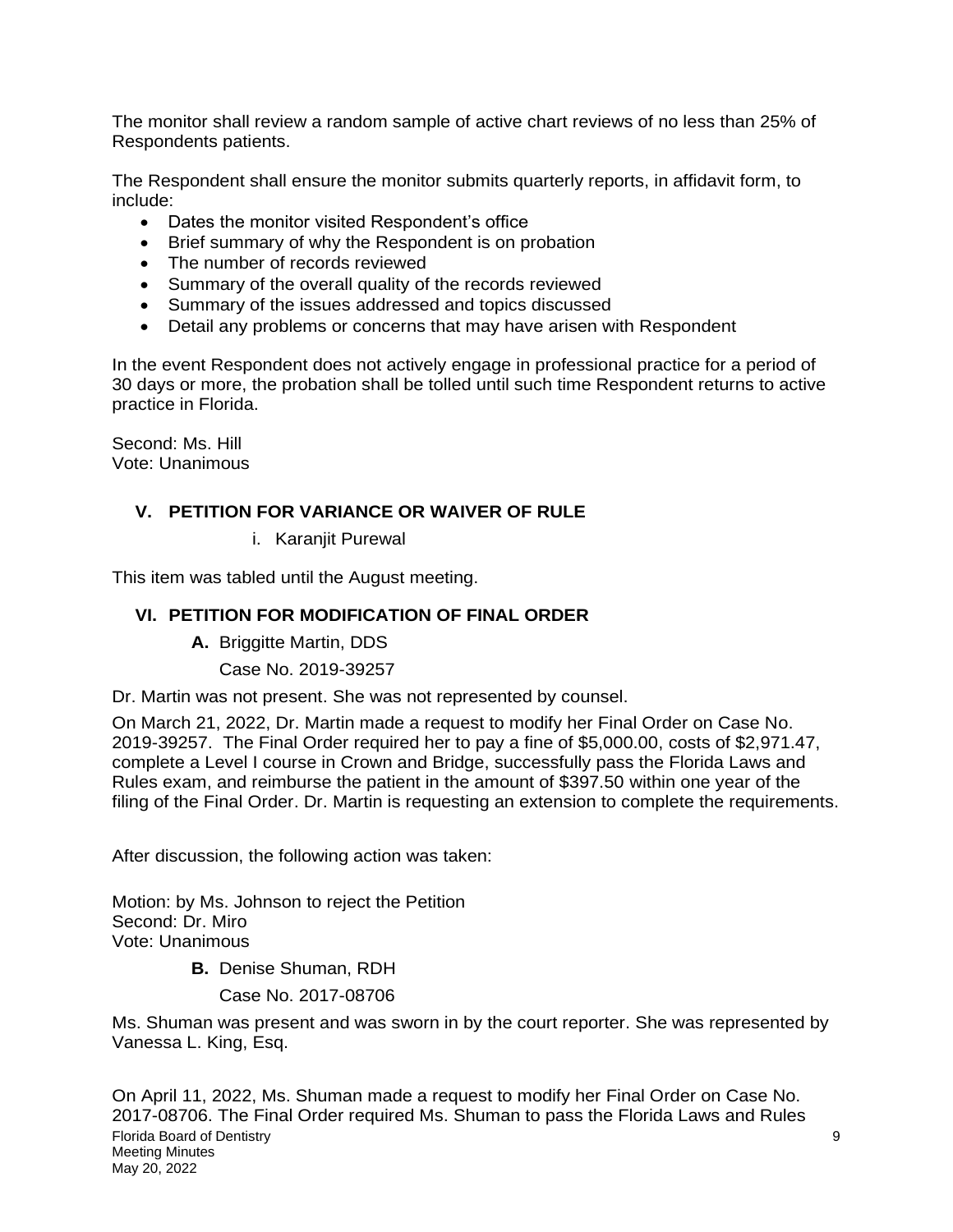examination by March 9, 2022. Ms. Shuman took the laws and rules exam on January 28, 2022, and February 23, 2022, and was unable to pass the exam. She is scheduled to sit for the exam again on April 29, 2022, and is requesting an extension to complete the requirement.

After discussion, the following action was taken:

Motion: by Ms. Hill to grant the extension for the Law and Rules examination and to deny the request for an extension of time to pay the fines and costs Second: Mr. Andrade Vote: 9/1 Motion carried. Ms. Johnson opposed.

# **VII. REVIEW OF APPLICATIONS**

## **A. Application for Dental License**

i. John Craig

Dr. Craig was present and was sworn in by the court reporter. He was represented by Ed Bayo, Esq. His appearance was requested due to past discipline.

After discussion, the following action was taken:

Motion: by Dr. McCawley to grant licensure Dr. McCawley withdrew his motion.

Motion: by Dr. Tejera to deny the application for failure to comply with a previous Final Order and being convicted of a crime related to the practice of dentistry. Second: Mr. Andrade Vote: 6/4 Motion carried. Dr. Cherry, Dr. McCawley, Dr. Mellado, and Ms. Hill opposed.

# **B. Application for Dental Teaching Permit**

## i. Susan Adams

Dr. Adams was present and was sworn in by the court reporter. She was not represented by counsel. Her appearance was requested due to her previous health history.

After discussion, the following action was taken:

Motion: by Dr. Miro to approve the application pending receipt that Dr. Adams is full-time faculty. Dr. Adams has thirty (30) days to provide the letter. Second: Dr. White Vote: Unanimous

# **C. Application for Moderate Sedation Permit**

i. Kyle Duffy, DN 20738

Dr. Duffy was present and was sworn in by the court reporter. He was represented by Vilma Martinez Esq. His appearance was requested due to past discipline.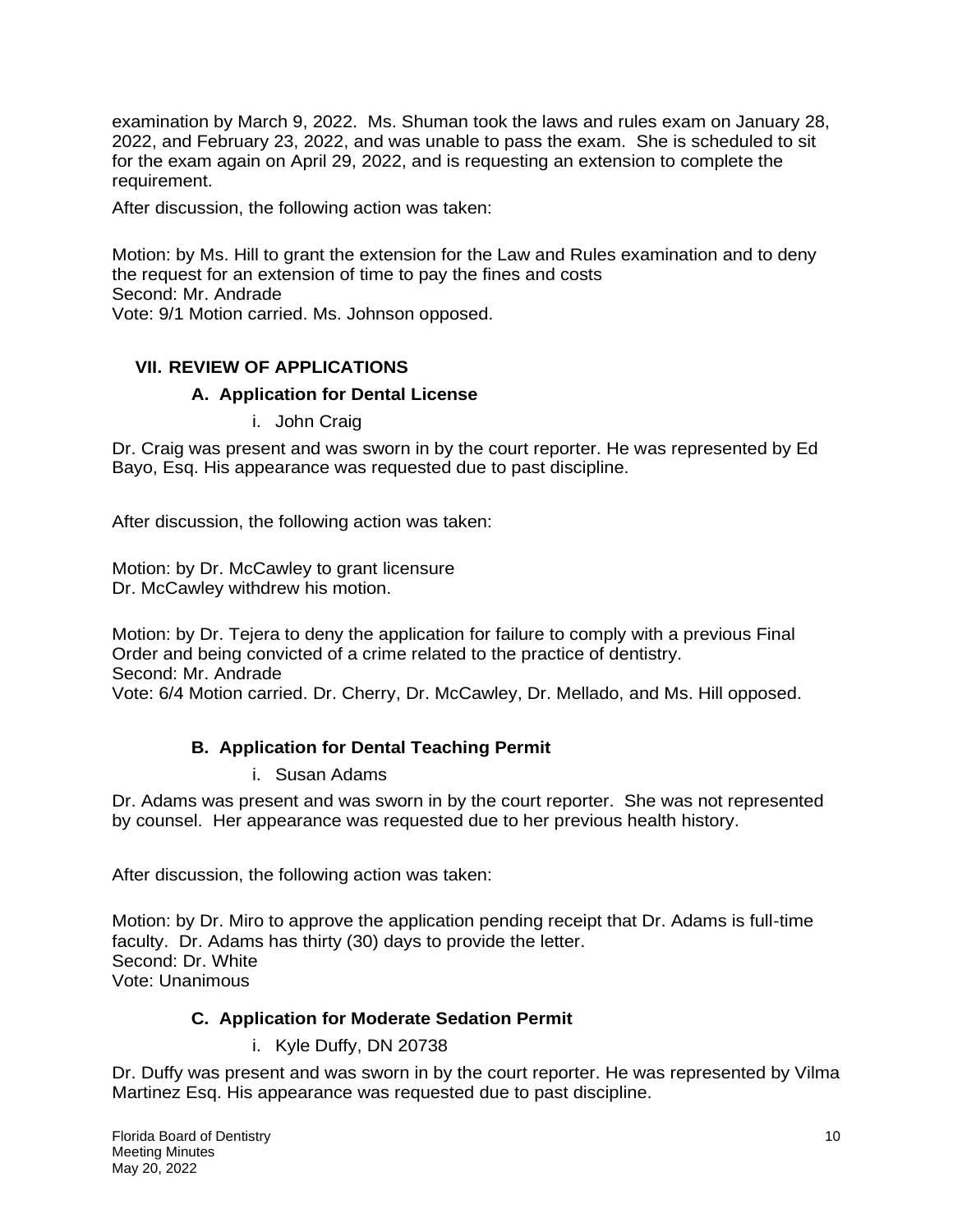Dr. Duffy withdrew his application.

## **VIII. REPORTS**

## **A. Board Counsel**

## i. Rules Report

Mr. Tellechea provided the Board with a current status of the rules currently in process

## ii. JAPC Correspondence

a. Rule 64B5-13.005, F.A.C.

### NOTICE OF CHANGE

Notice is hereby given that the following changes have been made to the proposed rule in accordance with subparagraph 120.54(3)(d)1., FS, published in Vol. 47, No. 188, of the September 28, 2021, issue of the Florida Administrative Register. The changes are in response to written comments submitted by the staff of the Joint Administrative Procedures Committee and discussion and subsequent vote by the board at a public meeting held February 18, 2022. The changes are as follows:

#### **64B5-13.005 Disciplinary Guidelines.**

(1) When the Board finds an applicant, licensee, certificate holder, or telehealth registrant whom it regulates under chapter 466, F.S., has committed any of the acts set forth in section 456.072(1), 466.028, or 456.47, F.S., it shall issue a final order imposing appropriate penalties as recommended in these disciplinary guidelines. For any violation found that is for fraud or making a false or fraudulent representation, the Board will impose a fine of \$10,000.00 per count or offense. The use of terms to describe the offenses herein within the individual guidelines is intended to be only a generally descriptive use of the terms. For an accurate description of the actual offenses, the reader should refer to the statutory disciplinary provisions. The maximum penalties set forth in any individual offense guideline include all of the less severe penalties that would fall in between the maximum and the minimum penalties stated. For telehealth registrants, a suspension may be accompanied by a corrective action plan that addressees the conduct which resulted in the underlying disciplinary violations. The Board may require a corrective action plan be completed prior to reinstatement of the suspended registration or the corrective action plan may follow a suspension for a definite term.

| VIOLATION                      |                                  |                            | PENALTY RANGE     |                   |  |
|--------------------------------|----------------------------------|----------------------------|-------------------|-------------------|--|
|                                | <b>MAXIMUM</b><br><b>MINIMUM</b> |                            | TELEHEALTH        | TELEHEALTH        |  |
|                                |                                  |                            | <b>REGISTRANT</b> | <b>REGISTRANT</b> |  |
|                                |                                  |                            | <b>MINIMUM</b>    | <b>MAXIMUM</b>    |  |
| (a) Attempting to obtain,      |                                  |                            |                   |                   |  |
| obtaining or renewing a        |                                  |                            |                   |                   |  |
| by<br>bribery,<br>license      |                                  |                            |                   |                   |  |
| fraudulent                     |                                  |                            |                   |                   |  |
| misrepresentations<br>$\alpha$ |                                  |                            |                   |                   |  |
| error of the Board.            |                                  |                            |                   |                   |  |
| (Sections $466.028(1)(a)$ ,    |                                  |                            |                   |                   |  |
| $456.072(1)(h)$ , F.S.)        |                                  |                            |                   |                   |  |
| 1. Obtain license by           |                                  |                            |                   |                   |  |
| bribery.                       |                                  |                            |                   |                   |  |
| <b>First Offense</b>           | \$500 fine and                   | \$5,000 fine and one $(1)$ |                   |                   |  |
|                                | two $(2)$ years'                 | year suspension.           |                   |                   |  |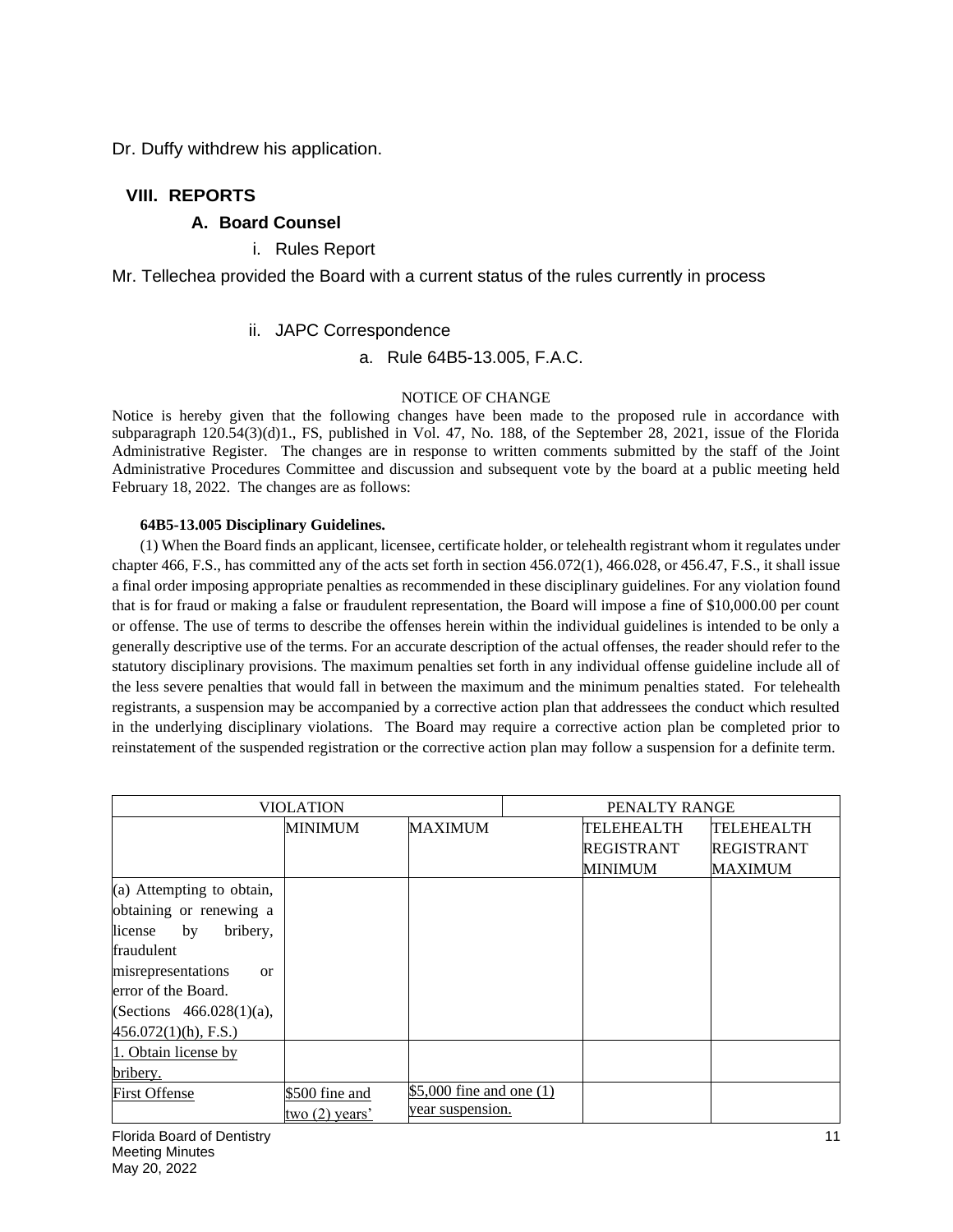| probation or<br>application<br>denial, \$500 fine<br>and referral to<br>State Attorney's<br>office if not<br>licensed.<br>\$10,000 fine and<br>\$10,000 5,000<br>Second Offense<br>Permanent Revocation.<br>fine and one $(1)$<br>year suspension<br>or application<br>denial, \$10,000<br>500 fine and<br>referral to State<br>Attorney's office<br>if not licensed.<br>fraudulent<br>misrepresentations.<br>Denial \$500 fine<br>Denial/or five (5) year<br><b>First Offense</b><br>Denial<br>Revocation<br>of<br><b>or</b><br>and referral to<br>suspension revocation<br>Application.<br>Denial<br>οf<br><b>State Attorney's</b><br>\$10,000 fine and referral to<br>Application.<br>office if not<br>State Attorney's office if<br>licensed.<br>not licensed.<br>Revocation \$10,000 fine<br><b>Probation with</b><br><b>Second Offense</b><br>Same.<br>Revocation<br><b>or</b><br>conditions \$500<br>and revocation or<br>Denial<br>permanent denial and<br>fine.<br>revocation.<br>dentistry<br><b>or</b><br>dental hygiene revoked,<br>suspended, or otherwise<br>acted against, including<br>the denial of licensure, by<br>the licensing authority of<br>another state, territory, or<br>country.<br>(Sections 466.028(1)(b),<br>456.072(1)(f), F.S.)<br>\$1,000 fine.<br>Suspension/denial until the<br><b>First Offense</b><br>Letter<br>of<br>One<br>(1)<br>year<br>license is unencumbered<br>Reprimand.<br><b>Suspension</b><br><b>or</b><br>and active in the<br><b>Denial</b><br>of<br>jurisdiction in which the<br>Application.<br>disciplinary action was<br>originally taken, or up to<br>five years, followed by<br>probation and<br>\$5,00010,000 fine or<br>revocation.<br><b>Imposition of</b><br>Suspension until the licenseOne<br><b>Second Offense</b><br>$(1)$ month<br><b>Three</b><br>(3)<br>year<br>discipline which<br>is unencumbered in the<br>suspension.<br>Suspension.<br>would have been<br>jurisdiction in which |                         |  |  |
|-----------------------------------------------------------------------------------------------------------------------------------------------------------------------------------------------------------------------------------------------------------------------------------------------------------------------------------------------------------------------------------------------------------------------------------------------------------------------------------------------------------------------------------------------------------------------------------------------------------------------------------------------------------------------------------------------------------------------------------------------------------------------------------------------------------------------------------------------------------------------------------------------------------------------------------------------------------------------------------------------------------------------------------------------------------------------------------------------------------------------------------------------------------------------------------------------------------------------------------------------------------------------------------------------------------------------------------------------------------------------------------------------------------------------------------------------------------------------------------------------------------------------------------------------------------------------------------------------------------------------------------------------------------------------------------------------------------------------------------------------------------------------------------------------------------------------------------------------------------------------------------------------------------------------------------------------------------|-------------------------|--|--|
|                                                                                                                                                                                                                                                                                                                                                                                                                                                                                                                                                                                                                                                                                                                                                                                                                                                                                                                                                                                                                                                                                                                                                                                                                                                                                                                                                                                                                                                                                                                                                                                                                                                                                                                                                                                                                                                                                                                                                           |                         |  |  |
|                                                                                                                                                                                                                                                                                                                                                                                                                                                                                                                                                                                                                                                                                                                                                                                                                                                                                                                                                                                                                                                                                                                                                                                                                                                                                                                                                                                                                                                                                                                                                                                                                                                                                                                                                                                                                                                                                                                                                           |                         |  |  |
|                                                                                                                                                                                                                                                                                                                                                                                                                                                                                                                                                                                                                                                                                                                                                                                                                                                                                                                                                                                                                                                                                                                                                                                                                                                                                                                                                                                                                                                                                                                                                                                                                                                                                                                                                                                                                                                                                                                                                           |                         |  |  |
|                                                                                                                                                                                                                                                                                                                                                                                                                                                                                                                                                                                                                                                                                                                                                                                                                                                                                                                                                                                                                                                                                                                                                                                                                                                                                                                                                                                                                                                                                                                                                                                                                                                                                                                                                                                                                                                                                                                                                           |                         |  |  |
|                                                                                                                                                                                                                                                                                                                                                                                                                                                                                                                                                                                                                                                                                                                                                                                                                                                                                                                                                                                                                                                                                                                                                                                                                                                                                                                                                                                                                                                                                                                                                                                                                                                                                                                                                                                                                                                                                                                                                           |                         |  |  |
|                                                                                                                                                                                                                                                                                                                                                                                                                                                                                                                                                                                                                                                                                                                                                                                                                                                                                                                                                                                                                                                                                                                                                                                                                                                                                                                                                                                                                                                                                                                                                                                                                                                                                                                                                                                                                                                                                                                                                           |                         |  |  |
|                                                                                                                                                                                                                                                                                                                                                                                                                                                                                                                                                                                                                                                                                                                                                                                                                                                                                                                                                                                                                                                                                                                                                                                                                                                                                                                                                                                                                                                                                                                                                                                                                                                                                                                                                                                                                                                                                                                                                           |                         |  |  |
|                                                                                                                                                                                                                                                                                                                                                                                                                                                                                                                                                                                                                                                                                                                                                                                                                                                                                                                                                                                                                                                                                                                                                                                                                                                                                                                                                                                                                                                                                                                                                                                                                                                                                                                                                                                                                                                                                                                                                           |                         |  |  |
|                                                                                                                                                                                                                                                                                                                                                                                                                                                                                                                                                                                                                                                                                                                                                                                                                                                                                                                                                                                                                                                                                                                                                                                                                                                                                                                                                                                                                                                                                                                                                                                                                                                                                                                                                                                                                                                                                                                                                           |                         |  |  |
|                                                                                                                                                                                                                                                                                                                                                                                                                                                                                                                                                                                                                                                                                                                                                                                                                                                                                                                                                                                                                                                                                                                                                                                                                                                                                                                                                                                                                                                                                                                                                                                                                                                                                                                                                                                                                                                                                                                                                           |                         |  |  |
|                                                                                                                                                                                                                                                                                                                                                                                                                                                                                                                                                                                                                                                                                                                                                                                                                                                                                                                                                                                                                                                                                                                                                                                                                                                                                                                                                                                                                                                                                                                                                                                                                                                                                                                                                                                                                                                                                                                                                           |                         |  |  |
|                                                                                                                                                                                                                                                                                                                                                                                                                                                                                                                                                                                                                                                                                                                                                                                                                                                                                                                                                                                                                                                                                                                                                                                                                                                                                                                                                                                                                                                                                                                                                                                                                                                                                                                                                                                                                                                                                                                                                           |                         |  |  |
|                                                                                                                                                                                                                                                                                                                                                                                                                                                                                                                                                                                                                                                                                                                                                                                                                                                                                                                                                                                                                                                                                                                                                                                                                                                                                                                                                                                                                                                                                                                                                                                                                                                                                                                                                                                                                                                                                                                                                           |                         |  |  |
|                                                                                                                                                                                                                                                                                                                                                                                                                                                                                                                                                                                                                                                                                                                                                                                                                                                                                                                                                                                                                                                                                                                                                                                                                                                                                                                                                                                                                                                                                                                                                                                                                                                                                                                                                                                                                                                                                                                                                           |                         |  |  |
|                                                                                                                                                                                                                                                                                                                                                                                                                                                                                                                                                                                                                                                                                                                                                                                                                                                                                                                                                                                                                                                                                                                                                                                                                                                                                                                                                                                                                                                                                                                                                                                                                                                                                                                                                                                                                                                                                                                                                           |                         |  |  |
|                                                                                                                                                                                                                                                                                                                                                                                                                                                                                                                                                                                                                                                                                                                                                                                                                                                                                                                                                                                                                                                                                                                                                                                                                                                                                                                                                                                                                                                                                                                                                                                                                                                                                                                                                                                                                                                                                                                                                           |                         |  |  |
|                                                                                                                                                                                                                                                                                                                                                                                                                                                                                                                                                                                                                                                                                                                                                                                                                                                                                                                                                                                                                                                                                                                                                                                                                                                                                                                                                                                                                                                                                                                                                                                                                                                                                                                                                                                                                                                                                                                                                           |                         |  |  |
|                                                                                                                                                                                                                                                                                                                                                                                                                                                                                                                                                                                                                                                                                                                                                                                                                                                                                                                                                                                                                                                                                                                                                                                                                                                                                                                                                                                                                                                                                                                                                                                                                                                                                                                                                                                                                                                                                                                                                           | 2. Obtain license by    |  |  |
|                                                                                                                                                                                                                                                                                                                                                                                                                                                                                                                                                                                                                                                                                                                                                                                                                                                                                                                                                                                                                                                                                                                                                                                                                                                                                                                                                                                                                                                                                                                                                                                                                                                                                                                                                                                                                                                                                                                                                           |                         |  |  |
|                                                                                                                                                                                                                                                                                                                                                                                                                                                                                                                                                                                                                                                                                                                                                                                                                                                                                                                                                                                                                                                                                                                                                                                                                                                                                                                                                                                                                                                                                                                                                                                                                                                                                                                                                                                                                                                                                                                                                           |                         |  |  |
|                                                                                                                                                                                                                                                                                                                                                                                                                                                                                                                                                                                                                                                                                                                                                                                                                                                                                                                                                                                                                                                                                                                                                                                                                                                                                                                                                                                                                                                                                                                                                                                                                                                                                                                                                                                                                                                                                                                                                           |                         |  |  |
|                                                                                                                                                                                                                                                                                                                                                                                                                                                                                                                                                                                                                                                                                                                                                                                                                                                                                                                                                                                                                                                                                                                                                                                                                                                                                                                                                                                                                                                                                                                                                                                                                                                                                                                                                                                                                                                                                                                                                           |                         |  |  |
|                                                                                                                                                                                                                                                                                                                                                                                                                                                                                                                                                                                                                                                                                                                                                                                                                                                                                                                                                                                                                                                                                                                                                                                                                                                                                                                                                                                                                                                                                                                                                                                                                                                                                                                                                                                                                                                                                                                                                           |                         |  |  |
|                                                                                                                                                                                                                                                                                                                                                                                                                                                                                                                                                                                                                                                                                                                                                                                                                                                                                                                                                                                                                                                                                                                                                                                                                                                                                                                                                                                                                                                                                                                                                                                                                                                                                                                                                                                                                                                                                                                                                           |                         |  |  |
|                                                                                                                                                                                                                                                                                                                                                                                                                                                                                                                                                                                                                                                                                                                                                                                                                                                                                                                                                                                                                                                                                                                                                                                                                                                                                                                                                                                                                                                                                                                                                                                                                                                                                                                                                                                                                                                                                                                                                           |                         |  |  |
|                                                                                                                                                                                                                                                                                                                                                                                                                                                                                                                                                                                                                                                                                                                                                                                                                                                                                                                                                                                                                                                                                                                                                                                                                                                                                                                                                                                                                                                                                                                                                                                                                                                                                                                                                                                                                                                                                                                                                           |                         |  |  |
|                                                                                                                                                                                                                                                                                                                                                                                                                                                                                                                                                                                                                                                                                                                                                                                                                                                                                                                                                                                                                                                                                                                                                                                                                                                                                                                                                                                                                                                                                                                                                                                                                                                                                                                                                                                                                                                                                                                                                           |                         |  |  |
|                                                                                                                                                                                                                                                                                                                                                                                                                                                                                                                                                                                                                                                                                                                                                                                                                                                                                                                                                                                                                                                                                                                                                                                                                                                                                                                                                                                                                                                                                                                                                                                                                                                                                                                                                                                                                                                                                                                                                           |                         |  |  |
|                                                                                                                                                                                                                                                                                                                                                                                                                                                                                                                                                                                                                                                                                                                                                                                                                                                                                                                                                                                                                                                                                                                                                                                                                                                                                                                                                                                                                                                                                                                                                                                                                                                                                                                                                                                                                                                                                                                                                           |                         |  |  |
|                                                                                                                                                                                                                                                                                                                                                                                                                                                                                                                                                                                                                                                                                                                                                                                                                                                                                                                                                                                                                                                                                                                                                                                                                                                                                                                                                                                                                                                                                                                                                                                                                                                                                                                                                                                                                                                                                                                                                           | (b) Having a license to |  |  |
|                                                                                                                                                                                                                                                                                                                                                                                                                                                                                                                                                                                                                                                                                                                                                                                                                                                                                                                                                                                                                                                                                                                                                                                                                                                                                                                                                                                                                                                                                                                                                                                                                                                                                                                                                                                                                                                                                                                                                           | practice                |  |  |
|                                                                                                                                                                                                                                                                                                                                                                                                                                                                                                                                                                                                                                                                                                                                                                                                                                                                                                                                                                                                                                                                                                                                                                                                                                                                                                                                                                                                                                                                                                                                                                                                                                                                                                                                                                                                                                                                                                                                                           |                         |  |  |
|                                                                                                                                                                                                                                                                                                                                                                                                                                                                                                                                                                                                                                                                                                                                                                                                                                                                                                                                                                                                                                                                                                                                                                                                                                                                                                                                                                                                                                                                                                                                                                                                                                                                                                                                                                                                                                                                                                                                                           |                         |  |  |
|                                                                                                                                                                                                                                                                                                                                                                                                                                                                                                                                                                                                                                                                                                                                                                                                                                                                                                                                                                                                                                                                                                                                                                                                                                                                                                                                                                                                                                                                                                                                                                                                                                                                                                                                                                                                                                                                                                                                                           |                         |  |  |
|                                                                                                                                                                                                                                                                                                                                                                                                                                                                                                                                                                                                                                                                                                                                                                                                                                                                                                                                                                                                                                                                                                                                                                                                                                                                                                                                                                                                                                                                                                                                                                                                                                                                                                                                                                                                                                                                                                                                                           |                         |  |  |
|                                                                                                                                                                                                                                                                                                                                                                                                                                                                                                                                                                                                                                                                                                                                                                                                                                                                                                                                                                                                                                                                                                                                                                                                                                                                                                                                                                                                                                                                                                                                                                                                                                                                                                                                                                                                                                                                                                                                                           |                         |  |  |
|                                                                                                                                                                                                                                                                                                                                                                                                                                                                                                                                                                                                                                                                                                                                                                                                                                                                                                                                                                                                                                                                                                                                                                                                                                                                                                                                                                                                                                                                                                                                                                                                                                                                                                                                                                                                                                                                                                                                                           |                         |  |  |
|                                                                                                                                                                                                                                                                                                                                                                                                                                                                                                                                                                                                                                                                                                                                                                                                                                                                                                                                                                                                                                                                                                                                                                                                                                                                                                                                                                                                                                                                                                                                                                                                                                                                                                                                                                                                                                                                                                                                                           |                         |  |  |
|                                                                                                                                                                                                                                                                                                                                                                                                                                                                                                                                                                                                                                                                                                                                                                                                                                                                                                                                                                                                                                                                                                                                                                                                                                                                                                                                                                                                                                                                                                                                                                                                                                                                                                                                                                                                                                                                                                                                                           |                         |  |  |
|                                                                                                                                                                                                                                                                                                                                                                                                                                                                                                                                                                                                                                                                                                                                                                                                                                                                                                                                                                                                                                                                                                                                                                                                                                                                                                                                                                                                                                                                                                                                                                                                                                                                                                                                                                                                                                                                                                                                                           |                         |  |  |
|                                                                                                                                                                                                                                                                                                                                                                                                                                                                                                                                                                                                                                                                                                                                                                                                                                                                                                                                                                                                                                                                                                                                                                                                                                                                                                                                                                                                                                                                                                                                                                                                                                                                                                                                                                                                                                                                                                                                                           |                         |  |  |
|                                                                                                                                                                                                                                                                                                                                                                                                                                                                                                                                                                                                                                                                                                                                                                                                                                                                                                                                                                                                                                                                                                                                                                                                                                                                                                                                                                                                                                                                                                                                                                                                                                                                                                                                                                                                                                                                                                                                                           |                         |  |  |
|                                                                                                                                                                                                                                                                                                                                                                                                                                                                                                                                                                                                                                                                                                                                                                                                                                                                                                                                                                                                                                                                                                                                                                                                                                                                                                                                                                                                                                                                                                                                                                                                                                                                                                                                                                                                                                                                                                                                                           |                         |  |  |
|                                                                                                                                                                                                                                                                                                                                                                                                                                                                                                                                                                                                                                                                                                                                                                                                                                                                                                                                                                                                                                                                                                                                                                                                                                                                                                                                                                                                                                                                                                                                                                                                                                                                                                                                                                                                                                                                                                                                                           |                         |  |  |
|                                                                                                                                                                                                                                                                                                                                                                                                                                                                                                                                                                                                                                                                                                                                                                                                                                                                                                                                                                                                                                                                                                                                                                                                                                                                                                                                                                                                                                                                                                                                                                                                                                                                                                                                                                                                                                                                                                                                                           |                         |  |  |
|                                                                                                                                                                                                                                                                                                                                                                                                                                                                                                                                                                                                                                                                                                                                                                                                                                                                                                                                                                                                                                                                                                                                                                                                                                                                                                                                                                                                                                                                                                                                                                                                                                                                                                                                                                                                                                                                                                                                                           |                         |  |  |
|                                                                                                                                                                                                                                                                                                                                                                                                                                                                                                                                                                                                                                                                                                                                                                                                                                                                                                                                                                                                                                                                                                                                                                                                                                                                                                                                                                                                                                                                                                                                                                                                                                                                                                                                                                                                                                                                                                                                                           |                         |  |  |
|                                                                                                                                                                                                                                                                                                                                                                                                                                                                                                                                                                                                                                                                                                                                                                                                                                                                                                                                                                                                                                                                                                                                                                                                                                                                                                                                                                                                                                                                                                                                                                                                                                                                                                                                                                                                                                                                                                                                                           |                         |  |  |
|                                                                                                                                                                                                                                                                                                                                                                                                                                                                                                                                                                                                                                                                                                                                                                                                                                                                                                                                                                                                                                                                                                                                                                                                                                                                                                                                                                                                                                                                                                                                                                                                                                                                                                                                                                                                                                                                                                                                                           |                         |  |  |
|                                                                                                                                                                                                                                                                                                                                                                                                                                                                                                                                                                                                                                                                                                                                                                                                                                                                                                                                                                                                                                                                                                                                                                                                                                                                                                                                                                                                                                                                                                                                                                                                                                                                                                                                                                                                                                                                                                                                                           |                         |  |  |
|                                                                                                                                                                                                                                                                                                                                                                                                                                                                                                                                                                                                                                                                                                                                                                                                                                                                                                                                                                                                                                                                                                                                                                                                                                                                                                                                                                                                                                                                                                                                                                                                                                                                                                                                                                                                                                                                                                                                                           |                         |  |  |
|                                                                                                                                                                                                                                                                                                                                                                                                                                                                                                                                                                                                                                                                                                                                                                                                                                                                                                                                                                                                                                                                                                                                                                                                                                                                                                                                                                                                                                                                                                                                                                                                                                                                                                                                                                                                                                                                                                                                                           |                         |  |  |
|                                                                                                                                                                                                                                                                                                                                                                                                                                                                                                                                                                                                                                                                                                                                                                                                                                                                                                                                                                                                                                                                                                                                                                                                                                                                                                                                                                                                                                                                                                                                                                                                                                                                                                                                                                                                                                                                                                                                                           |                         |  |  |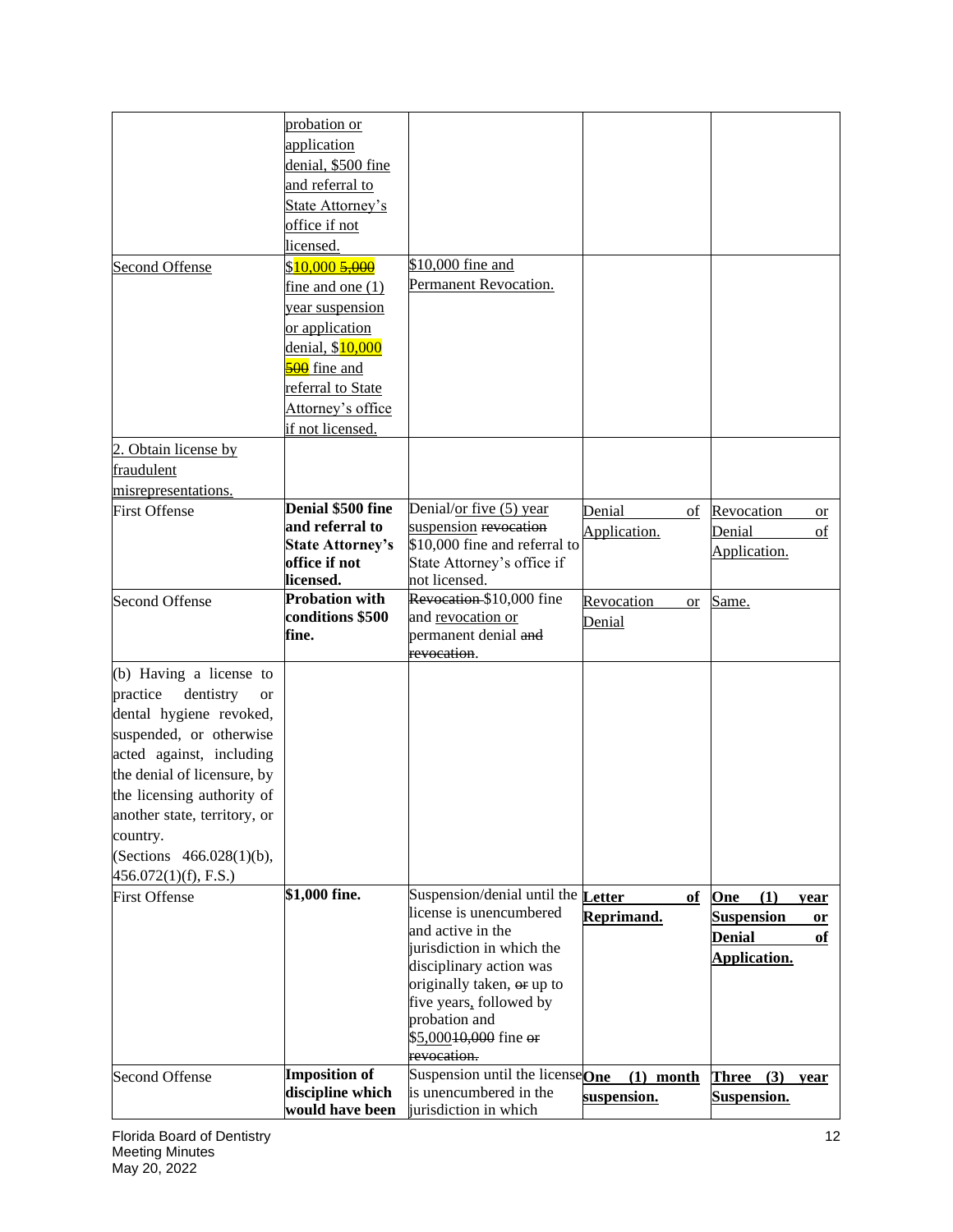|                                        | imposed if the                               | disciplinary action was                 |                     |                         |
|----------------------------------------|----------------------------------------------|-----------------------------------------|---------------------|-------------------------|
|                                        | substantive                                  | taken, followed by five (5)             |                     |                         |
|                                        |                                              | violation occurred years' probation and |                     |                         |
|                                        | in Florida.                                  | \$10,000 fine.                          |                     |                         |
|                                        | <b>Probation and</b>                         |                                         |                     |                         |
|                                        | \$1,000 fine.                                |                                         |                     |                         |
| Third Offense                          | One year                                     | <b>Revocation and</b>                   | (1)<br>One<br>year  | Revocation.             |
|                                        | suspension                                   | permanent denial and                    | suspension.         |                         |
|                                        | followed by                                  | \$10,000 fine.                          |                     |                         |
|                                        | probation and                                |                                         |                     |                         |
|                                        | \$5,000 fine.                                |                                         |                     |                         |
| (c) Guilty of a crime                  |                                              |                                         |                     |                         |
| directly<br>relating<br>to             |                                              |                                         |                     |                         |
| practice<br>ability<br><b>or</b><br>to |                                              |                                         |                     |                         |
| practice.                              |                                              |                                         |                     |                         |
|                                        |                                              |                                         |                     |                         |
| (Sections 466.028(1)(c),               |                                              |                                         |                     |                         |
| $456.072(1)(c)$ , F.S.)                |                                              |                                         |                     |                         |
| <b>First Offense</b>                   | \$1,000 fine.                                | Denial or 2 years                       | One $(1)$ month     | Three $(3)$ year        |
|                                        |                                              | suspension followed by 2                | <b>Suspension</b>   | <b>Suspension</b><br>or |
|                                        |                                              | years probation with                    |                     | <b>Denial</b><br>of     |
|                                        |                                              | conditions and \$5,000                  |                     | Application.            |
|                                        |                                              | 10,000 fine, or revocation.             |                     |                         |
| <b>Second Offense</b>                  | One year                                     | Denial or five (5) year                 | Six<br>(6)<br>month | Revocation              |
|                                        | suspension                                   | suspension followed by                  | <b>Suspension.</b>  |                         |
|                                        | followed by                                  | probation with conditions               |                     |                         |
|                                        | probation and                                | revocation and \$ <mark>7,500</mark>    |                     |                         |
|                                        | \$ <mark>2,500 <del>1,000</del> fine.</mark> | 10,000 fine,.                           |                     |                         |
| Third Offense                          | Five $(5)$ year                              | <b>Revocation and \$10,000</b>          | (1)<br>One<br>year  | <b>Revocation</b>       |
|                                        | suspension                                   | fine.                                   | <b>Suspension</b>   |                         |
|                                        | followed by                                  |                                         |                     |                         |
|                                        | probation                                    |                                         |                     |                         |
|                                        | Revocation and<br>\$7,500 2,500 fine.        |                                         |                     |                         |
| (d) Advertising goods or               |                                              |                                         |                     |                         |
| services in a manner                   |                                              |                                         |                     |                         |
|                                        |                                              |                                         |                     |                         |
| which is fraudulent, false,            |                                              |                                         |                     |                         |
| deceptive, or misleading               |                                              |                                         |                     |                         |
| in form.                               |                                              |                                         |                     |                         |
| (Section<br>$466.028(1)(d)$ ,          |                                              |                                         |                     |                         |
| F.S.)                                  |                                              |                                         |                     |                         |
| <b>First Offense</b>                   | \$500 fine.                                  | One $(1)$ year probation                | One (1) month       | (1)<br>One<br>year      |
|                                        |                                              | with conditions and \$5,000             | <b>Suspension</b>   | <b>Suspension</b><br>or |
|                                        |                                              | 10,000 fine.                            |                     | <b>Denial</b><br>оf     |
|                                        |                                              |                                         |                     |                         |
|                                        | One $(1)$ year                               | One $(1)$ year suspension               |                     | Application.            |
| <b>Second Offense</b>                  | probation with                               | followed by two (2) years               | Six (6) month       | (18)<br><b>Eighteen</b> |
|                                        |                                              |                                         | Suspension.         | <u>month</u>            |
|                                        |                                              |                                         |                     |                         |
|                                        | conditions and                               | probation with conditions               |                     | <b>Suspension.</b>      |
|                                        | \$3,000 fine.                                | and \$8,000 +0,000 fine.                |                     |                         |
| Third Offense                          | Two $(2)$ years                              | <b>Revocation and</b>                   | One (1) year        | <b>Revocation</b>       |
|                                        | probation with<br>conditions and             | permanent denial and<br>\$10,000 fine.  | <b>Suspension</b>   |                         |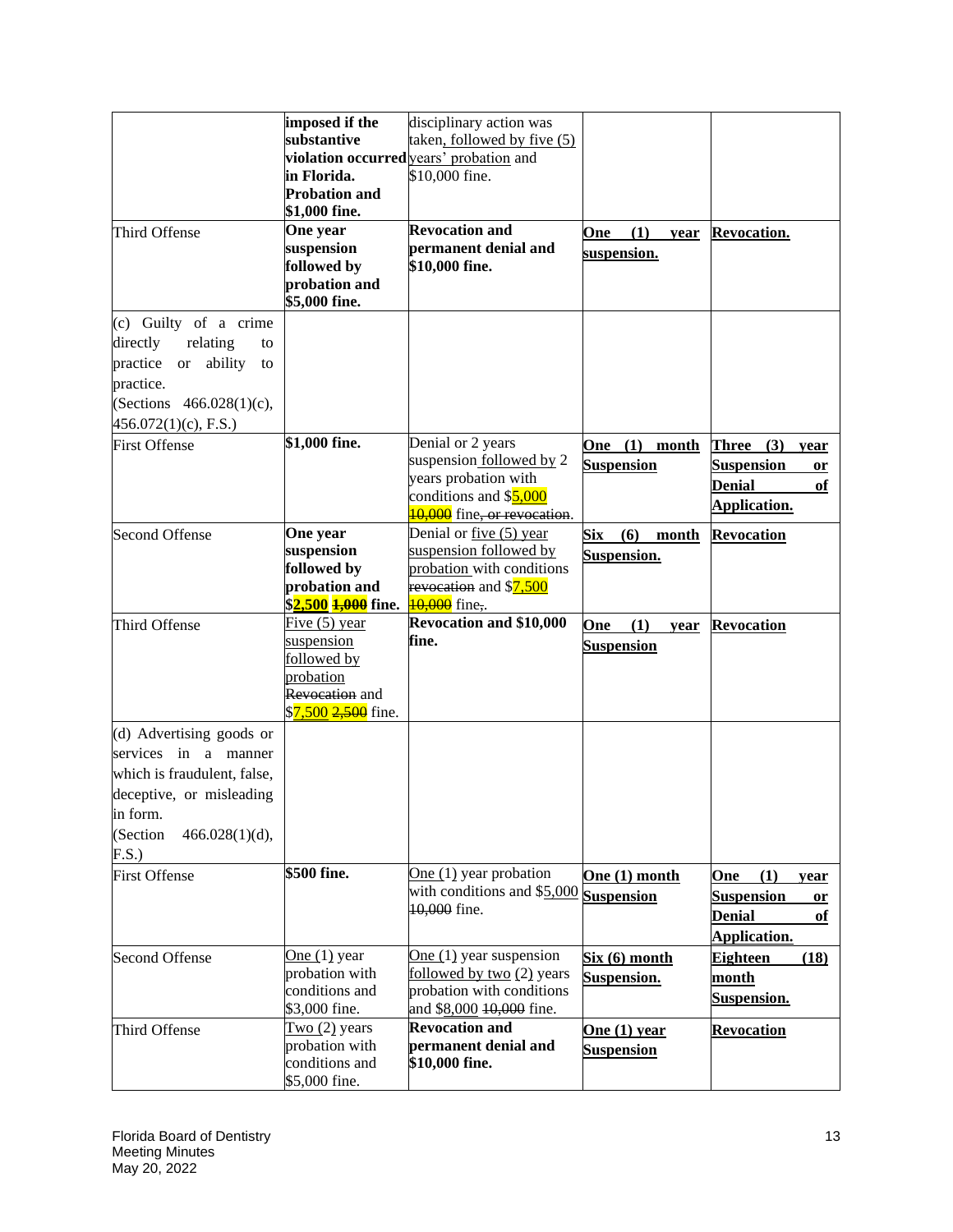| (e)<br>Advertising,                |                                     |                                                                                                          |                   |                         |
|------------------------------------|-------------------------------------|----------------------------------------------------------------------------------------------------------|-------------------|-------------------------|
| practicing, or attempting          |                                     |                                                                                                          |                   |                         |
| to practice under a name           |                                     |                                                                                                          |                   |                         |
| other than one's own.              |                                     |                                                                                                          |                   |                         |
| (Section<br>$466.028(1)(e)$ ,      |                                     |                                                                                                          |                   |                         |
| F.S.)                              |                                     |                                                                                                          |                   |                         |
| <b>First Offense</b>               | \$1,000 fine.                       | One $(1)$ year suspension                                                                                | <b>Reprimand</b>  | (1)<br>One<br>year      |
|                                    |                                     | and \$5,000 10,000 fine.                                                                                 |                   | <b>Suspension</b><br>or |
|                                    |                                     |                                                                                                          |                   | <b>Denial</b><br>оf     |
|                                    |                                     |                                                                                                          |                   | Application.            |
| <b>Second Offense</b>              | One $(1)$ year                      | Two $(2)$ years suspension                                                                               | Six (6) month     | <b>Revocation</b>       |
|                                    | pProbation with                     | followed by two (2) years                                                                                | <b>Suspension</b> |                         |
|                                    | conditions and<br>\$3,000 fine.     | probation Denial or<br>revocation and \$7,500                                                            |                   |                         |
|                                    |                                     | <b>10,000</b> fine.                                                                                      |                   |                         |
| Third Offense                      | Two $(2)$ years                     | Revocation and \$10,000                                                                                  | One $(1)$ year    | <b>Revocation.</b>      |
|                                    | pProbation with                     | fine.                                                                                                    | Suspension.       |                         |
|                                    | conditions and                      |                                                                                                          |                   |                         |
|                                    | \$5,000 fine.                       |                                                                                                          |                   |                         |
| (f) Failing to report any          |                                     |                                                                                                          |                   |                         |
| person in violation of this        |                                     |                                                                                                          |                   |                         |
| chapter or of the rules of         |                                     |                                                                                                          |                   |                         |
| the department or the<br>board.    |                                     |                                                                                                          |                   |                         |
|                                    |                                     |                                                                                                          |                   |                         |
| (Sections 466.028(1)(f),           |                                     |                                                                                                          |                   |                         |
| $456.072(1)(i)$ , F.S.)            |                                     |                                                                                                          |                   |                         |
| <b>First Offense</b>               | \$500 fine.                         | 1 year probation with                                                                                    | Reprimand.        | (6)<br>Six<br>month     |
|                                    |                                     | conditions and \$1,000                                                                                   |                   | <b>Suspension</b><br>or |
|                                    |                                     | fine.                                                                                                    |                   | <b>Denial</b><br>of     |
|                                    |                                     |                                                                                                          |                   | Application.            |
| <b>Second Offense</b>              | 1 year probation                    | 6 months suspension, 1                                                                                   | Six (6) month     | One<br>(1)<br>year      |
|                                    | with conditions                     | year probation with                                                                                      | Suspension.       | Suspension.             |
|                                    | and \$1,000 fine.                   | conditions and \$3,000                                                                                   |                   |                         |
|                                    |                                     | fine.                                                                                                    |                   |                         |
| <b>Third Offense</b>               | 1 year probation<br>with conditions | $\overline{1}$ year suspension, 1 year $\overline{One(1)}$ year<br>probation with conditions Suspension. |                   | <b>Revocation.</b>      |
|                                    | and \$3,000 fine.                   | and \$5,000 fine.                                                                                        |                   |                         |
| Aiding,<br>assisting,<br>(g)       |                                     |                                                                                                          |                   |                         |
| procuring, or advising             |                                     |                                                                                                          |                   |                         |
| any unlicensed person to           |                                     |                                                                                                          |                   |                         |
| dentistry<br>practice<br><b>or</b> |                                     |                                                                                                          |                   |                         |
| dental hygiene.                    |                                     |                                                                                                          |                   |                         |
| (Sections 466.028(1)(g),           |                                     |                                                                                                          |                   |                         |
| $456.072(1)(j)$ , F.S.)            |                                     |                                                                                                          |                   |                         |
| <b>First Offense</b>               | \$1,000 fine.                       | $Six (6)$ months suspension                                                                              | Reprimand.        | (1)<br>One<br>year      |
|                                    |                                     | followed by one, (1) year                                                                                |                   | <b>Suspension</b><br>or |
|                                    |                                     | probation with conditions<br>and \$5,000 10,000 fine.                                                    |                   | <b>Denial</b><br>оf     |
|                                    |                                     |                                                                                                          |                   | Application.            |
| <b>Second Offense</b>              | 1 year suspension                   | 2 years suspension                                                                                       | Six (6) month     | Revocation.             |
|                                    | followed by, $(2)$                  | followed by two, (2) years                                                                               | Suspension.       |                         |
|                                    | years probation                     |                                                                                                          |                   |                         |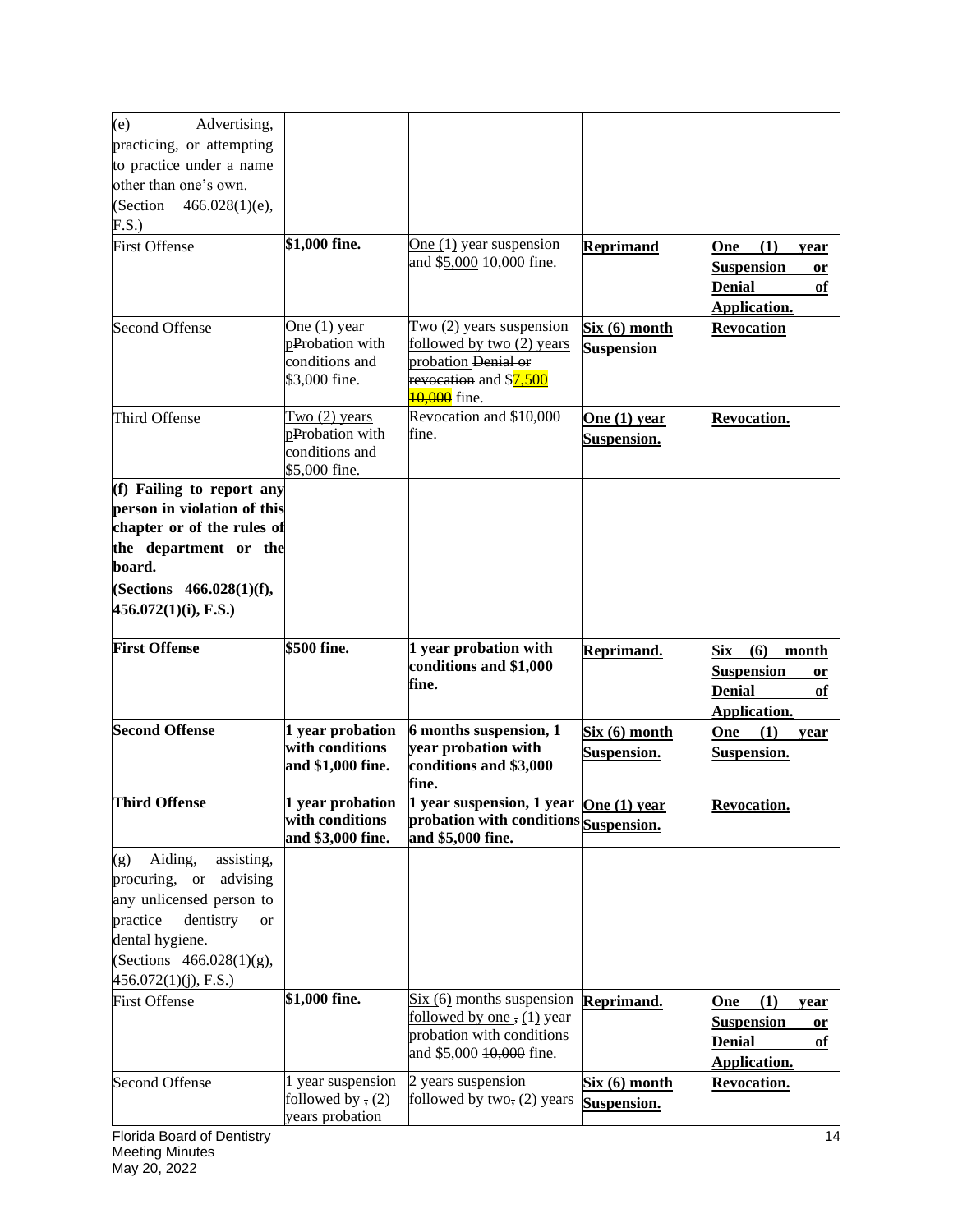|                                                                                                                                                                         |                                                                        | with conditions and probation with conditions                                                                 |                                      |                                                                                                     |
|-------------------------------------------------------------------------------------------------------------------------------------------------------------------------|------------------------------------------------------------------------|---------------------------------------------------------------------------------------------------------------|--------------------------------------|-----------------------------------------------------------------------------------------------------|
|                                                                                                                                                                         | \$5,000 fine.                                                          | and \$8,000 10,000 fine.                                                                                      |                                      |                                                                                                     |
| Third Offense                                                                                                                                                           | reprimand and<br>\$5,000 fine.                                         | 1 year suspension, Revocation and \$10,000<br>fine.                                                           | One (1) year<br>Suspension.          | Revocation.                                                                                         |
| (h) Being employed by<br>corporation,<br>any<br>organization, group, or                                                                                                 |                                                                        |                                                                                                               |                                      |                                                                                                     |
| person other than a dentist<br>professional<br>$\mathbf{a}$<br><sub>or</sub><br>corporation or limited<br>liability<br>company                                          |                                                                        |                                                                                                               |                                      |                                                                                                     |
| composed of dentists to<br>practice dentistry.<br>(Section $466.028(1)(h)$ ,<br>F.S.)                                                                                   |                                                                        |                                                                                                               |                                      |                                                                                                     |
| <b>First Offense</b>                                                                                                                                                    | \$1,000 fine.                                                          | $Two(2)$ years probation<br>with conditions and up to<br>suspension, and \$5,000<br>10,000 fine.              | Reprimand.                           | (1)<br>One<br>year<br><b>Suspension</b><br>or<br><b>Denial</b><br>of<br>Application.                |
| <b>Second Offense</b>                                                                                                                                                   | 1 year probation<br>with conditions,<br>reprimand and<br>\$3,000 fine. | One (1) year sSuspension<br>followed by one (1) year<br>probation with conditions<br>and \$8,000 10,000 fine. | Six (6) month<br>Suspension.         | <b>Revocation.</b>                                                                                  |
| Third Offense                                                                                                                                                           | 1 year suspension, No change.<br>reprimand and<br>\$5,000 fine.        |                                                                                                               | One $(1)$ year<br><b>Suspension.</b> | <b>Revocation.</b>                                                                                  |
| (i) Failing to perform any<br>statutory<br><b>or</b><br>legal<br>obligation placed upon a<br>licensee.<br>(Sections<br>$466.028(1)(i)$ ,<br>$456.072(1)(k)$ , F.S.)     |                                                                        |                                                                                                               |                                      |                                                                                                     |
| <b>First Offense</b>                                                                                                                                                    | \$500 fine.                                                            | Two (2) years probation<br>with conditions and \$5,000<br>10,000 fine.                                        | Reprimand.                           | $\textbf{Six} \quad (6)$<br>month<br><b>Suspension</b><br>or<br><b>Denial</b><br>of<br>Application. |
| <b>Second Offense</b>                                                                                                                                                   | 1 year probation<br>with conditions<br>and \$2,000 1,000<br>fine.      | Two $(2)$ years probation<br>with conditions and $$7,500$<br><b>10.000</b> fine.                              | Six(6) month<br>Suspension.          | <b>One</b><br>(1)<br>year<br>Suspension.                                                            |
| Third Offense                                                                                                                                                           | with conditions<br>and \$ <mark>5,000 2,000</mark><br>fine.            | 2 years probation $One(1)$ year suspension<br>and \$10,000 fine.                                              | One $(1)$ year<br>Suspension.        | Revocation.                                                                                         |
| (j) Making or filing a<br>false report, failing to file<br>a report or record required<br>by state or federal law,<br>knowingly impeding or<br>obstructing such filing. |                                                                        |                                                                                                               |                                      |                                                                                                     |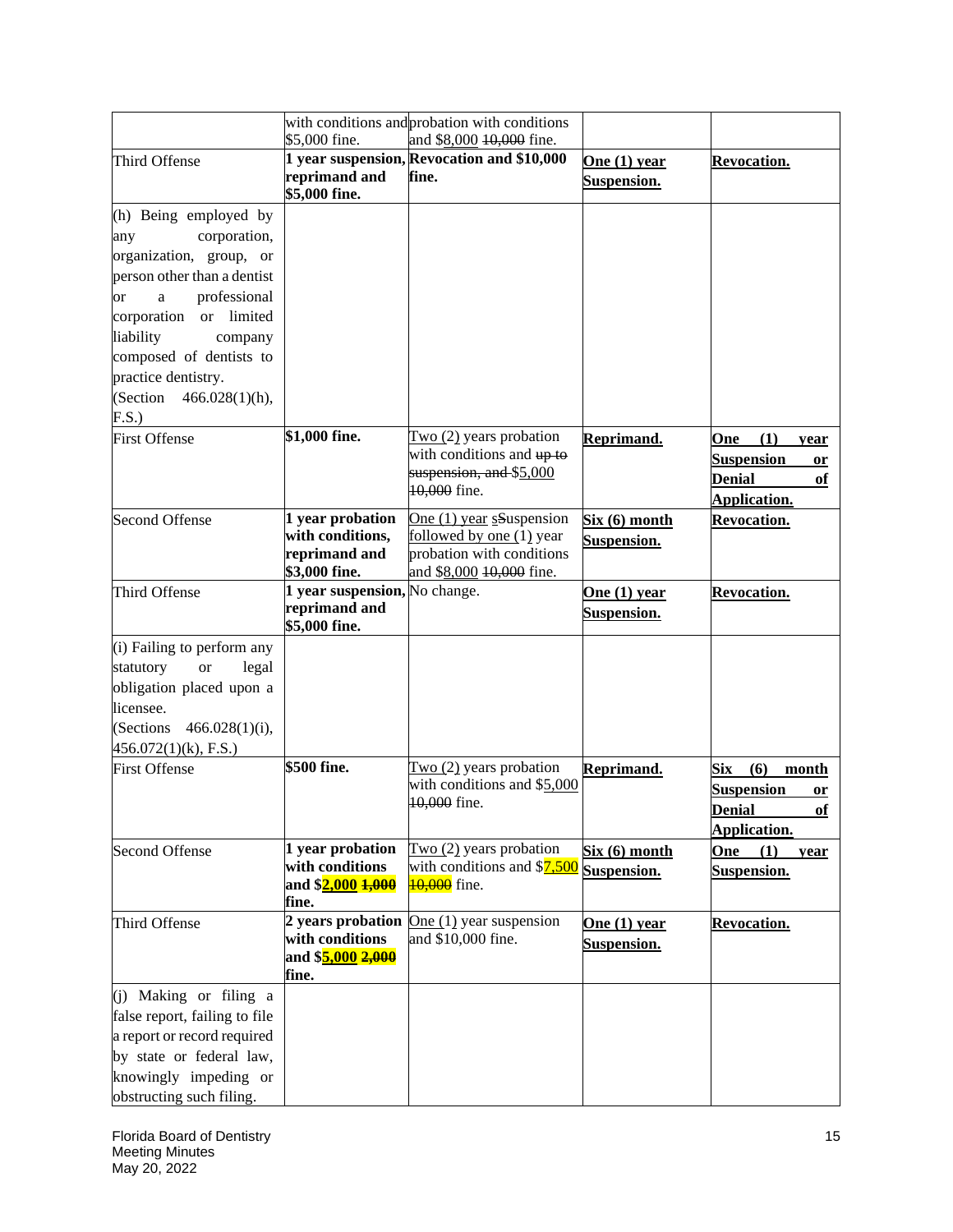| (Sections $466.028(1)(i)$ ,                                                                                                                                                                                    |                                                                                                                           |                                                                                                |                                        |                                                                                       |
|----------------------------------------------------------------------------------------------------------------------------------------------------------------------------------------------------------------|---------------------------------------------------------------------------------------------------------------------------|------------------------------------------------------------------------------------------------|----------------------------------------|---------------------------------------------------------------------------------------|
| 456.072(1)(1), F.S.)                                                                                                                                                                                           |                                                                                                                           |                                                                                                |                                        |                                                                                       |
| <b>First Offense</b>                                                                                                                                                                                           | \$1,000 fine.                                                                                                             | One (1) year probation<br>with conditions and up to<br>suspension, and \$5,000<br>10,000 fine. | Reprimand.                             | Six<br>(6)<br>month<br><b>Suspension</b><br>or<br><b>Denial</b><br>of<br>Application. |
| No change.                                                                                                                                                                                                     | 1 year probation<br>with conditions<br>and \$2,500 fine.                                                                  | One (1) year sSuspension<br>followed by one (1) year,<br>probation with conditions<br>fine.    | Six (6) month<br>Suspension.           | (1)<br>One<br>year<br>Suspension.                                                     |
| No change.                                                                                                                                                                                                     | 2 years probation<br>with conditions<br>and \$5,000 fine.                                                                 | No change.                                                                                     | One $(1)$ year<br>Suspension.          | Revocation.                                                                           |
| (k) Sexual battery, as<br>defined in chapter 794,<br>F.S., upon a patient.<br>(Section $466.028(1)(k)$ ,<br>F.S.)                                                                                              |                                                                                                                           |                                                                                                |                                        |                                                                                       |
| <b>First Offense</b>                                                                                                                                                                                           | Revocation-6<br>months suspension and \$10,000 fine.<br>followed by<br>probation and<br>\$2,500 fine.                     | SameDenial or revocation                                                                       | <b>Denial or</b><br><b>Revocation.</b> | Same.                                                                                 |
| Second<br>Subsequent<br><b>or</b><br>Offense                                                                                                                                                                   | Revocation and<br>\$10,000 fine 5<br>years suspension<br>followed by<br>probation with<br>conditions and<br>\$5,000 fine. | SameDenial/revocation and Denial or<br>\$10,000 fine.                                          | <b>Revocation.</b>                     | Same.                                                                                 |
| Making<br>deceptive,<br>(1)<br>fraudulent<br>untrue,<br><b>or</b><br>representations<br>in<br><sub>or</sub><br>related to the practice of<br>dentistry.<br>(Sections 466.028(1)(1),<br>$456.072(1)(a)$ , F.S.) |                                                                                                                           |                                                                                                |                                        |                                                                                       |
| <b>First Offense</b>                                                                                                                                                                                           | \$1,000 fine.                                                                                                             | $Six (6)$ months probation<br>with conditions and \$5,000<br>10,000 fine.                      | Reprimand.                             | (6)<br>Six<br>month<br><b>Suspension</b><br>or<br><b>Denial</b><br>of<br>Application. |
| <b>Second Offense</b>                                                                                                                                                                                          | 1 year probation<br>with conditions<br>and \$2,000 1,000<br>fine.                                                         | $Six (6)$ months suspension<br>and \$7,500 10,000 fine.                                        | Six(6) month<br>Suspension.            | One<br>(1)<br>year<br>Suspension.                                                     |
| Third Offense                                                                                                                                                                                                  | with conditions<br>and \$5,000 2,500<br>fine.                                                                             | 2 years probation Revocation and \$10,000<br>fine.                                             | One (1) year<br>Suspension.            | <b>Revocation.</b>                                                                    |
| Failing<br>to<br>keep<br>(m)<br>written<br>records<br>and                                                                                                                                                      |                                                                                                                           |                                                                                                |                                        |                                                                                       |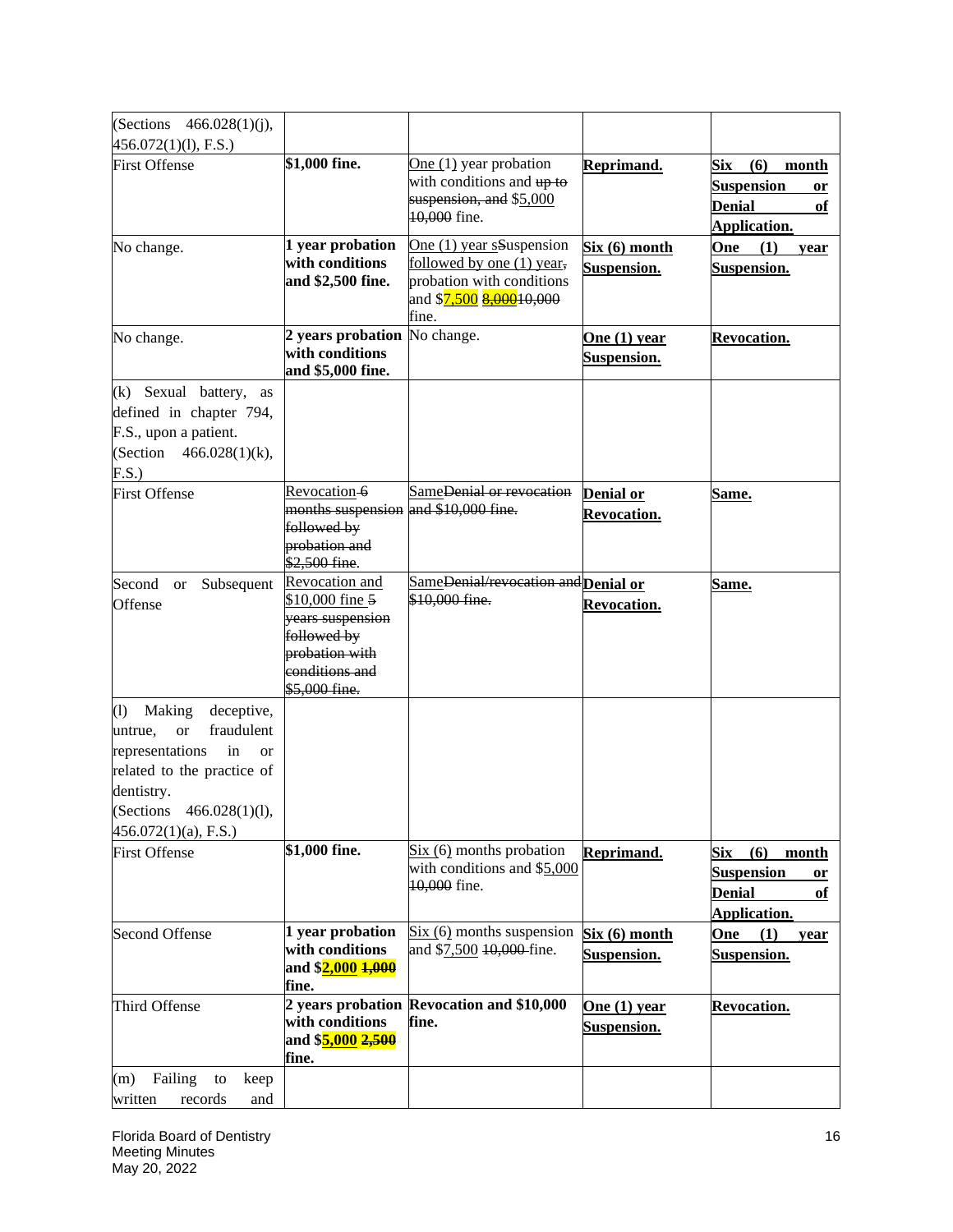| history<br>justifying<br>the     |                                   |                                        |                    |                           |
|----------------------------------|-----------------------------------|----------------------------------------|--------------------|---------------------------|
| course of treatment of the       |                                   |                                        |                    |                           |
| patient.                         |                                   |                                        |                    |                           |
| (Section 466.028(1)(m),          |                                   |                                        |                    |                           |
| F.S.)                            |                                   |                                        |                    |                           |
| <b>First Offense</b>             | \$2,500 1000 500                  | Two $(2)$ years pProbation             | Reprimand.         | (1)<br>One<br>year        |
|                                  | fine.                             | with conditions and \$5,000            |                    | <b>Suspension</b><br>or   |
|                                  |                                   | \$7,500 fine.                          |                    | <b>Denial</b><br>оf       |
|                                  |                                   |                                        |                    | Application.              |
| <b>Second Offense</b>            | Two $(2)$ years                   | One (1) year sSuspension               | Six(6) month       | Revocation.               |
|                                  | pProbation with                   | and \$ <mark>10,000</mark> 7,500 fine. | Suspension.        |                           |
|                                  | conditions and                    |                                        |                    |                           |
|                                  | \$5,000 <del>2,500 1,000</del>    |                                        |                    |                           |
|                                  | fine.<br>Five $(5)$ years         | <b>Revocation and \$10,000</b>         |                    |                           |
| Third Offense                    | pProbation with                   | fine.                                  | One $(1)$ year     | Revocation.               |
|                                  | conditions and                    |                                        | Suspension.        |                           |
|                                  | <u>\$7,500 5,000 2,500</u>        |                                        |                    |                           |
|                                  | fine.                             |                                        |                    |                           |
| Failing<br>to<br>make<br>(n)     |                                   |                                        |                    |                           |
| available to a patient or        |                                   |                                        |                    |                           |
| client,<br>copies<br>of          |                                   |                                        |                    |                           |
| documents which relate           |                                   |                                        |                    |                           |
| to the patient or client.        |                                   |                                        |                    |                           |
| (Section $466.028(1)(n)$ ,       |                                   |                                        |                    |                           |
| F.S.)                            |                                   |                                        |                    |                           |
| <b>First Offense</b>             | \$500 fine.                       | One $(1)$ year pProbation              | Reprimand.         | (6)<br>Six<br>month       |
|                                  |                                   | with conditions and \$5,000            |                    | <b>Suspension</b><br>or   |
|                                  |                                   | 7,500 fine.                            |                    | <b>Denial</b><br>of       |
|                                  |                                   |                                        |                    | <b>Application.</b>       |
| <b>Second Offense</b>            | \$1,000 fine.                     | Two $(2)$ years pProbation             | Six (6) month      | One<br>(1)<br>year        |
|                                  |                                   | with conditions and \$5,000            | Suspension.        | <b>Suspension.</b>        |
|                                  |                                   | 7,500 10,000 fine.                     |                    |                           |
| Third Offense                    | \$ <mark>5,000 2,500</mark> fine. | No Change.                             | One (1) year       | <u>Revocation.</u>        |
|                                  |                                   |                                        | Suspension.        |                           |
| $\left( 0 \right)$<br>Performing |                                   |                                        |                    |                           |
| professional<br>services         |                                   |                                        |                    |                           |
| which have not been              |                                   |                                        |                    |                           |
| authorized by the patient        |                                   |                                        |                    |                           |
| or client.                       |                                   |                                        |                    |                           |
| (Section<br>$466.028(1)(o)$ ,    |                                   |                                        |                    |                           |
| F.S.)                            |                                   |                                        |                    |                           |
| <b>First Offense</b>             | \$1,000 fine.                     | One (1) year pProbation                | Reprimand.         | (6)<br>Six<br>month       |
|                                  |                                   | with conditions and \$5,000            |                    | <b>Suspension</b><br>or   |
|                                  |                                   | 8,000 fine.                            |                    | <b>Denial</b><br>оf       |
|                                  |                                   |                                        |                    | Application.              |
| <b>Second Offense</b>            | Probation with                    | One (1) year sSuspension               | Six(6) month       | <b>One</b><br>(1)<br>year |
|                                  | conditions and                    | and \$7,500 10,000 fine.               | <b>Suspension.</b> | Suspension.               |
|                                  | \$2,500 fine.                     |                                        |                    |                           |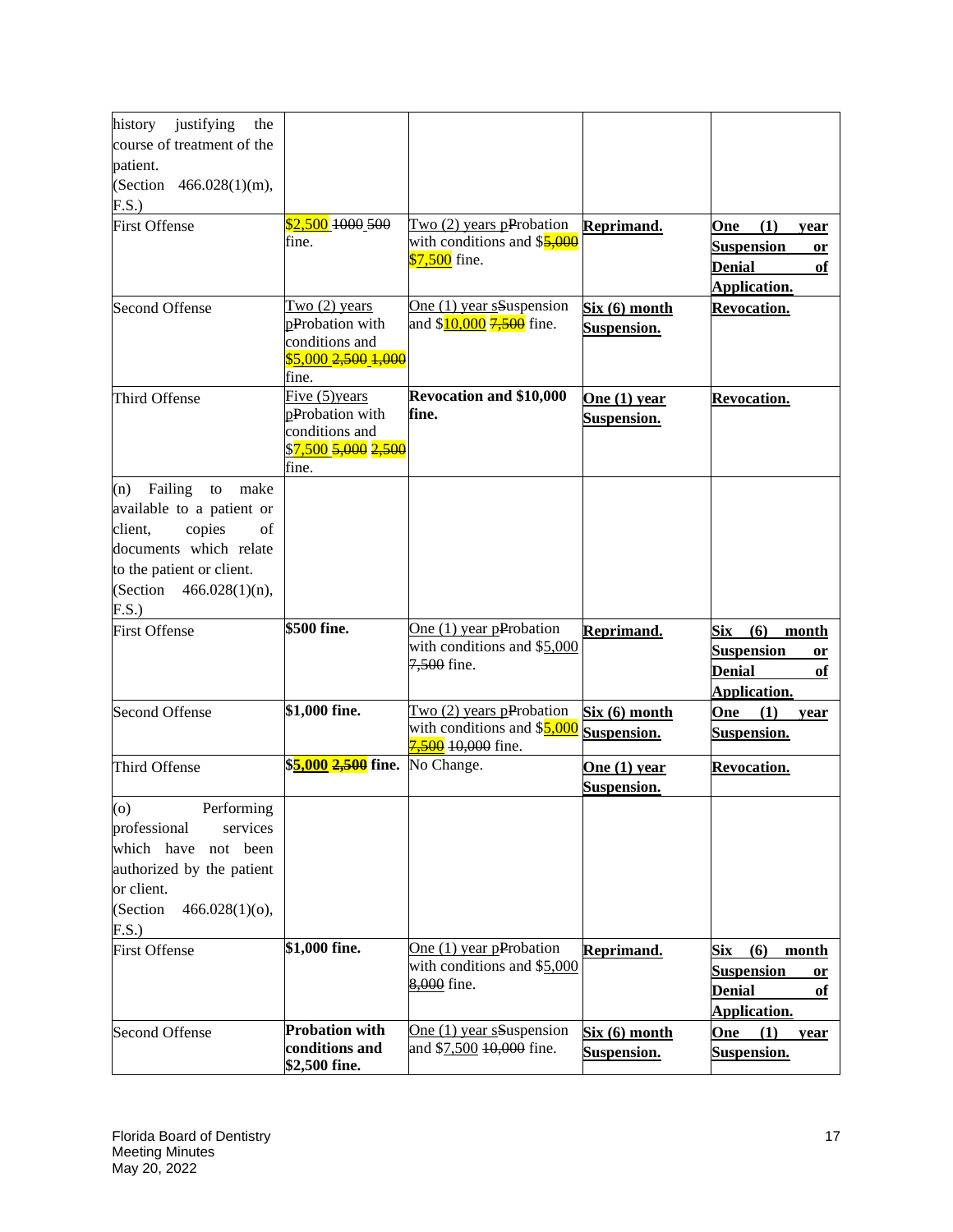| Third Offense                     | <b>Probation with</b><br>conditions and<br>\$5,000 fine. | <b>Revocation and \$10,000</b><br>fine.                                        | One $(1)$ year<br><b>Suspension.</b> | Revocation.                                    |
|-----------------------------------|----------------------------------------------------------|--------------------------------------------------------------------------------|--------------------------------------|------------------------------------------------|
| Prescribing,<br>(p)               |                                                          |                                                                                |                                      |                                                |
| dispensing,<br>procuring,         |                                                          |                                                                                |                                      |                                                |
| administering, mixing, or         |                                                          |                                                                                |                                      |                                                |
| otherwise preparing a             |                                                          |                                                                                |                                      |                                                |
| legend drug or controlled         |                                                          |                                                                                |                                      |                                                |
| substance, other than in          |                                                          |                                                                                |                                      |                                                |
| of<br>the<br>the<br>course        |                                                          |                                                                                |                                      |                                                |
| professional practice of          |                                                          |                                                                                |                                      |                                                |
| the dentist.                      |                                                          |                                                                                |                                      |                                                |
| (Section<br>$466.028(1)(p)$ ,     |                                                          |                                                                                |                                      |                                                |
| F.S.)                             |                                                          |                                                                                |                                      |                                                |
| <b>First Offense</b>              | $$500$ fine.                                             | One $(1)$ year pProbation<br>with conditions, and<br>\$5,00010,000 fine and up | Reprimand.                           | Six<br>(6)<br>month<br><b>Suspension</b><br>or |
|                                   |                                                          | to suspension.                                                                 |                                      | <b>Denial</b><br>of<br>Application.            |
| <b>Second Offense</b>             | Two $(2)$ years                                          | One (1) year sSuspension                                                       | Six(6) month                         | (1)<br>One<br>year                             |
|                                   | pProbation with                                          | and \$7,50010,000 fine.                                                        | <b>Suspension.</b>                   | Suspension.                                    |
|                                   | conditions and                                           |                                                                                |                                      |                                                |
| Third Offense                     | \$2,500 fine.<br><b>Suspension</b>                       | <b>Revocation and \$10,000</b>                                                 | One $(1)$ year                       | <b>Revocation.</b>                             |
|                                   | followed by                                              | fine.                                                                          |                                      |                                                |
|                                   | probation and                                            |                                                                                | <b>Suspension.</b>                   |                                                |
|                                   | \$5,000 fine.                                            |                                                                                |                                      |                                                |
| Prescribing<br>(q)<br>any         |                                                          |                                                                                |                                      |                                                |
| medicinal drug scheduled          |                                                          |                                                                                |                                      |                                                |
| in chapter 893, F.S., to          |                                                          |                                                                                |                                      |                                                |
| herself or himself.               |                                                          |                                                                                |                                      |                                                |
| (Section<br>$466.028(1)(q)$ ,     |                                                          |                                                                                |                                      |                                                |
| F.S.)                             |                                                          |                                                                                |                                      |                                                |
| <b>First Offense</b>              |                                                          | \$500 fine and PRN One (1) year sSuspension                                    | Reprimand.                           | (1)<br>One                                     |
|                                   | referral.                                                | followed by probation with                                                     |                                      | year<br><b>Suspension</b>                      |
|                                   |                                                          | conditions, including PRN                                                      |                                      | or                                             |
|                                   |                                                          | referralwith conditions and                                                    |                                      | <b>Denial</b><br>of                            |
|                                   |                                                          | \$5,00010,000 fine.                                                            |                                      | <b>Application.</b>                            |
| <b>Second Offense</b>             | One $(1)$ year                                           | One $(1)$ year sSuspension                                                     | Six (6) month                        | <b>Revocation.</b>                             |
|                                   | pProbation with                                          | and \$7,500 <del>10,0</del> 00 fine.                                           | Suspension.                          |                                                |
|                                   | conditions, PRN                                          |                                                                                |                                      |                                                |
|                                   | referral, and \$2,500                                    |                                                                                |                                      |                                                |
|                                   | fine.                                                    |                                                                                |                                      |                                                |
| Third Offense                     | One $(1)$ year                                           | Revocation and \$10,000                                                        | One $(1)$ year                       | <b>Revocation.</b>                             |
|                                   | sSuspension                                              | fine.                                                                          | <b>Suspension.</b>                   |                                                |
|                                   | followed by                                              |                                                                                |                                      |                                                |
|                                   | probation,                                               |                                                                                |                                      |                                                |
|                                   | including PRN                                            |                                                                                |                                      |                                                |
|                                   | referral and \$5,000<br>fine.                            |                                                                                |                                      |                                                |
| (r) Prescribing any drug          |                                                          |                                                                                |                                      |                                                |
| which is a Schedule II            |                                                          |                                                                                |                                      |                                                |
| amphetamine<br><sub>or</sub><br>a |                                                          |                                                                                |                                      |                                                |
| Schedule<br>$\mathbf{I}$          |                                                          |                                                                                |                                      |                                                |
| Florida Board of Dentistry        |                                                          |                                                                                |                                      | 18                                             |
| <b>Meeting Minutes</b>            |                                                          |                                                                                |                                      |                                                |
| May 20, 2022                      |                                                          |                                                                                |                                      |                                                |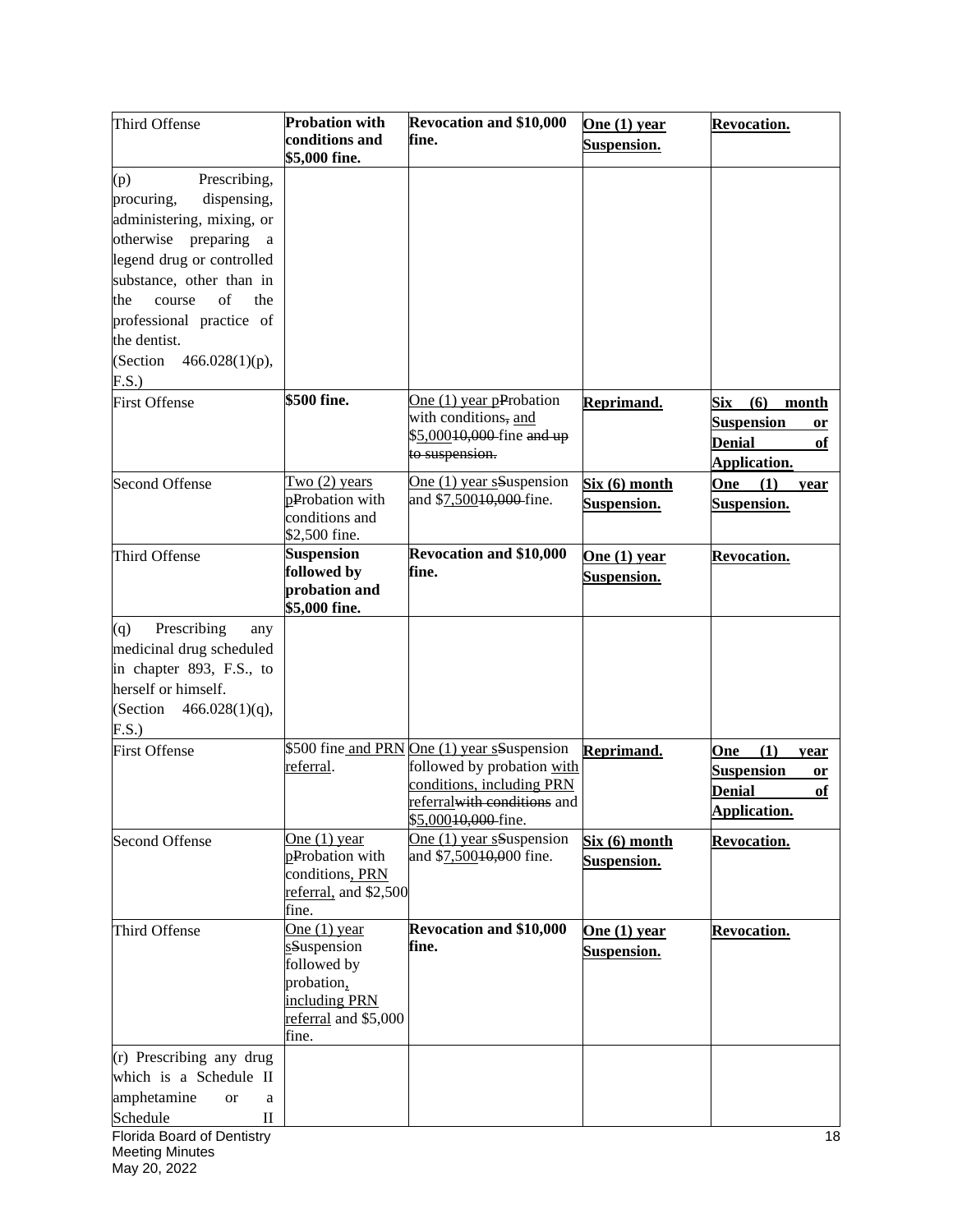| sympathomimetic amine               |                     |                                |                         |                            |
|-------------------------------------|---------------------|--------------------------------|-------------------------|----------------------------|
| drug, pursuant to chapter           |                     |                                |                         |                            |
| 893, F.S.                           |                     |                                |                         |                            |
| (Section<br>$466.028(1)(r)$ ,       |                     |                                |                         |                            |
|                                     |                     |                                |                         |                            |
| F.S.)                               | \$1,000 fine.       | Two $(2)$ years pProbation     |                         |                            |
| <b>First Offense</b>                |                     | with conditions and \$5,000    | Reprimand.              | (1)<br>One<br>year         |
|                                     |                     | 10,000 fine.                   |                         | <b>Suspension</b><br>or    |
|                                     |                     |                                |                         | <b>Denial</b><br>of        |
|                                     |                     |                                |                         | Application.               |
| <b>Second Offense</b>               | Two $(2)$ years     | One $(1)$ year sSuspension     | Six (6) month           | Revocation.                |
|                                     | pProbation with     | followed by two (2) years      | <b>Suspension.</b>      |                            |
|                                     | conditions and      | probation and \$7,500          |                         |                            |
|                                     | \$2,500 fine.       | 10,000 fine.                   |                         |                            |
| Third Offense                       | Three $(3)$ years   | <b>Revocation and \$10,000</b> | One $(1)$ year          | <b>Revocation.</b>         |
|                                     | pProbation with     | fine.                          | Suspension.             |                            |
|                                     | conditions and      |                                |                         |                            |
|                                     | \$5,000 fine.       |                                |                         |                            |
| unable<br><b>Being</b><br>(s)<br>to |                     |                                |                         |                            |
| practice<br>his<br>her<br>or        |                     |                                |                         |                            |
| profession<br>with                  |                     |                                |                         |                            |
| skill<br>reasonable<br>and          |                     |                                |                         |                            |
| safety to<br>patients<br>by         |                     |                                |                         |                            |
| reason of illness or use of         |                     |                                |                         |                            |
| alcohol, drugs, narcotics,          |                     |                                |                         |                            |
| chemicals, or any other             |                     |                                |                         |                            |
| type of material or as a            |                     |                                |                         |                            |
| result of any mental or             |                     |                                |                         |                            |
| physical condition.                 |                     |                                |                         |                            |
| (Sections 466.028(1)(s),            |                     |                                |                         |                            |
| $456.072(1)(z)$ , F.S.)             |                     |                                |                         |                            |
|                                     |                     |                                |                         |                            |
| <b>First Offense</b>                | Denial, or          |                                | <b>Denial of</b>        | (2)<br>Two                 |
|                                     | suspension until    |                                |                         | year                       |
|                                     | licensee petitions  |                                | <b>Application or</b>   | suspension,                |
|                                     | the Board and       |                                | <b>Suspension until</b> | demonstration of           |
|                                     | demonstrates        |                                | demonstration of        | ability to practice        |
|                                     | ability to practice |                                | ability to              | with reasonable            |
|                                     | with reasonable     |                                | practice with           | <u>skill and safety as</u> |
|                                     | skill and safety,   |                                | reasonable skill        | condition<br>of            |
|                                     | followed by         |                                | and safety.             | reinstatement.             |
|                                     | probation with      |                                |                         |                            |
|                                     | conditions and up   |                                |                         |                            |
|                                     | to \$5,000 fine.    |                                |                         |                            |
| <b>Second Offense</b>               | Denial, or          | <b>Suspension followed by</b>  | Two(2) year             | <b>Revocation.</b>         |
|                                     | suspension until    | probation and \$10,000         | suspension,             |                            |
|                                     | licensee petitions  | fine                           | demonstration of        |                            |
|                                     | the Board and       |                                | ability to              |                            |
|                                     | demonstrates        |                                | practice with           |                            |
|                                     | ability to practice |                                | reasonable skill        |                            |
|                                     | with reasonable     |                                |                         |                            |
|                                     | skill and safety,   |                                | and safety as           |                            |
|                                     | followed by         |                                | condition of            |                            |
|                                     | probation with      |                                | reinstatement.          |                            |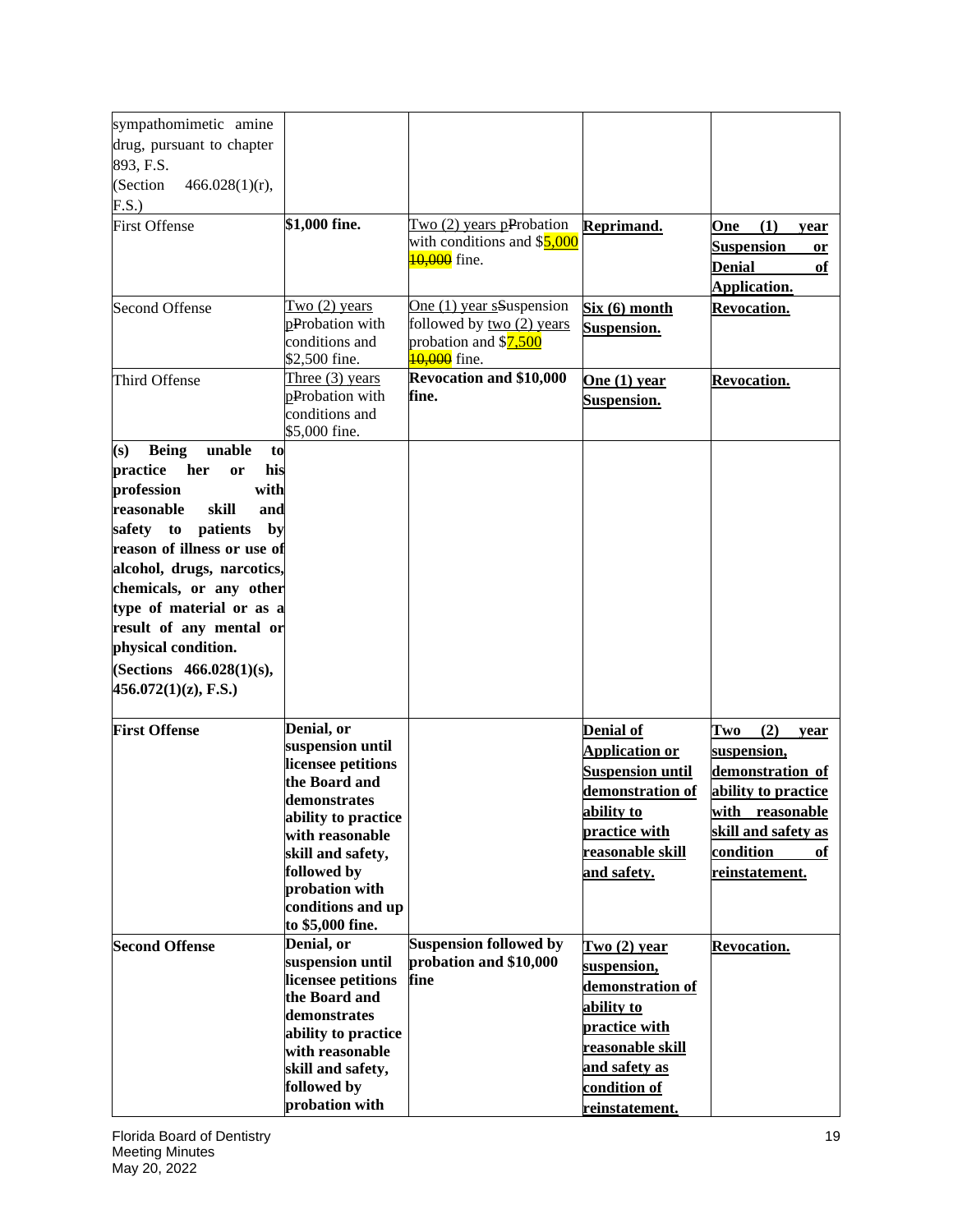|                                           | conditions and up   |                                        |                         |                         |
|-------------------------------------------|---------------------|----------------------------------------|-------------------------|-------------------------|
|                                           | to \$5,000 fine.    |                                        |                         |                         |
| <b>Third Offense</b>                      | Denial, or          | <b>Revocation and \$10,000</b>         | Five (5) year           | Revocation.             |
|                                           | suspension until    | fine.                                  | suspension,             |                         |
|                                           | licensee petitions  |                                        | demonstration of        |                         |
|                                           | the Board and       |                                        | ability to              |                         |
|                                           | demonstrates        |                                        | practice with           |                         |
|                                           | ability to practice |                                        |                         |                         |
|                                           | with reasonable     |                                        | <u>reasonable skill</u> |                         |
|                                           | skill and safety,   |                                        | and safety as           |                         |
|                                           | followed by         |                                        | condition of            |                         |
|                                           | probation with      |                                        | reinstatement.          |                         |
|                                           | conditions and up   |                                        |                         |                         |
|                                           | to \$10,000 fine.   |                                        |                         |                         |
| Fraud,<br>deceit,<br>(t)<br><sub>or</sub> |                     |                                        |                         |                         |
| misconduct<br>in<br>the                   |                     |                                        |                         |                         |
| practice of dentistry or                  |                     |                                        |                         |                         |
| dental hygiene.                           |                     |                                        |                         |                         |
| (Section<br>$466.028(1)(t)$ ,             |                     |                                        |                         |                         |
| F.S.)                                     |                     |                                        |                         |                         |
| <b>First Offense</b>                      | \$2,500 fine.       | One $(1)$ year pProbation              | Reprimand.              | (6)<br>Six<br>month     |
|                                           |                     | with conditions and \$7,500            |                         | <b>Suspension</b><br>or |
|                                           |                     | 8,000 fine.                            |                         | <b>Denial</b><br>of     |
|                                           |                     |                                        |                         | Application.            |
|                                           | One $(1)$ year      | One (1) year sSuspension               |                         |                         |
| <b>Second Offense</b>                     | pProbation with     | followed by two (2) years              | Six(6) month            | One<br>(1)<br>year      |
|                                           | conditions and      | probation and \$10,000 fine.           | Suspension.             | Suspension.             |
|                                           | \$8,000 fine.       |                                        |                         |                         |
| Third Offense                             | Two $(2)$ years     | <b>Revocation and \$10,000</b>         |                         | <b>Revocation.</b>      |
|                                           | pProbation with     | fine.                                  | One (1) year            |                         |
|                                           | conditions and      |                                        | Suspension.             |                         |
|                                           | \$10,000 fine.      |                                        |                         |                         |
| (u) Failure to provide and                |                     |                                        |                         |                         |
| maintain<br>reasonable                    |                     |                                        |                         |                         |
|                                           |                     |                                        |                         |                         |
| sanitary<br>facilities<br>and             |                     |                                        |                         |                         |
| conditions.                               |                     |                                        |                         |                         |
| (Section $466.028(1)(u)$ ,                |                     |                                        |                         |                         |
| F.S.)                                     |                     |                                        |                         |                         |
| <b>First Offense</b>                      | No Change.          | One $(1)$ year pProbation              | <b>Not Applicable</b>   |                         |
|                                           |                     | with conditions and \$5,000            | to Telehealth           |                         |
|                                           |                     | 8,000 fine.                            | Registrants.            |                         |
| <b>Second Offense</b>                     | One $(1)$ year      | One (1) year sSuspension,              | <b>Not Applicable</b>   |                         |
|                                           | pProbation with     | followed by two (2) years              | to Telehealth           |                         |
|                                           | conditions and      | probation with conditions              | <b>Registrants.</b>     |                         |
|                                           | \$3,000 fine.       | and \$ <mark>7,500 10,000</mark> fine. |                         |                         |
| Third Offense                             | One $(1)$ year      | <b>Revocation and \$10,000</b>         | <b>Not Applicable</b>   |                         |
|                                           | pProbation with     | fine.                                  | to Telehealth           |                         |
|                                           | conditions and      |                                        | <b>Registrants.</b>     |                         |
|                                           | \$8,000 fine.       |                                        |                         |                         |
| (v) Failure to provide                    |                     |                                        |                         |                         |
| adequate<br>radiation                     |                     |                                        |                         |                         |
| safeguards.                               |                     |                                        |                         |                         |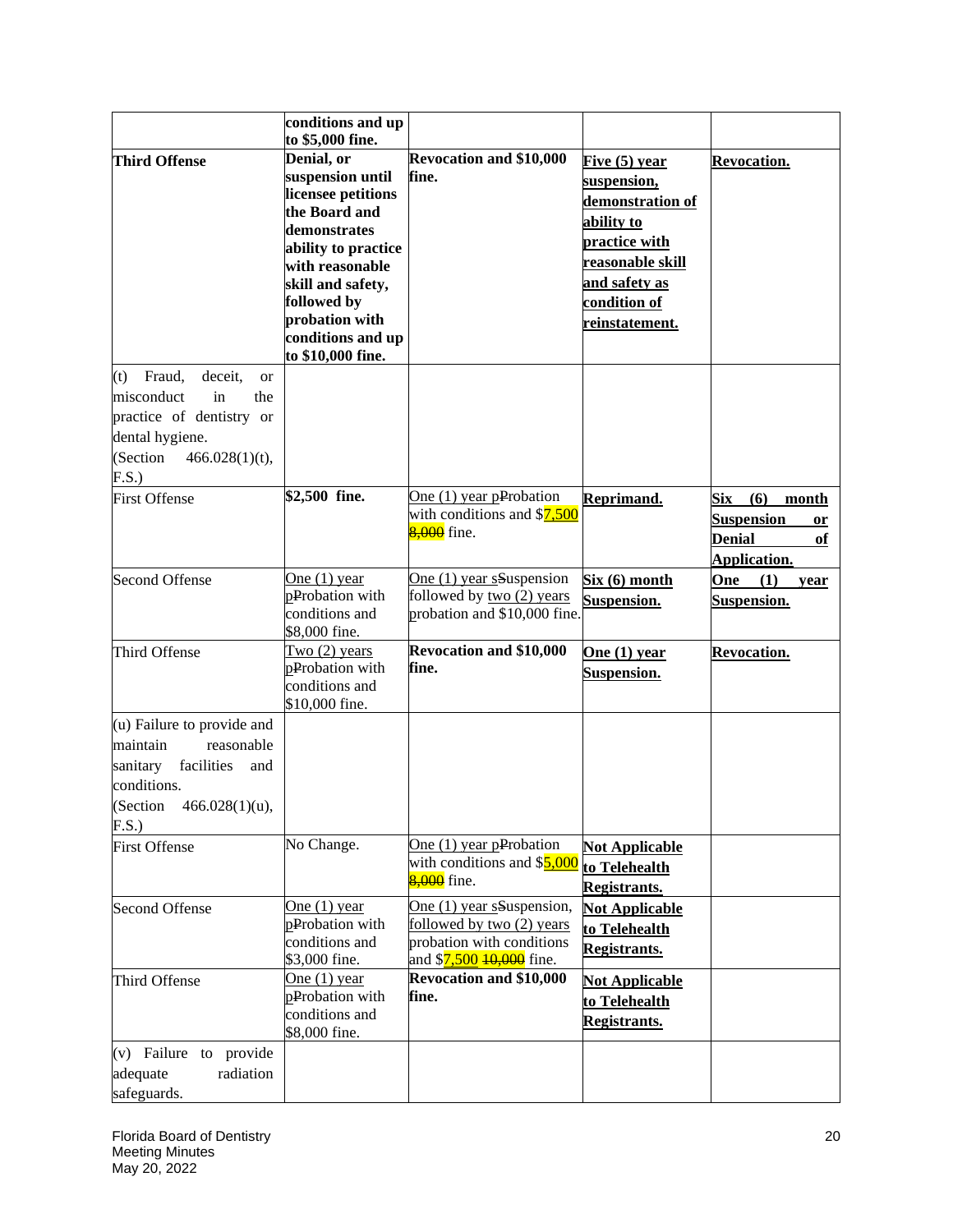| (Section<br>$466.028(1)(v)$ ,<br>F.S.)                                                                                                                                                                                               |                                                                                                   |                                                                                                        |                                                               |                                                                                              |
|--------------------------------------------------------------------------------------------------------------------------------------------------------------------------------------------------------------------------------------|---------------------------------------------------------------------------------------------------|--------------------------------------------------------------------------------------------------------|---------------------------------------------------------------|----------------------------------------------------------------------------------------------|
| <b>First Offense</b>                                                                                                                                                                                                                 | No Change.                                                                                        | One $(1)$ year pProbation<br>with conditions and \$5,000<br>8,000 fine.                                | <b>Not Applicable</b><br>to Telehealth<br><b>Registrants.</b> |                                                                                              |
| <b>Second Offense</b>                                                                                                                                                                                                                | One $(1)$ year<br>pProbation with<br>conditions and<br>\$3,000 fine.                              | One (1) year sSuspension<br>followed by probation and<br>\$ <mark>7,500 <del>10,000</del> fine.</mark> | <b>Not Applicable</b><br>to Telehealth<br><b>Registrants.</b> |                                                                                              |
| Third Offense                                                                                                                                                                                                                        | Two $(2)$ years<br>pProbation with<br>conditions and<br>\$8,000 fine.                             | <b>Revocation and \$10,000</b><br>fine.                                                                | <b>Not Applicable</b><br>to Telehealth<br><b>Registrants.</b> |                                                                                              |
| Performing<br>(w)<br>any<br>procedure which would<br>constitute<br>experimentation<br>on<br>human subjects, without<br>first<br>obtaining<br>full,<br>informed,<br>and<br>written<br>consent.<br>(Section $466.028(1)(w)$ ,<br>F.S.) |                                                                                                   |                                                                                                        |                                                               |                                                                                              |
| <b>First Offense</b>                                                                                                                                                                                                                 | \$1,000 fine.                                                                                     | Probation with conditions Reprimand.<br>and \$3,000 fine.                                              |                                                               | Six<br>(6)<br>month<br><b>Suspension</b><br><b>or</b><br><b>Denial</b><br>of<br>Application. |
| <b>Second Offense</b>                                                                                                                                                                                                                | <b>Probation with</b><br>conditions and<br>\$3,500 fine.                                          | <b>Suspension followed by</b><br>probation and \$10,000<br>fine.                                       | Six (6) month<br>Suspension.                                  | One<br>(1)<br>year<br>Suspension.                                                            |
| <b>Third Offense</b>                                                                                                                                                                                                                 | <b>Suspension</b><br>followed by<br>probation and<br>\$5,000 fine.                                | <b>Revocation and \$10,000</b><br>fine.                                                                | One $(1)$ year<br>Suspension.                                 | Revocation.                                                                                  |
| Being<br>guilty<br>(x)<br>of<br>incompetence<br>or<br>negligence, including, but<br>not limited to,<br>being<br>guilty<br>of<br>dental<br>malpractice.<br>(Section<br>$466.028(1)(x)$ ,<br>F.S.)                                     |                                                                                                   |                                                                                                        |                                                               |                                                                                              |
| <b>First Offense</b>                                                                                                                                                                                                                 | $$2,500$ 500 fine.                                                                                | One $(1)$ year pProbation<br>with conditions and \$7,500<br>5,000 10,000 fine.                         | <b>Reprimand or</b><br><b>Denial of</b><br>Application.       | (1)<br>One<br>year<br><b>Suspension</b><br>or<br><b>Denial</b><br>of<br>Application.         |
| <b>Second Offense</b>                                                                                                                                                                                                                | One $(1)$ year<br>pProbation with<br>conditions and<br>\$ <mark>5,000</mark> 2,500 1,000<br>fine. | One $(1)$ year sSuspension<br>and \$ <mark>10,000</mark> 7,500 10,000<br>fine.                         | Six (6) month<br><b>Suspension.</b>                           | <b>Revocation.</b>                                                                           |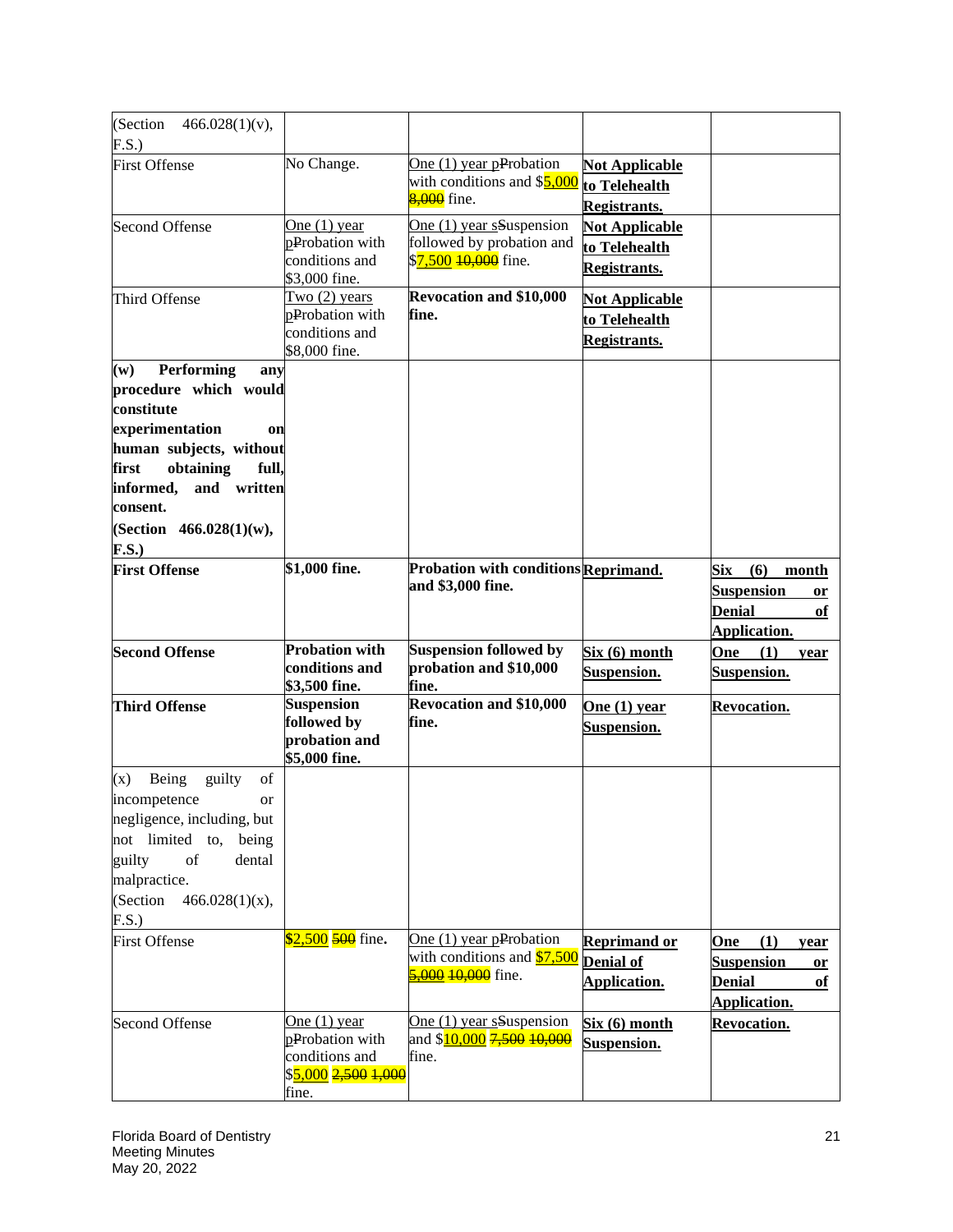| Third Offense                                                                                                                                                                                                            | $Two(2)$ years<br>probation and<br>\$ <mark>7,500 <del>5,000</del> 2,500</mark>       | <b>Revocation and \$10,000</b><br>fine.                                                                       | One $(1)$ year<br>Suspension.                           | <b>Revocation.</b>                                                                   |
|--------------------------------------------------------------------------------------------------------------------------------------------------------------------------------------------------------------------------|---------------------------------------------------------------------------------------|---------------------------------------------------------------------------------------------------------------|---------------------------------------------------------|--------------------------------------------------------------------------------------|
| (y) Practicing beyond the<br>scope that she or he is                                                                                                                                                                     | fine.                                                                                 |                                                                                                               |                                                         |                                                                                      |
| competent to perform.<br>(Sections 466.028(1)(y),<br>456.072(1)(o), F.S.)                                                                                                                                                |                                                                                       |                                                                                                               |                                                         |                                                                                      |
| <b>First Offense</b>                                                                                                                                                                                                     | $$500$ fine.                                                                          | One $(1)$ year pProbation<br>with conditions and \$5,000<br><b>10,000</b> fine.                               | <b>Reprimand or</b><br><b>Denial of</b><br>Application. | (1)<br>One<br>year<br><b>Suspension</b><br>or<br><b>Denial</b><br>of<br>Application. |
| <b>Second Offense</b>                                                                                                                                                                                                    | One $(1)$ year<br>pProbation with<br>conditions and<br>\$2,500 <del>1,000</del> fine. | One (1) year sSuspension<br>followed by one (1) year<br>probation with conditions<br>and \$7,500 10,000 fine. | Six (6) month<br>Suspension.                            | Revocation.                                                                          |
| Third Offense                                                                                                                                                                                                            | One $(1)$ year<br>probation with<br>conditions and<br>\$5,000 2,500 fine.             | <b>Revocation and \$10,000</b><br>fine.                                                                       | One $(1)$ year<br>Suspension.                           | <b>Revocation.</b>                                                                   |
| Delegating<br>(z)<br>or<br>contracting<br>for<br>professional<br>responsibilities<br>to<br>a<br>who<br>person<br>is<br>not<br>qualified<br>perform<br>to<br>them.<br>(Sections $466.028(1)(z)$ ,<br>456.072(1)(p), F.S.) |                                                                                       |                                                                                                               |                                                         |                                                                                      |
| <b>First Offense</b>                                                                                                                                                                                                     | \$2,500 fine.                                                                         | One $(1)$ year pProbation<br>with conditions and, \$7,500<br>10,000 fine and suspension.                      | <b>Reprimand or</b><br>Denial of<br>Application.        | (1)<br>One<br>year<br><b>Suspension</b><br>or<br><b>Denial</b><br>of<br>Application. |
| <b>Second Offense</b>                                                                                                                                                                                                    | One $(1)$ year<br>pProbation with<br>conditions and<br>\$5,000 fine.                  | One (1) year sSuspension<br>followed by two (2) years<br>probation and \$10,000 fine.                         | <u>Six (6) month</u><br>Suspension.                     | <b>Revocation.</b>                                                                   |
| Third Offense                                                                                                                                                                                                            | One (1) year<br>pProbation with<br>conditions and<br>\$7,500 fine.                    | <b>Revocation and \$10,000</b><br>fine.                                                                       | One $(1)$ year<br><b>Suspension.</b>                    | <b>Revocation.</b>                                                                   |
| Any violation of section $466.028(1)(z)$ , F.S., will result in a minimum licensure suspension of six months, in<br>addition to any other penalty authorized for this violation, except where revocation is imposed.     |                                                                                       |                                                                                                               |                                                         |                                                                                      |
| (aa) The violation of a<br>lawful order of the board,<br>or failure to comply with<br>subpoena of the board or<br>department.<br>(Sections<br>466.028(1)(aa),<br>$456.072(1)(q)$ , F.S.)                                 |                                                                                       |                                                                                                               |                                                         |                                                                                      |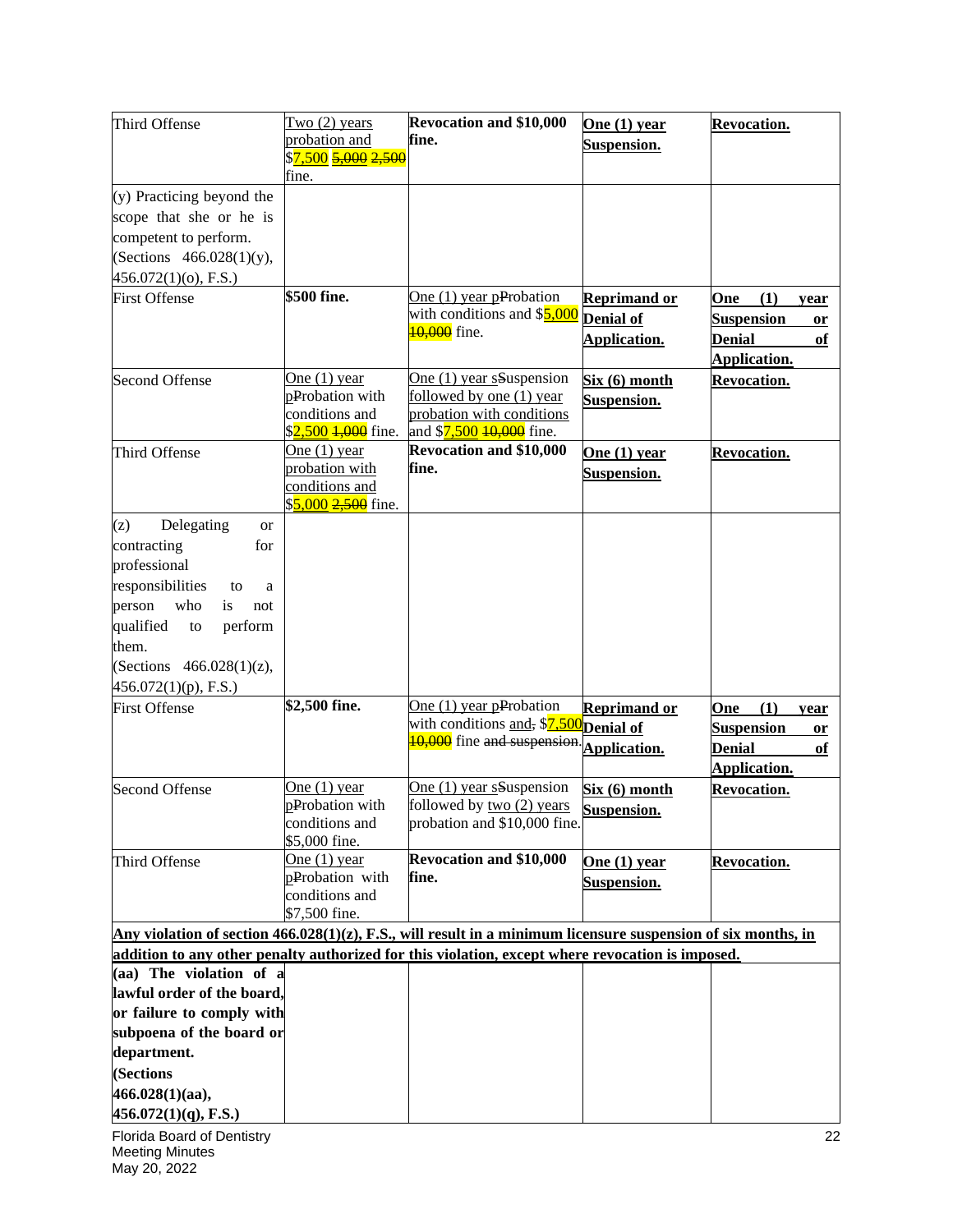| <b>First Offense</b>                                                                                                                                                                                                                                 | \$5,000 fine.                                                        | <b>Suspension until</b><br>compliant with order or<br>subpoena, probation with<br>conditions and \$10,000<br>fine.            | Reprimand.                                                                                               | <b>Six</b><br>(6)<br>month<br><b>Suspension</b><br>or<br><b>Denial</b><br>of<br>Application. |
|------------------------------------------------------------------------------------------------------------------------------------------------------------------------------------------------------------------------------------------------------|----------------------------------------------------------------------|-------------------------------------------------------------------------------------------------------------------------------|----------------------------------------------------------------------------------------------------------|----------------------------------------------------------------------------------------------|
| <b>Second Offense</b>                                                                                                                                                                                                                                | \$10,000 fine.                                                       | <b>Suspension until</b><br>compliant with order or<br>subpoena followed by<br>probation with conditions<br>and \$10,000 fine. | <u>Six (6) month</u><br>Suspension.                                                                      | One<br>(1)<br>year<br>Suspension.                                                            |
| <b>Third Offense</b>                                                                                                                                                                                                                                 | <b>Revocation and</b><br>\$10,000 fine.                              | <b>Revocation and \$10,000</b><br>fine.                                                                                       | One $(1)$ year<br>Suspension.                                                                            | <b>Revocation.</b>                                                                           |
| with<br>Conspiring<br>(bb)<br>another licensee or with<br>any person to commit an<br>act, which would tend to<br>intimidate,<br>coerce,<br><b>or</b><br>preclude another licensee<br>from advertising services.<br>(Section 466.028(1)(bb),<br>F.S.) |                                                                      |                                                                                                                               |                                                                                                          |                                                                                              |
| <b>First Offense</b>                                                                                                                                                                                                                                 | \$1,000 fine.                                                        | \$ <mark>5,000 <del>10,000</del> fine.</mark>                                                                                 | Reprimand.                                                                                               | (6)<br>Six<br>month<br><b>Suspension</b><br>or<br><b>Denial</b><br>оf<br>Application.        |
| <b>Second Offense</b>                                                                                                                                                                                                                                | One $(1)$ year<br>pProbation with<br>conditions and<br>\$2,500 fine. | One $(1)$ year pProbation<br>with conditions and \$7,500<br><b>10,000</b> fine.                                               | Six (6) month<br>Suspension.                                                                             | One<br>(1)<br>year<br>Suspension.                                                            |
| Third Offense                                                                                                                                                                                                                                        | One $(1)$ year<br>pProbation with<br>conditions and<br>\$5,000 fine. | One (1) year sSuspension<br>followed by two (2) years<br>probation and \$10,000 fine.                                         | One $(1)$ year<br>Suspension.                                                                            | Revocation.                                                                                  |
| <b>Being</b><br>adjudged<br>(cc)<br>mentally incompetent in<br>this or any other state, the<br>discipline for which shall<br>last only so long as the<br>adjudication.<br>(Section 466.028(1)(cc),<br><b>F.S.)</b>                                   |                                                                      |                                                                                                                               |                                                                                                          |                                                                                              |
| <b>First</b><br>and<br>any<br>subsequent offense.                                                                                                                                                                                                    | <b>Suspension until</b><br>adjudged<br>competent by<br>same court    | <b>Suspension until</b><br>adjudged competent by<br>same court.                                                               | <b>Denial of</b><br><b>Application or</b><br>suspension until<br>adjudged<br>competent by<br>same court. | <u>Same.</u>                                                                                 |
| Presigning<br>blank<br>(dd)<br>prescription or laboratory<br>work order forms.<br>(Section 466.028(1)(dd),<br>F.S.)                                                                                                                                  |                                                                      |                                                                                                                               |                                                                                                          |                                                                                              |
| Florida Board of Dentistry<br><b>Meeting Minutes</b><br>May 20, 2022                                                                                                                                                                                 |                                                                      |                                                                                                                               |                                                                                                          | 23                                                                                           |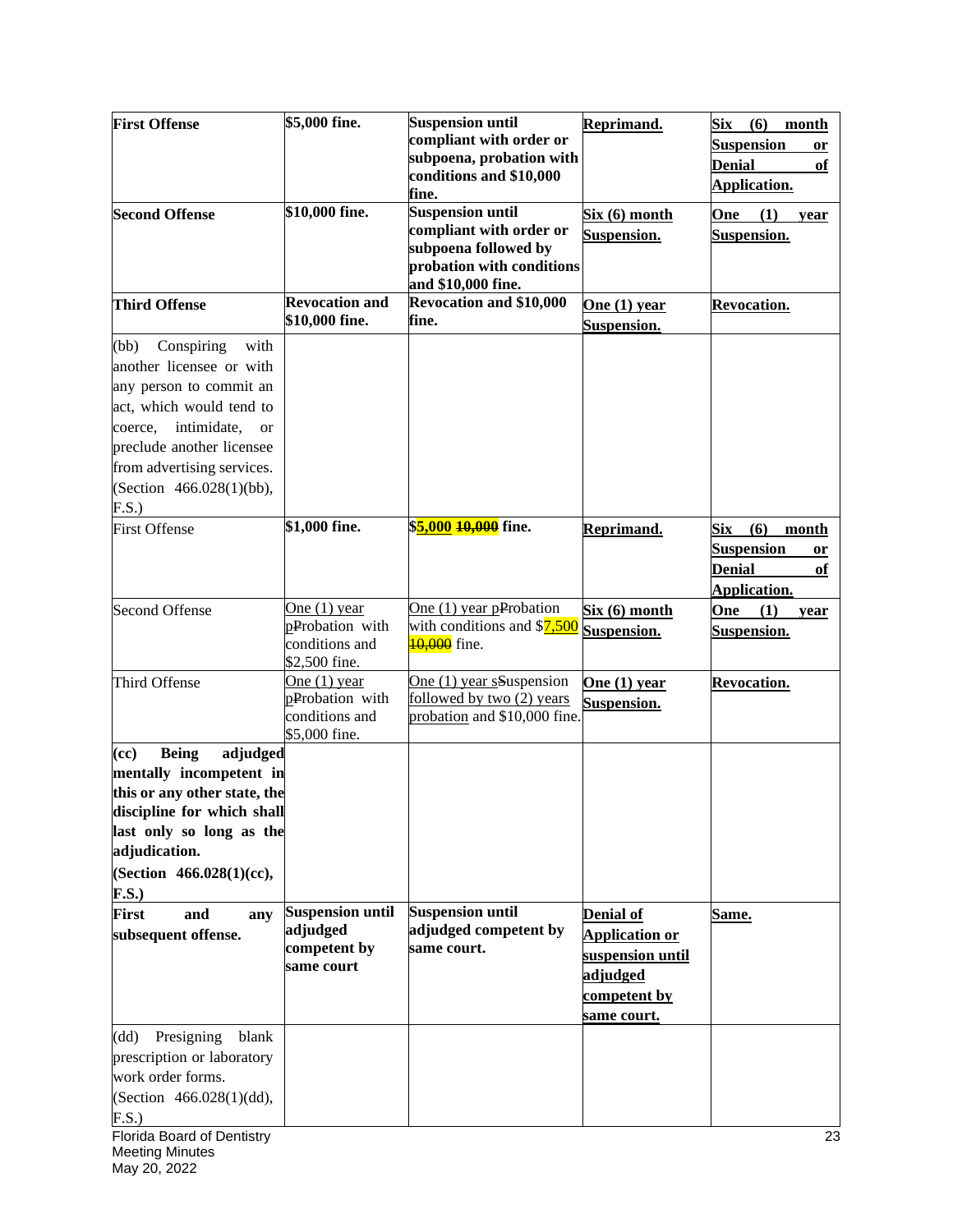| <b>First Offense</b>         | \$500 fine.                           | One (1) year pProbation                                   | Reprimand.          | Six<br>(6)<br>month            |
|------------------------------|---------------------------------------|-----------------------------------------------------------|---------------------|--------------------------------|
|                              |                                       | with conditions and \$5,000                               |                     | Suspension<br><b>or</b>        |
|                              |                                       | fine.                                                     |                     | Denial<br>of                   |
|                              |                                       |                                                           |                     | Application.                   |
| <b>Second Offense</b>        | \$2,500 <del>1,000</del> fine.        | One $(1)$ year pProbation                                 | Six (6) month       | One<br>(1)<br>year             |
|                              |                                       | with conditions and \$7,500<br>fine.                      | Suspension.         | Suspension.                    |
| Third Offense                | One $(1)$ year                        | One (1) year sSuspension                                  | One $(1)$ year      | Revocation.                    |
|                              | pProbation with                       | followed by two (2) years                                 | Suspension.         |                                |
|                              | conditions and<br>\$5,000 2,500 fine. | probation and \$10,000 fine.                              |                     |                                |
| (ee) Prescribing growth      |                                       |                                                           |                     |                                |
| hormones, testosterone or    |                                       |                                                           |                     |                                |
| analogs,<br>human<br>its     |                                       |                                                           |                     |                                |
| gonadotropin<br>chorionic    |                                       |                                                           |                     |                                |
| (HCG),<br><b>or</b><br>other |                                       |                                                           |                     |                                |
| hormones for the purpose     |                                       |                                                           |                     |                                |
| of muscle building or to     |                                       |                                                           |                     |                                |
| enhance<br>athletic          |                                       |                                                           |                     |                                |
| performance.                 |                                       |                                                           |                     |                                |
| (Section 466.028(1)(ee),     |                                       |                                                           |                     |                                |
| F.S.)                        |                                       |                                                           |                     |                                |
| <b>First Offense</b>         | \$1,000 fine.                         | One $(1)$ year pProbation<br>with conditions and \$5,000  | <b>Reprimand or</b> | (1)<br>One<br>year             |
|                              |                                       | 10,000 fine.                                              | <b>Denial of</b>    | <b>Suspension</b><br><b>or</b> |
|                              |                                       |                                                           | Application.        | <b>Denial</b><br>of            |
|                              |                                       |                                                           |                     | Application.                   |
| <b>Second Offense</b>        | One $(1)$ year<br>pProbation with     | Three (3) years pProbation<br>with conditions and \$7,500 | Six (6) month       | <b>Revocation.</b>             |
|                              | conditions and                        | 8,000 10,000 fine.                                        | Suspension.         |                                |
|                              | \$2,500 fine                          |                                                           |                     |                                |
| Third Offense                | \$5,000 fine.                         | One (1) year sSuspension                                  | One $(1)$ year      | Revocation.                    |
|                              |                                       | and \$10,000 fine.                                        | Suspension.         |                                |
| (ff) Operating a dental      |                                       |                                                           |                     |                                |
| office such as to result in  |                                       |                                                           |                     |                                |
| dental treatment that is     |                                       |                                                           |                     |                                |
| below minimum                |                                       |                                                           |                     |                                |
| acceptable standards of      |                                       |                                                           |                     |                                |
| performance<br>for<br>the    |                                       |                                                           |                     |                                |
| community.                   |                                       |                                                           |                     |                                |
| (Section 466.028(1)(ff),     |                                       |                                                           |                     |                                |
| F.S.)                        |                                       |                                                           |                     |                                |
| <b>First Offense</b>         | \$500 fine.                           | Two (2) years pProbation                                  | Reprimand.          | Six<br>(6)<br>month            |
|                              |                                       | with conditions and \$5,000                               |                     | <b>Suspension</b><br>or        |
|                              |                                       | 10,000 fine.                                              |                     | <b>Denial</b><br>of            |
|                              |                                       |                                                           |                     | Application.                   |
| <b>Second Offense</b>        | Two $(2)$ years                       | One (1) year sSuspension                                  | Six (6) month       | One<br>(1)<br>year             |
|                              | pProbation with<br>conditions and     | and \$7,500 10,000 fine.                                  | Suspension.         | Suspension.                    |
|                              | \$2,500 fine.                         |                                                           |                     |                                |
| Third Offense                | Three $(3)$ years                     | <b>Revocation and \$10,000</b>                            | One $(1)$ year      | Revocation.                    |
|                              | pProbation with                       | fine.                                                     | <b>Suspension.</b>  |                                |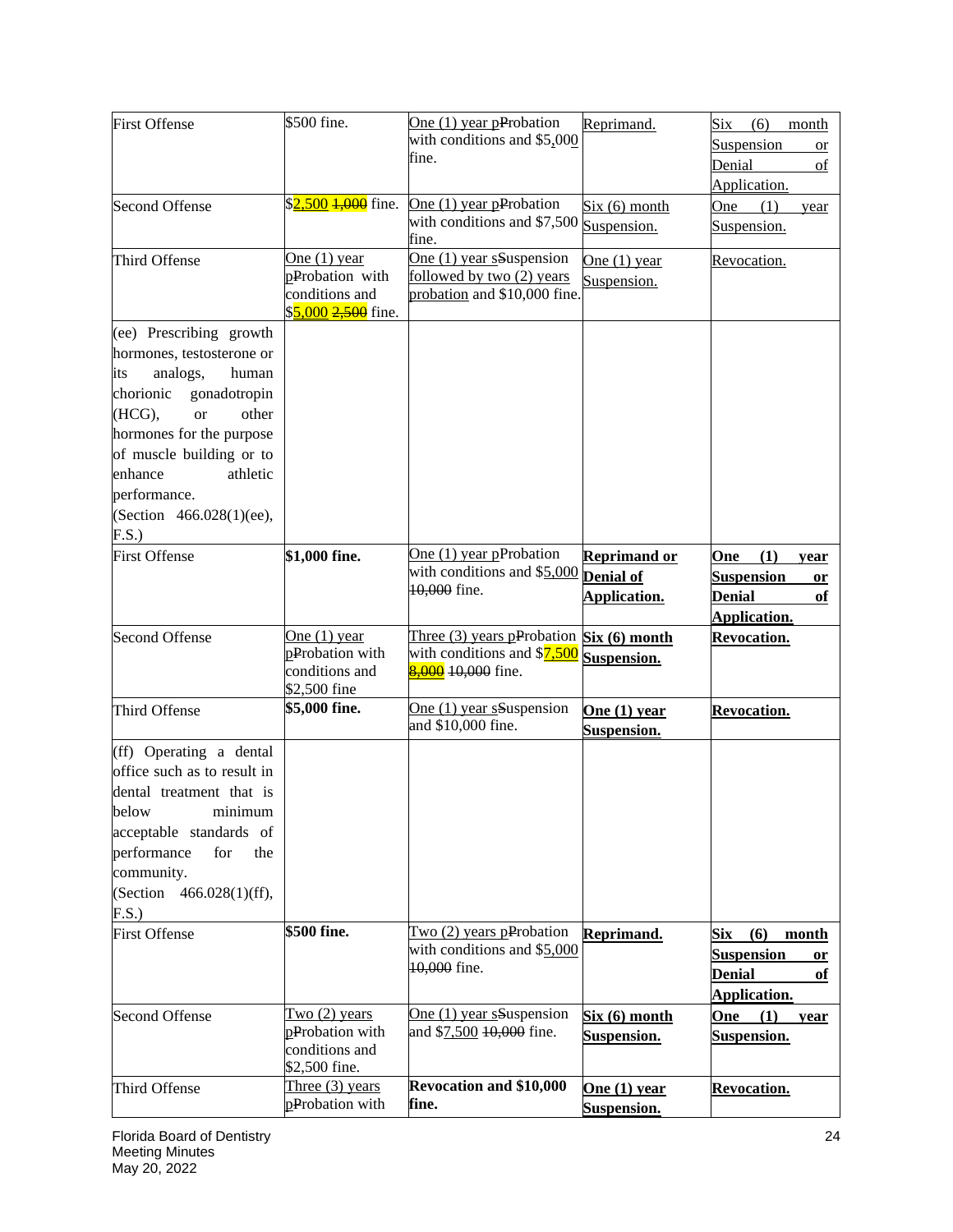|                                                                                                                                                                                                                                   | conditions and<br>\$5,000 4,000 fine.                                                  |                                                                                                                        |                                                               |                                                                                              |
|-----------------------------------------------------------------------------------------------------------------------------------------------------------------------------------------------------------------------------------|----------------------------------------------------------------------------------------|------------------------------------------------------------------------------------------------------------------------|---------------------------------------------------------------|----------------------------------------------------------------------------------------------|
| Administering<br>(gg)<br>anesthesia in a manner<br>which violates rules of the<br>board.<br>(Section 466.028(1)(gg),<br>F.S.                                                                                                      |                                                                                        |                                                                                                                        |                                                               |                                                                                              |
| <b>First Offense</b>                                                                                                                                                                                                              | $\overline{$1,000}$$ fine and<br>Reprimand.                                            | Two $(2)$ years pProbation<br>with conditions and \$5,000<br><b>10,000</b> fine.                                       | <b>Not Applicable</b><br>to Telehealth<br>Registrants.        |                                                                                              |
| <b>Second Offense</b>                                                                                                                                                                                                             | One $(1)$ year<br>pProbation with<br>conditions and<br>\$2,500 fine.                   | One (1) year sSuspension<br>and \$ <mark>7,500 <del>10,000</del> fine.</mark>                                          | <b>Not Applicable</b><br>to Telehealth<br><b>Registrants.</b> |                                                                                              |
| Third Offense                                                                                                                                                                                                                     | Two $(2)$ years<br>pProbation with<br>conditions and<br>\$5,000 4,000 fine.            | <b>Revocation and \$10,000</b><br>fine.                                                                                | <u>Not Applicable</u><br>to Telehealth<br><b>Registrants.</b> |                                                                                              |
| (hh) Failing to report any<br>licensee under chapter<br>458 or 459, F.S., who the<br>dentist<br>knows<br>has<br>violated the grounds for<br>disciplinary action.<br>(Section 466.028(1)(hh),<br>F.S.)                             |                                                                                        |                                                                                                                        |                                                               |                                                                                              |
| <b>First Offense</b>                                                                                                                                                                                                              | \$1,000 fine and<br>Letter of Concern.                                                 | One $(1)$ year pProbation<br>with conditions and \$5,000<br>10,000 fine.                                               | Reprimand.                                                    | <b>Six</b><br>(6)<br>month<br><b>Suspension</b><br>or<br><b>Denial</b><br>of<br>Application. |
| <b>Second Offense</b>                                                                                                                                                                                                             | \$2,500 fine and<br>Reprimand.                                                         | \$7,500 10,000 fine and two Six (6) month<br>(2) years probation.                                                      | Suspension.                                                   | One<br>(1)<br>year<br>Suspension.                                                            |
| Third Offense                                                                                                                                                                                                                     | \$5,000 <del>3,500</del> fine<br>and thirty (30) days years suspension.<br>suspension. | \$10,000 fine and two (2)                                                                                              | One $(1)$ year<br><b>Suspension.</b>                          | Revocation.                                                                                  |
| (ii) Failing to report to the<br>board, within 30 days<br>action has been taken<br>against one's license to<br>practice<br>dentistry<br>in<br>another state, territory, or<br>country.<br>(Section<br>$466.028(1)(ii)$ ,<br>F.S.) |                                                                                        |                                                                                                                        |                                                               |                                                                                              |
| <b>First Offense</b>                                                                                                                                                                                                              | \$1,000 fine.                                                                          | \$5,000 fine and dDenial<br>of application or two (2)<br>years suspension<br>followed by three (3)<br>years probation, | <b>Reprimand or</b><br><b>Denial of</b><br>Application.       | (1)<br><b>One</b><br>year<br><b>Suspension</b><br>or<br><b>Denial</b><br>of<br>Application.  |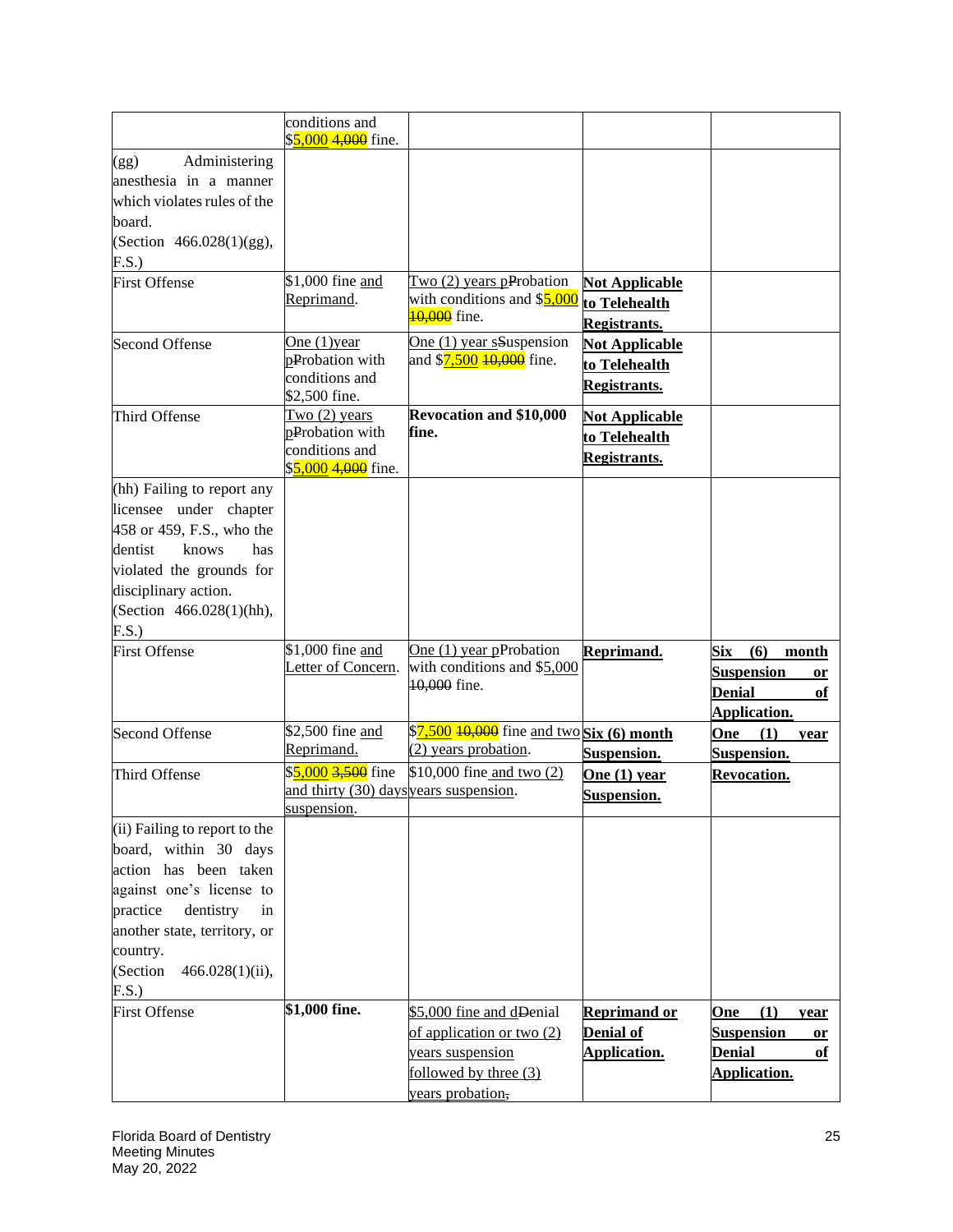|                                               |                                    | revocation and \$8,000                                |                    |                            |
|-----------------------------------------------|------------------------------------|-------------------------------------------------------|--------------------|----------------------------|
|                                               |                                    | fine.                                                 |                    |                            |
| <b>Second Offense</b>                         | One $(1)$ year                     | \$7,500 10,000 fine and                               | Six (6) month      | Revocation.                |
|                                               | pProbation and                     | two (2) years suspension                              | Suspension.        |                            |
|                                               | \$2,500 1,500<br>fine.             | or Denial, revocation and<br>\$10,000 fine.           |                    |                            |
| Third Offense                                 | One $(1)$ year                     | \$10,000 fine and dDenial                             | One $(1)$ year     | <b>Revocation.</b>         |
|                                               | sSuspension                        | of application or,                                    | Suspension.        |                            |
|                                               | followed by two                    | revocation and \$10,000                               |                    |                            |
|                                               | $(2)$ years probation fine.        |                                                       |                    |                            |
|                                               | and \$5,000 3,000<br>fine.         |                                                       |                    |                            |
| (ii) Advertising specialty                    |                                    |                                                       |                    |                            |
| services in violation of                      |                                    |                                                       |                    |                            |
| this chapter.                                 |                                    |                                                       |                    |                            |
| (Section $466.028(1)(ii)$ ,                   |                                    |                                                       |                    |                            |
| F.S.                                          |                                    |                                                       |                    |                            |
| <b>First Offense</b>                          | \$1,000 fine.                      | \$5,0007,500 fine.                                    | Reprimand.         | <b>Six</b><br>(6)<br>month |
|                                               |                                    |                                                       |                    | <b>Suspension</b><br>or    |
|                                               |                                    |                                                       |                    | <b>Denial</b><br>of        |
|                                               |                                    |                                                       |                    | <b>Application.</b>        |
| <b>Second Offense</b>                         | \$2,500 fine.                      | One $(1)$ year pProbation                             | Six (6) month      | <b>One</b><br>(1)<br>year  |
|                                               |                                    | with conditions and                                   | Suspension.        | <b>Suspension.</b>         |
|                                               |                                    | \$7,500 <del>10,000</del> fine.                       |                    |                            |
| Third Offense                                 | Two $(2)$ years<br>pProbation with | One (1) year sSuspension<br>followed by two (2) years | One $(1)$ year     | Revocation.                |
|                                               | conditions and                     | probation and \$10,000 fine.                          | Suspension.        |                            |
|                                               | \$5,000 fine.                      |                                                       |                    |                            |
| (kk) Allowing any person                      |                                    |                                                       |                    |                            |
| interfere<br>with<br>to<br>a                  |                                    |                                                       |                    |                            |
| dentist's<br>clinical                         |                                    |                                                       |                    |                            |
| judgment.                                     |                                    |                                                       |                    |                            |
| (Section 466.028(1)(kk),                      |                                    |                                                       |                    |                            |
| F.S.)                                         |                                    |                                                       |                    |                            |
| <b>First Offense</b>                          | \$1,000 fine.                      | \$5,000 fine.                                         | Reprimand.         | $(6)$ month<br>Six         |
|                                               |                                    |                                                       |                    | <b>Suspension</b><br>or    |
|                                               |                                    |                                                       |                    | <b>Denial</b><br>оf        |
|                                               |                                    |                                                       |                    | Application.               |
| <b>Second Offense</b>                         | One $(1)$ year                     | Two $(2)$ years pProbation                            | Six (6) month      | (1)<br>One<br>vear         |
|                                               | pProbation with<br>conditions and  | with conditions and \$7,500<br>10,000 fine.           | Suspension.        | Suspension.                |
|                                               | \$2,500 fine.                      |                                                       |                    |                            |
| Third Offense                                 | Two $(2)$ years                    | One (1) year sSuspension                              | One $(1)$ year     | <b>Revocation.</b>         |
|                                               | pProbation with                    | and \$10,000 fine.                                    | <b>Suspension.</b> |                            |
|                                               | conditions and                     |                                                       |                    |                            |
|                                               | \$5,000 fine.                      |                                                       |                    |                            |
| Violating<br>(11)<br>any                      |                                    |                                                       |                    |                            |
| provision of Chapters 456                     |                                    |                                                       |                    |                            |
| and 466, F.S., or any rules                   |                                    |                                                       |                    |                            |
| adopted pursuant thereto.                     |                                    |                                                       |                    |                            |
| (Sections                                     |                                    |                                                       |                    |                            |
| 466.028(1)(mm),<br>Florida Board of Dentistry |                                    |                                                       |                    | 26                         |
| <b>Meeting Minutes</b>                        |                                    |                                                       |                    |                            |

May 20, 2022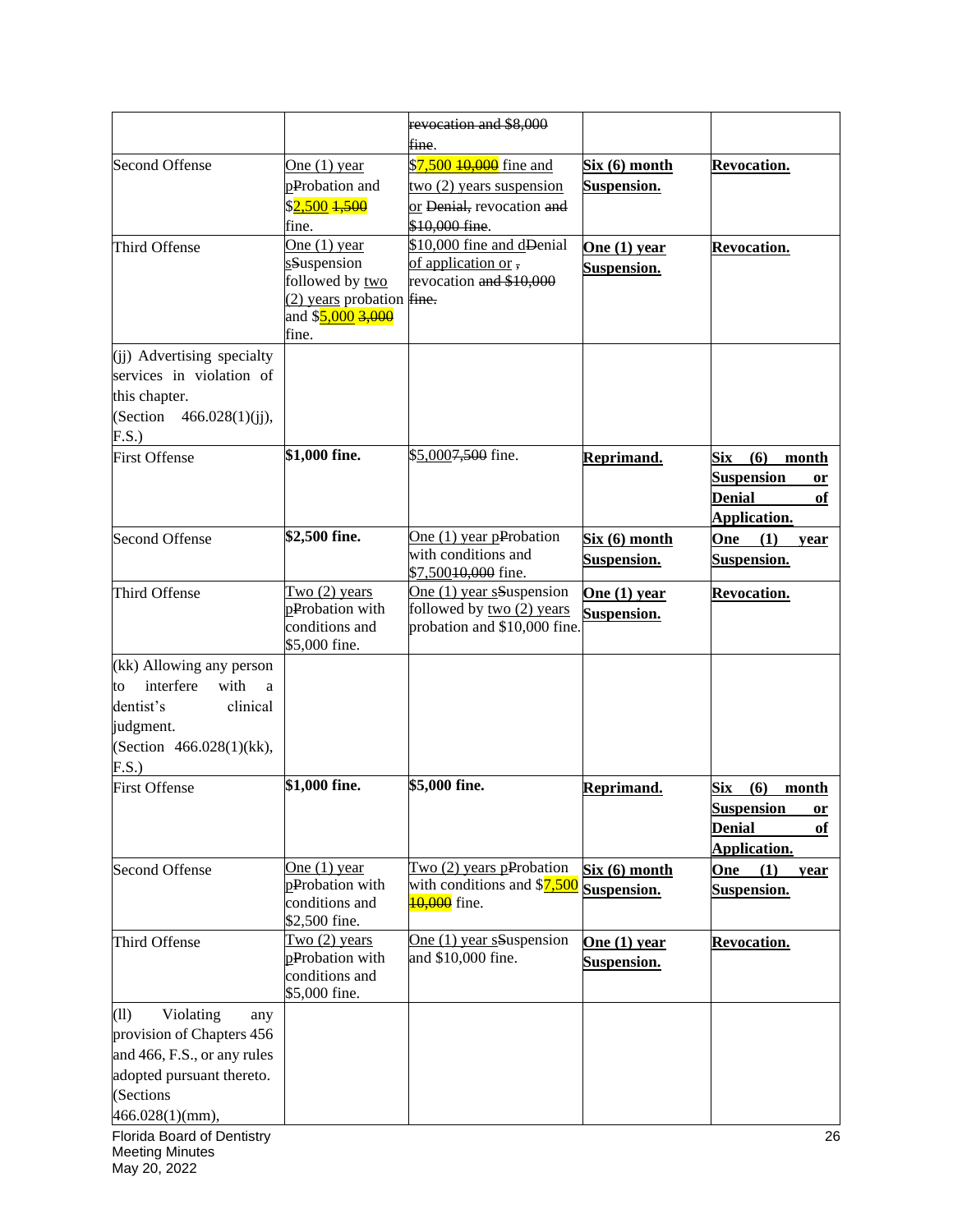| $456.072(1)(b)$ ,                                                                                                                                                                                                                |                                                                                                    |                                                                                    |                                                               |                                                                                       |
|----------------------------------------------------------------------------------------------------------------------------------------------------------------------------------------------------------------------------------|----------------------------------------------------------------------------------------------------|------------------------------------------------------------------------------------|---------------------------------------------------------------|---------------------------------------------------------------------------------------|
| $456.072(1)(dd)$ , F.S.)                                                                                                                                                                                                         |                                                                                                    |                                                                                    |                                                               |                                                                                       |
| <b>First Offense</b>                                                                                                                                                                                                             | \$750 fine.                                                                                        | $Six (6)$ months pProbation<br>with conditions and \$5,000<br>8,00010,000 fine.    | Reprimand.                                                    | Six<br>(6)<br>month<br><b>Suspension</b><br>or<br><b>Denial</b><br>of<br>Application. |
| <b>Second Offense</b>                                                                                                                                                                                                            | Six (6) months<br>pProbation with<br>conditions and<br>\$ <mark>2,500 <del>1,000</del> fine</mark> | One $(1)$ year pProbation<br>with conditions and \$7,500<br><b>10,000</b> fine.    | Six (6) month<br>Suspension.                                  | (1)<br>One<br>year<br>Suspension.                                                     |
| Third Offense                                                                                                                                                                                                                    | One $(1)$ year<br>pProbation with<br>conditions and<br>\$5,000 2,500 fine.                         | One (1) year sSuspension<br>followed by probation and<br>\$10,000 fine.            | One (1) year<br>Suspension.                                   | <b>Revocation.</b>                                                                    |
| (mm) Failing to comply<br>educational<br>with<br>the<br>course requirements for<br>HIV.<br>(Section<br>$456.072(1)(e)$ ,<br>F.S.)                                                                                                |                                                                                                    |                                                                                    |                                                               |                                                                                       |
| <b>First Offense</b>                                                                                                                                                                                                             | \$500 fine.                                                                                        | $Six (6)$ months pProbation<br>with conditions and \$1,500<br>fine.                | <b>Not Applicable</b><br>to Telehealth<br>Registrants.        |                                                                                       |
| <b>Second Offense</b>                                                                                                                                                                                                            | \$1,000 fine.                                                                                      | One $(1)$ year pProbation<br>with conditions and \$5,000<br>fine.                  | <b>Not Applicable</b><br>to Telehealth<br><b>Registrants.</b> |                                                                                       |
| Third Offense                                                                                                                                                                                                                    | \$ <mark>2,500-<del>1,500</del> fine.</mark>                                                       | Eighteen (18) months<br>pProbation with conditions<br>and \$7,500 fine.            | <b>Not Applicable</b><br>to Telehealth<br>Registrants.        |                                                                                       |
| (nn) Having been found<br>in<br>liable<br>civil<br>a<br>proceeding for knowingly<br>filing a false report or<br>with<br>complaint<br>the<br>department<br>against<br>another licensee.<br>(Section<br>$456.072(1)(g)$ ,<br>F.S.) |                                                                                                    |                                                                                    |                                                               |                                                                                       |
| <b>First Offense</b>                                                                                                                                                                                                             | \$1,000 fine.                                                                                      | Six (6) months pProbation Reprimand.<br>with conditions and \$5,000<br>8,000 fine. |                                                               | (6)<br>Six<br>month<br><b>Suspension</b><br>or<br><b>Denial</b><br>of<br>Application. |
| <b>Second Offense</b>                                                                                                                                                                                                            | \$3,500 fine.                                                                                      | One $(1)$ year pProbation<br>with conditions and \$7,500<br>10,000 fine.           | Six(6) month<br>Suspension.                                   | One<br>(1)<br>year<br>Suspension.                                                     |
| Third Offense                                                                                                                                                                                                                    | One $(1)$ year<br>pProbation with<br>conditions and<br>\$5,000 fine.                               | One (1) year sSuspension<br>and \$10,000 fine.                                     | <u>One (1) year</u><br><b>Suspension.</b>                     | Revocation.                                                                           |
| (oo) Making deceptive,<br>fraudulent<br>untrue,<br><b>or</b>                                                                                                                                                                     |                                                                                                    |                                                                                    |                                                               |                                                                                       |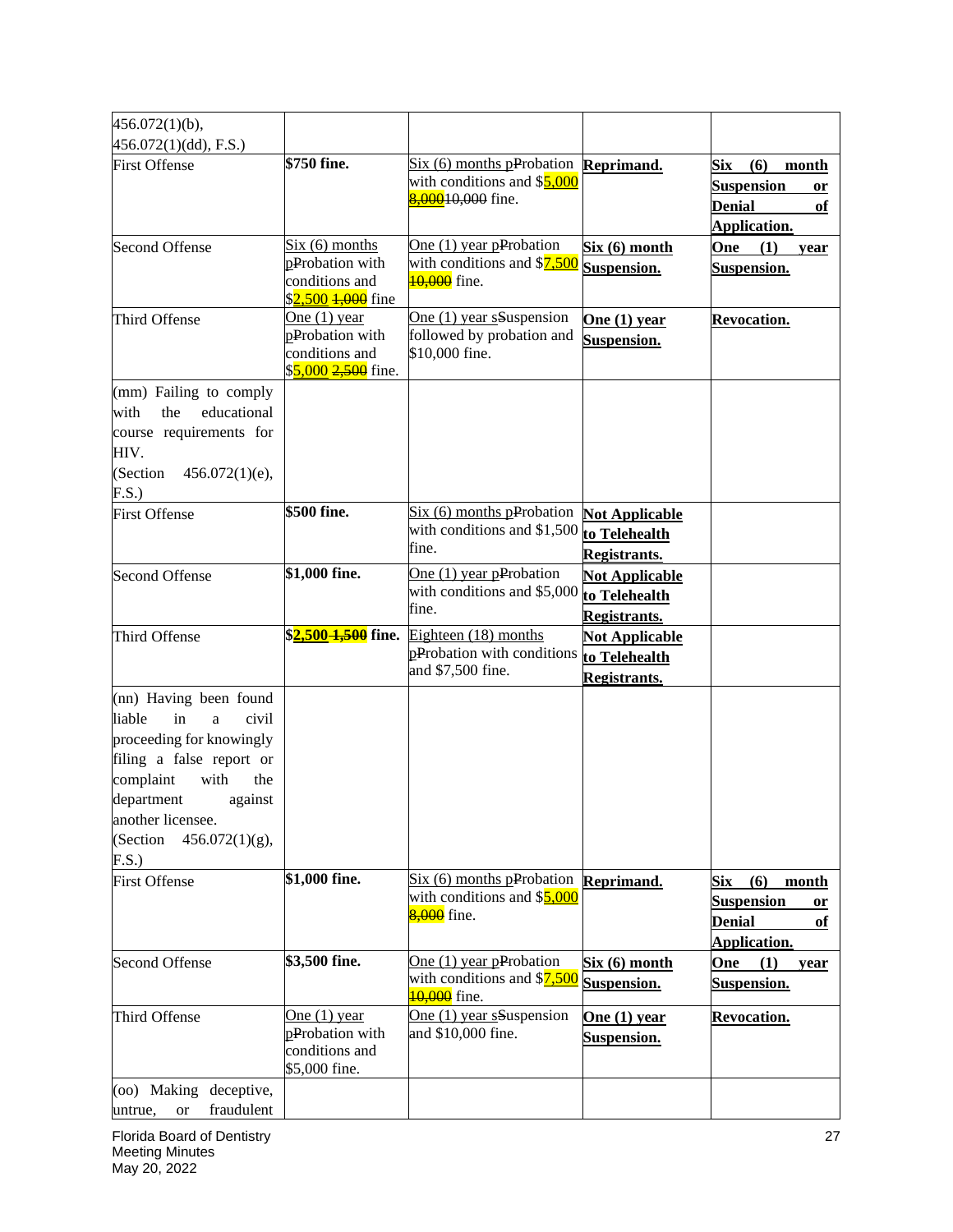| representations<br>in<br>or                        |                               |                                                   |                     |                           |
|----------------------------------------------------|-------------------------------|---------------------------------------------------|---------------------|---------------------------|
| related to the practice of a                       |                               |                                                   |                     |                           |
| profession or employing a                          |                               |                                                   |                     |                           |
| trick or scheme in or                              |                               |                                                   |                     |                           |
| related to the practice of a                       |                               |                                                   |                     |                           |
| profession.                                        |                               |                                                   |                     |                           |
| (Section 456.072(1)(m),                            |                               |                                                   |                     |                           |
| F.S.)                                              |                               |                                                   |                     |                           |
| <b>First Offense</b>                               | \$1,000 fine and              | Two $(2)$ years pProbation                        | Reprimand.          | Six<br>(6)<br>month       |
|                                                    | Letter of Concern.            | with conditions and \$5,000                       |                     | <b>Suspension</b>         |
|                                                    |                               | 8,000 fine.                                       |                     | or<br><b>Denial</b><br>of |
|                                                    |                               |                                                   |                     |                           |
|                                                    | Two $(2)$ years               | One (1) year suspension                           |                     | Application.              |
| <b>Second Offense</b>                              | probation with                | followed by two (2) years                         | Six (6) month       | (1)<br>One<br>year        |
|                                                    | conditions and                | pProbation with conditions                        | Suspension.         | Suspension.               |
|                                                    | \$2,500 3,500 fine.           | and \$ <mark>7,500 <del>8,000</del> 10,000</mark> |                     |                           |
|                                                    |                               | fine.                                             |                     |                           |
| Third Offense                                      | Two $(2)$ years               | Five (5) years sSuspension                        | One $(1)$ year      | Revocation.               |
|                                                    | pProbation with               | and \$10,000 fine.                                | Suspension.         |                           |
|                                                    | conditions and                |                                                   |                     |                           |
|                                                    | \$5,000 fine.                 |                                                   |                     |                           |
| (pp) Exercising influence                          |                               |                                                   |                     |                           |
| on the patient or client for                       |                               |                                                   |                     |                           |
| the purpose of financial                           |                               |                                                   |                     |                           |
| gain of the licensee or a                          |                               |                                                   |                     |                           |
| third party.                                       |                               |                                                   |                     |                           |
| (Section $456.072(1)(n)$ ,                         |                               |                                                   |                     |                           |
| F.S.)                                              |                               |                                                   |                     |                           |
| <b>First Offense</b>                               | \$1,000 fine and              | Two $(2)$ years pProbation                        | <b>Reprimand or</b> | One<br>(1)<br>year        |
|                                                    | Letter of Concern.            | with conditions and                               | Denial of           | <b>Suspension</b><br>or   |
|                                                    |                               | \$5,000 <del>10,000</del> fine.                   | Application.        | <b>Denial</b><br>of       |
|                                                    |                               |                                                   |                     | Application.              |
| <b>Second Offense</b>                              | Two $(2)$ years               | One (1) year sSuspension                          | Six(6) month        | <b>Revocation.</b>        |
|                                                    | pProbation with               | followed by two (2) years                         | Suspension.         |                           |
|                                                    | conditions and                | probation with conditions                         |                     |                           |
|                                                    | \$2,500 fine.                 |                                                   |                     |                           |
|                                                    |                               | fine.                                             |                     |                           |
| Third Offense                                      | One $(1)$ year                | <b>Revocation and \$10,000</b>                    | One $(1)$ year      | <b>Revocation.</b>        |
|                                                    | suspension<br>followed by two | fine.                                             | Suspension.         |                           |
| $(2)$ years                                        |                               |                                                   |                     |                           |
|                                                    | pProbation with               |                                                   |                     |                           |
|                                                    | conditions and                |                                                   |                     |                           |
|                                                    |                               |                                                   |                     |                           |
| Wrong<br>patient,<br>(qq)                          |                               |                                                   |                     |                           |
| wrong-site procedure, a                            | \$5,000 3,500 fine.           |                                                   |                     |                           |
|                                                    |                               |                                                   |                     |                           |
|                                                    |                               |                                                   |                     |                           |
| wrong<br>procedure,                                |                               |                                                   |                     |                           |
| medically unnecessary.<br>(Section 456.072(1)(bb), |                               |                                                   |                     |                           |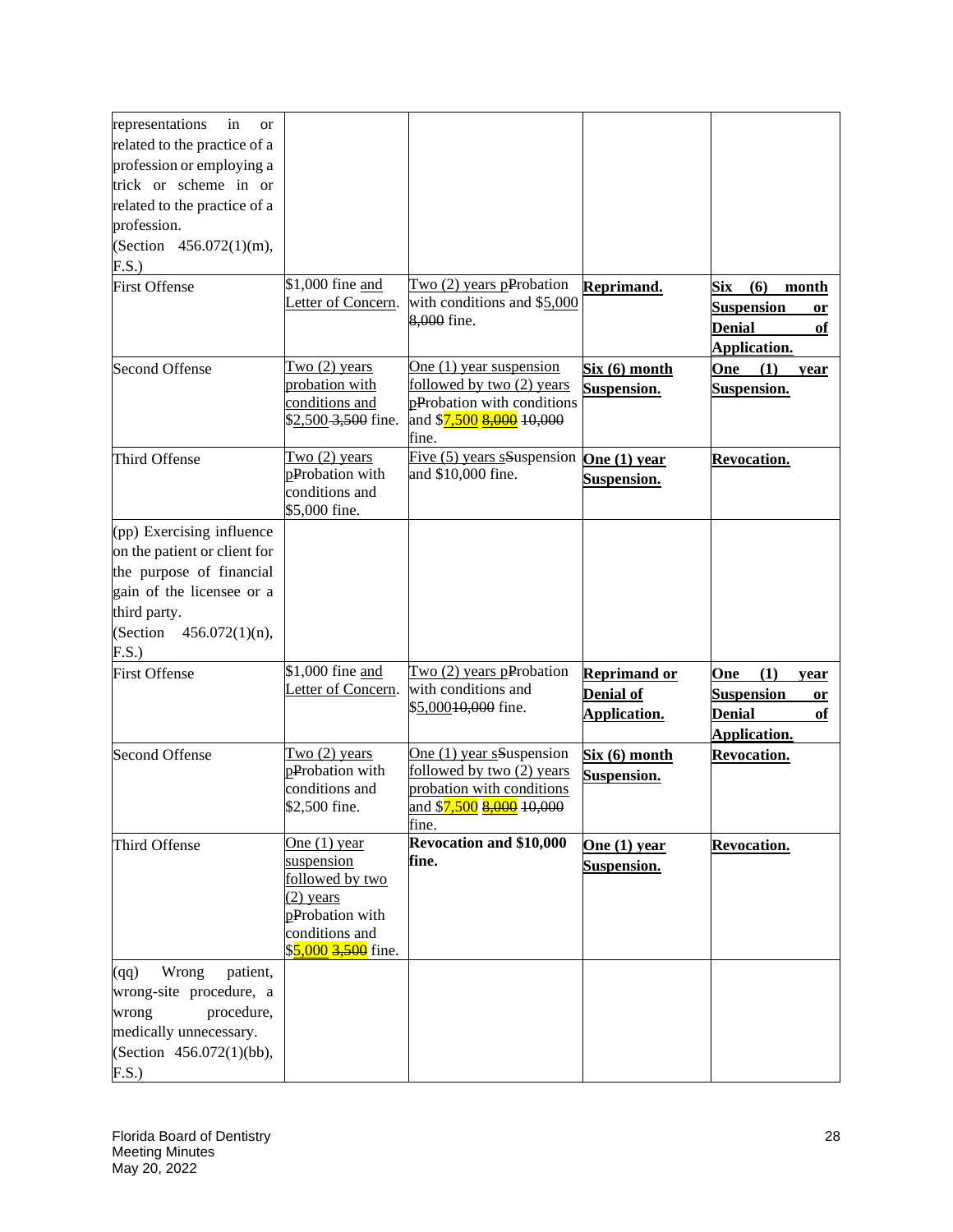| <b>First Offense</b>                                                                                                                                                                                                    | \$1,000 fine and<br>Letter of Concern.                                                                                | Two (2) years pProbation<br>with conditions and<br>\$5,000 <del>10,000</del> fine                                                       | <b>Reprimand or</b><br><b>Denial of</b><br>Application. | One<br>(1)<br>year<br><b>Suspension</b><br>or<br><b>Denial</b><br>of<br>Application.                |
|-------------------------------------------------------------------------------------------------------------------------------------------------------------------------------------------------------------------------|-----------------------------------------------------------------------------------------------------------------------|-----------------------------------------------------------------------------------------------------------------------------------------|---------------------------------------------------------|-----------------------------------------------------------------------------------------------------|
| <b>Second Offense</b>                                                                                                                                                                                                   | Two $(2)$ years<br>pProbation with<br>conditions and<br>\$2,500 <del>2,000</del> fine.                                | One (1) year sSuspension<br>followed by two (2) years<br>probation with conditions<br>and \$ <mark>7,500 <del>10,000</del> fine.</mark> | Six (6) month<br>Suspension.                            | <b>Revocation.</b>                                                                                  |
| Third Offense                                                                                                                                                                                                           | One $(1)$ year<br>sSuspension<br>followed by two<br>(2) years probation<br>with conditions and<br>\$5,000 3,000 fine. | No change.                                                                                                                              | One $(1)$ year<br>Suspension.                           | <b>Revocation.</b>                                                                                  |
| Improperly<br>(rr)<br>interfering<br>with<br>an<br>investigation<br><b>or</b><br>inspection authorized by<br>statute,<br><b>or</b><br>with<br>any<br>disciplinary proceeding.<br>(Section<br>$456.072(1)(r)$ ,<br>F.S.) |                                                                                                                       |                                                                                                                                         |                                                         |                                                                                                     |
| <b>First Offense</b>                                                                                                                                                                                                    | \$1,000 fine.                                                                                                         | One $(1)$ year pProbation<br>with conditions and<br>\$5,00010,000 fine.                                                                 | Reprimand.                                              | <b>Six</b><br>(6)<br>month<br><b>Suspension</b><br><b>or</b><br><b>Denial</b><br>of<br>Application. |
| <b>Second Offense</b>                                                                                                                                                                                                   | Two $(2)$ years<br>pProbation with<br>conditions and<br>\$2,500 fine.                                                 | One (1) year sSuspension<br>followed by probation and<br>\$7,50010,000-fine.                                                            | Six (6) month<br>Suspension.                            | One<br>(1)<br>year<br>Suspension.                                                                   |
| Third Offense                                                                                                                                                                                                           | Five $(5)$ years<br>pProbation with<br>conditions and<br>\$5,000 fine.                                                | <b>Revocation and \$10,000</b><br>fine.                                                                                                 | One $(1)$ year<br><b>Suspension.</b>                    | Revocation.                                                                                         |
| (ss) Failing to comply with<br>the educational course<br>requirements<br>for<br>domestic violence.<br>(Section 456.072(1)(s),<br><b>F.S.)</b>                                                                           |                                                                                                                       |                                                                                                                                         |                                                         |                                                                                                     |
| <b>First Offense</b>                                                                                                                                                                                                    | \$500 fine.                                                                                                           | Probation with conditions Not Applicable<br>and \$2,500 fine.                                                                           | to Telehealth<br><b>Registrants.</b>                    |                                                                                                     |
| <b>Second Offense</b>                                                                                                                                                                                                   | <b>Probation with</b><br>conditions and<br>\$1,000 fine.                                                              | Probation with conditions Not Applicable<br>and \$4,000 fine.                                                                           | to Telehealth<br><b>Registrants.</b>                    |                                                                                                     |
| <b>Third Offense</b>                                                                                                                                                                                                    | \$2,500 fine.                                                                                                         | <b>Probation with conditions Not Applicable</b><br>and \$8,000 fine.                                                                    | to Telehealth<br><b>Registrants.</b>                    |                                                                                                     |
| (tt) Failing to comply with<br>sections<br>381.026<br>and                                                                                                                                                               |                                                                                                                       |                                                                                                                                         |                                                         |                                                                                                     |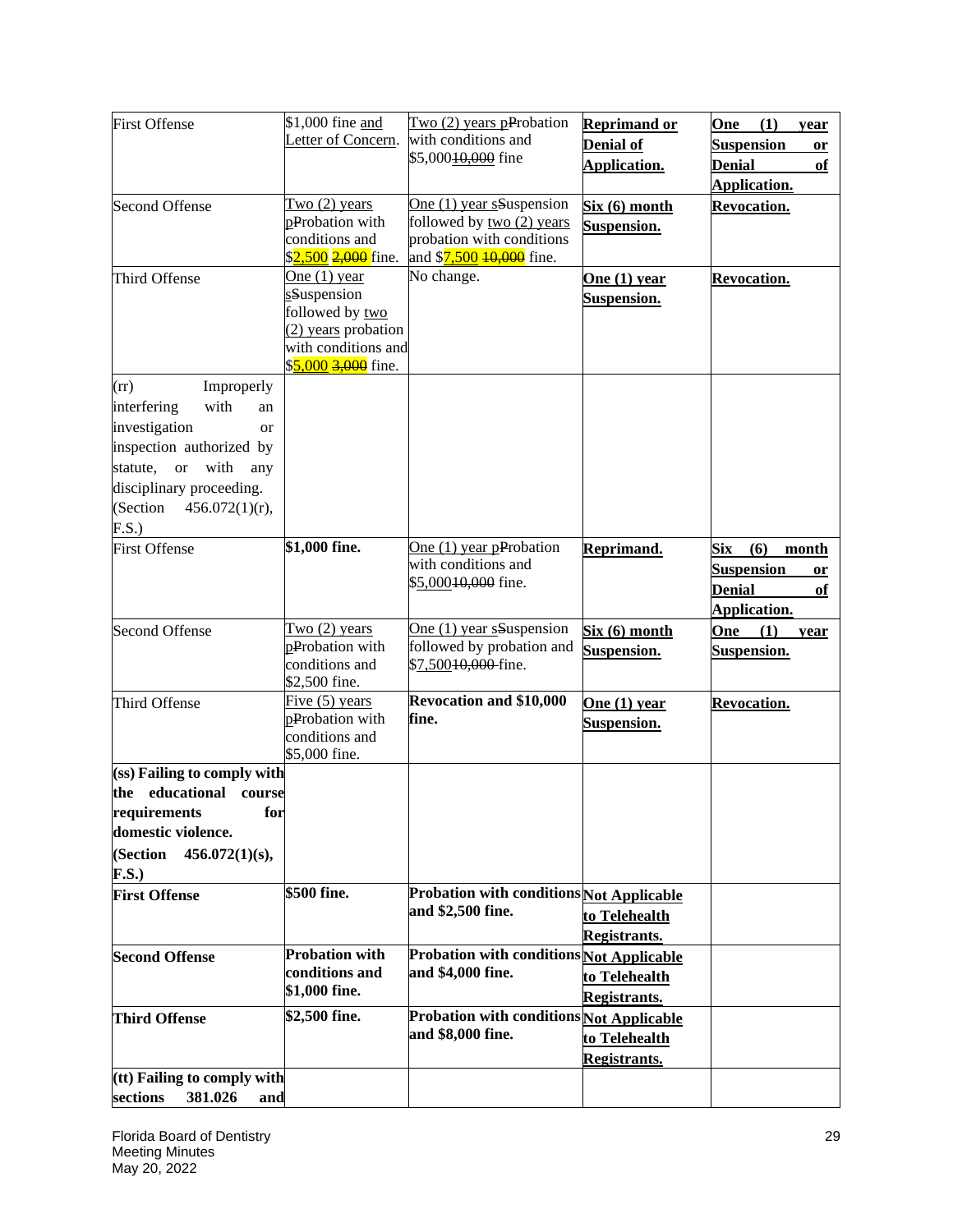| 381.0261, F.S., patient           |                       |                                                        |                     |                         |
|-----------------------------------|-----------------------|--------------------------------------------------------|---------------------|-------------------------|
| rights and how to file a          |                       |                                                        |                     |                         |
| patient complaint.                |                       |                                                        |                     |                         |
| (Section 456.072(1)(u),           |                       |                                                        |                     |                         |
| <b>F.S.)</b>                      |                       |                                                        |                     |                         |
| <b>First Offense</b>              | \$500 fine.           | <b>Probation with conditions Not Applicable</b>        |                     | <b>First Offense</b>    |
|                                   |                       | and \$2,500 fine.                                      | to Telehealth       |                         |
|                                   |                       |                                                        | <b>Registrants.</b> |                         |
| <b>Second Offense</b>             | <b>Probation with</b> | Probation with conditions Not Applicable               |                     | <b>Second Offense</b>   |
|                                   | conditions and        | and \$4,000 fine.                                      | to Telehealth       |                         |
|                                   | \$1,000 fine.         |                                                        | <b>Registrants.</b> |                         |
| <b>Third Offense</b>              | \$2,500 fine.         | <b>Probation with conditions Not Applicable</b>        |                     | <b>Third Offense</b>    |
|                                   |                       | and \$8,000 fine.                                      | to Telehealth       |                         |
|                                   |                       |                                                        | <b>Registrants.</b> |                         |
| Engaging<br>(uu)<br><sub>or</sub> |                       |                                                        |                     |                         |
| attempting to engage in           |                       |                                                        |                     |                         |
| sexual<br>misconduct<br>as        |                       |                                                        |                     |                         |
| defined and prohibited in         |                       |                                                        |                     |                         |
| section 456.063(1), F.S.          |                       |                                                        |                     |                         |
| (Section $456.072(1)(v)$ ,        |                       |                                                        |                     |                         |
| F.S.                              |                       |                                                        |                     |                         |
| <b>First Offense</b>              | \$2,500 fine and      | One $(1)$ year suspension                              | One $(1)$ year      | <b>Revocation</b><br>or |
|                                   | Reprimand.            | followed by three (3) years                            | suspension.         | <b>Denial</b><br>of     |
|                                   |                       | Revocation or probation<br>with conditions and \$7,500 |                     | Application.            |
|                                   |                       | 10,000 fine.                                           |                     |                         |
| <b>Second Offense</b>             | Three $(3)$ years     | $$10,000$ fine and three (3)                           | <b>Revocation</b>   | <b>Same</b>             |
|                                   | pProbation with       | year sSuspension followed                              |                     |                         |
|                                   | conditions and        | by <u>five</u> (5) years probation                     |                     |                         |
|                                   | \$5,000 fine.         | with conditions or                                     |                     |                         |
|                                   |                       | revocation <del>, and \$10,000</del><br>fine.          |                     |                         |
| Third Offense                     | Five $(5)$ years      | <b>Revocation and \$10,000</b>                         | <b>Revocation</b>   |                         |
|                                   | sSuspension           | fine.                                                  |                     | Same                    |
|                                   | followed by three     |                                                        |                     |                         |
|                                   | (3) years probation   |                                                        |                     |                         |
|                                   | with conditions and   |                                                        |                     |                         |
|                                   | \$8,000 fine.         |                                                        |                     |                         |
| (vv) Failing to report to         |                       |                                                        |                     |                         |
| the board, in writing             |                       |                                                        |                     |                         |
| within 30 days after the          |                       |                                                        |                     |                         |
| licensee<br>has<br>been           |                       |                                                        |                     |                         |
| convicted or found guilty         |                       |                                                        |                     |                         |
| of, or entered a plea of          |                       |                                                        |                     |                         |
| contendere<br>nolo<br>to          |                       |                                                        |                     |                         |
| regardless<br>of                  |                       |                                                        |                     |                         |
| adjudication, a crime in          |                       |                                                        |                     |                         |
| any jurisdiction.                 |                       |                                                        |                     |                         |
| (Section<br>$456.072(1)(x)$ ,     |                       |                                                        |                     |                         |
| F.S.)                             |                       |                                                        |                     |                         |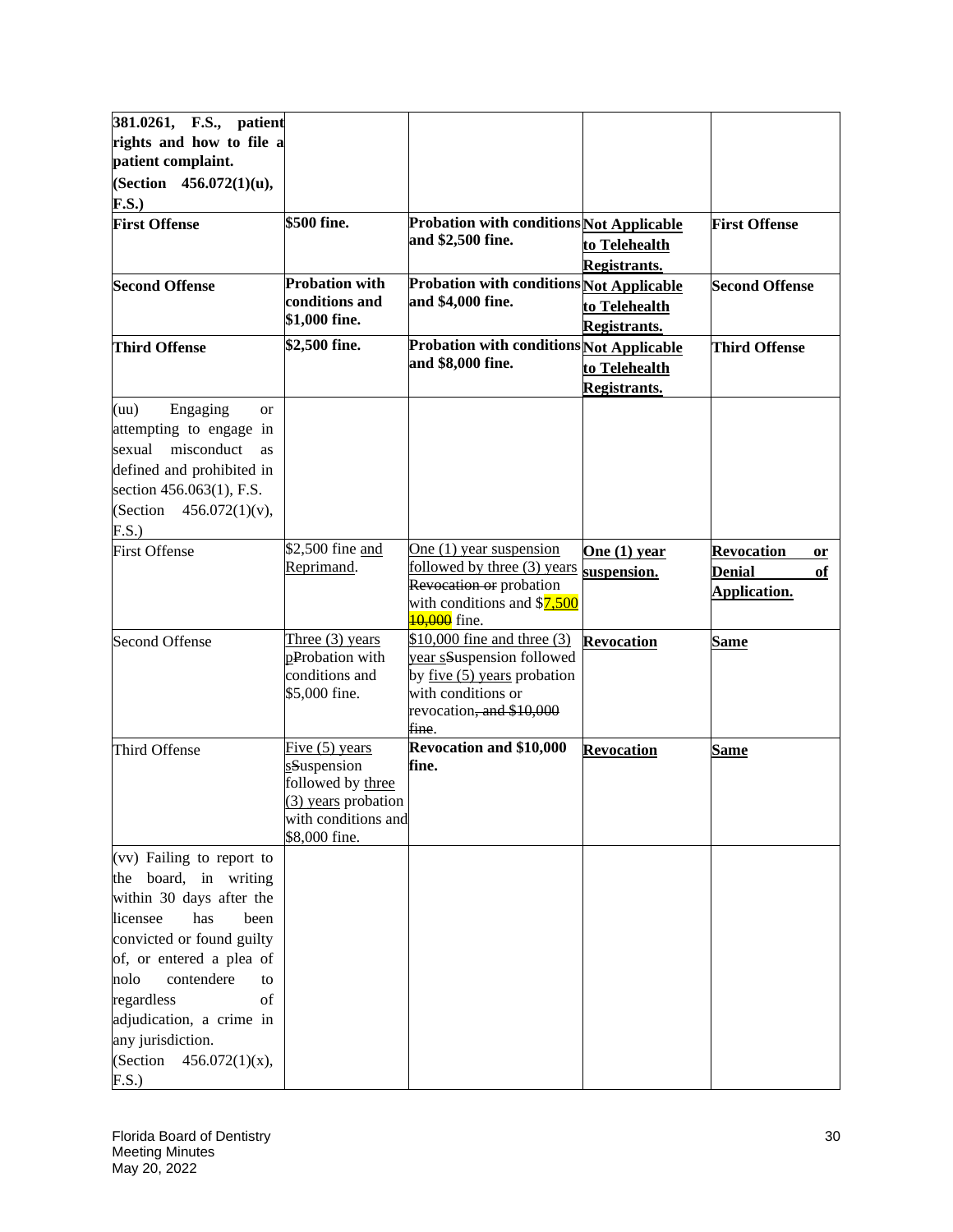| <b>First Offense</b>       | \$500 fine.                    | One $(1)$ year pProbation                        | Reprimand.               | One<br>(1)<br>year      |
|----------------------------|--------------------------------|--------------------------------------------------|--------------------------|-------------------------|
|                            |                                | with conditions and \$5,000                      |                          | <b>Suspension</b><br>or |
|                            |                                | 10,000 fine.                                     |                          | <b>Denial</b><br>of     |
|                            |                                |                                                  |                          | Application.            |
| <b>Second Offense</b>      | One $(1)$ year                 | Two (2) years pProbation                         | Six (6) month            | <b>Revocation.</b>      |
|                            | pProbation with                | with conditions and \$7,500                      | Suspension.              |                         |
|                            | conditions and                 | 10,000 fine.                                     |                          |                         |
|                            | \$2,500 <del>1,000</del> fine. |                                                  |                          |                         |
| Third Offense              | One $(1)$ year                 | <b>Revocation and \$10,000</b>                   | One $(1)$ year           | Revocation.             |
|                            | sSuspension                    | fine.                                            | <b>Suspension.</b>       |                         |
|                            | followed by two                |                                                  |                          |                         |
|                            | (2) years probation            |                                                  |                          |                         |
|                            | with conditions and            |                                                  |                          |                         |
|                            | \$5,000 2,500 fine.            |                                                  |                          |                         |
| (ww) Using information     |                                |                                                  |                          |                         |
| about people involved in   |                                |                                                  |                          |                         |
| motor vehicle accidents    |                                |                                                  |                          |                         |
| which has been derived     |                                |                                                  |                          |                         |
| from accident reports.     |                                |                                                  |                          |                         |
| (Section $456.072(1)(y)$ , |                                |                                                  |                          |                         |
| F.S.                       |                                |                                                  |                          |                         |
| <b>First Offense</b>       | \$500 fine and                 | Two $(2)$ years pProbation                       | Reprimand.               | (1)<br>One<br>year      |
|                            | Letter of Concern.             | with conditions and \$5,000                      |                          | <b>Suspension</b><br>or |
|                            |                                | fine.                                            |                          | <b>Denial</b><br>of     |
|                            |                                |                                                  |                          | Application.            |
| <b>Second Offense</b>      | \$2,500 <del>1,000</del> fine  | Four (4) years pProbation                        | Six(6) month             | Revocation.             |
|                            | and Reprimand.                 | with conditions and \$7,500                      | Suspension.              |                         |
|                            |                                | 8,000 fine.                                      |                          |                         |
| Third Offense              | \$5,000 2,500 fine             | One (1) year sSuspension                         | One $(1)$ year           | Revocation.             |
|                            | and Reprimand.                 | followed by five (5) years                       | Suspension.              |                         |
|                            |                                | probation and \$10,000 fine                      |                          |                         |
| $(xx)$ Leaving a foreign   |                                |                                                  |                          |                         |
| body in a patient.         |                                |                                                  |                          |                         |
| (Section 456.072(1)(cc),   |                                |                                                  |                          |                         |
| F.S.)                      |                                |                                                  |                          |                         |
| <b>First Offense</b>       | \$1,000 fine.                  | Two $(2)$ years pProbation                       | <b>Not Applicable to</b> |                         |
|                            |                                | with conditions and                              | <b>Telehealth</b>        |                         |
|                            |                                | \$5,000 <del>10,000</del> fine.                  | <b>Registrants.</b>      |                         |
| <b>Second Offense</b>      | <b>Probation with</b>          | Suspension followed by                           | Not Applicable to        |                         |
|                            | conditions and                 | Five $(5)$ years probation                       | <b>Telehealth</b>        |                         |
|                            | \$2,500 fine.                  | with conditions and                              | <b>Registrants.</b>      |                         |
|                            | <b>Probation with</b>          | \$7,50010,000 fine.<br>\$10,000 fine and two (2) |                          |                         |
| Third Offense              | conditions and                 | vears sSuspension followed Telehealth            | <b>Not Applicable to</b> |                         |
|                            | \$5,000 fine.                  | by five (5) years probation                      | <b>Registrants.</b>      |                         |
|                            |                                | with monitoring and/or                           |                          |                         |
|                            |                                | revocation and \$10,000                          |                          |                         |
|                            |                                | fine.                                            |                          |                         |
| (yy) Testing positive for  |                                |                                                  |                          |                         |
| drug,<br>any<br>on<br>any  |                                |                                                  |                          |                         |
| preemployment<br>or        |                                |                                                  |                          |                         |
| employer-ordered<br>drug   |                                |                                                  |                          |                         |
| screening.                 |                                |                                                  |                          |                         |
| Florida Board of Dentistry |                                |                                                  |                          | 31                      |
| <b>Meeting Minutes</b>     |                                |                                                  |                          |                         |
| May 20, 2022               |                                |                                                  |                          |                         |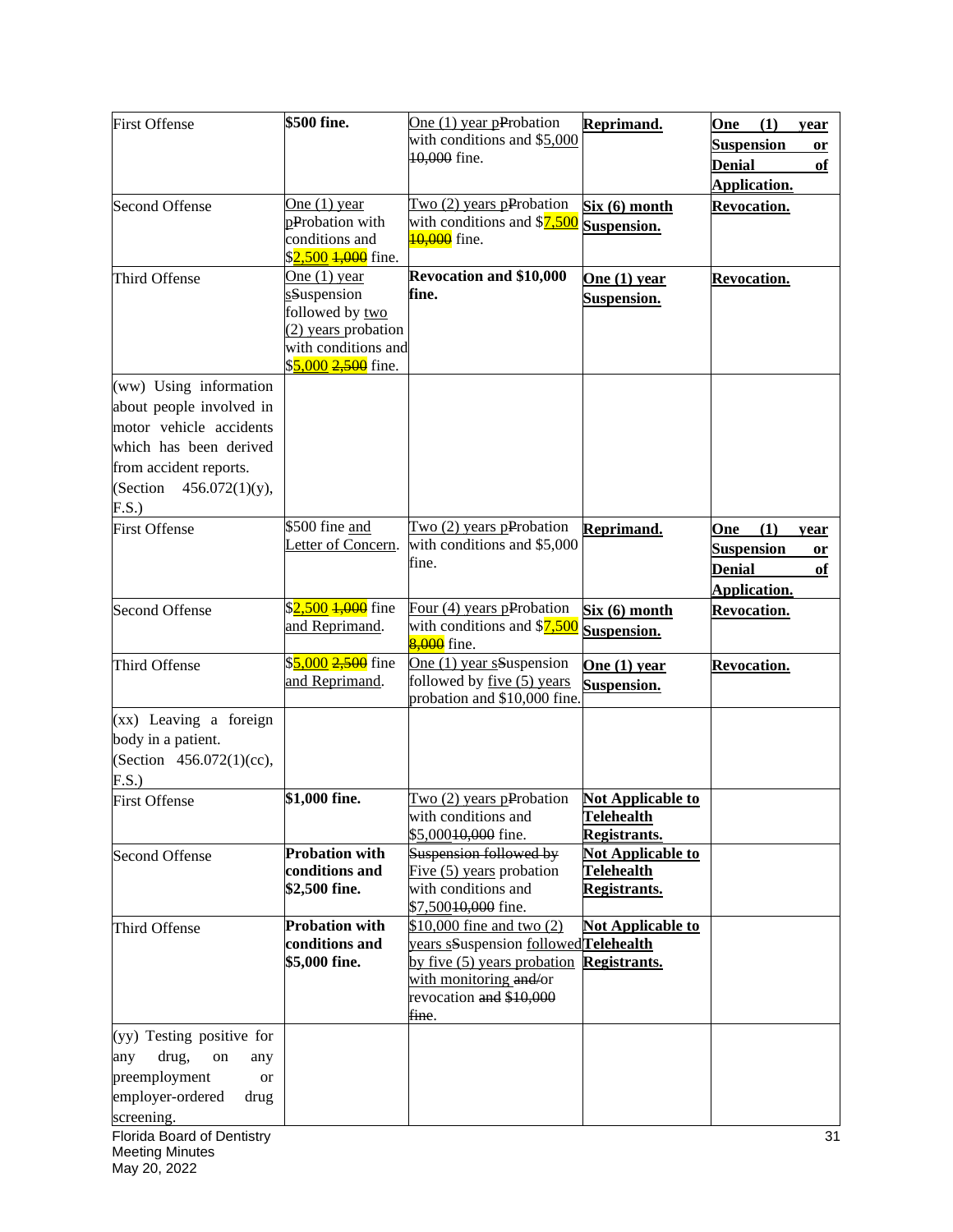| (Section 456.072(1)(aa),                                                                                                                                                                                                                           |                                   |                                                                                                                                             |                               |                                                                                              |
|----------------------------------------------------------------------------------------------------------------------------------------------------------------------------------------------------------------------------------------------------|-----------------------------------|---------------------------------------------------------------------------------------------------------------------------------------------|-------------------------------|----------------------------------------------------------------------------------------------|
| F.S.)<br><b>First Offense</b>                                                                                                                                                                                                                      | \$500 fine.                       | Two (2) years pProbation<br>with conditions and<br>\$5,0008,000 fine.                                                                       | Reprimand.                    | Six<br>(6)<br>month<br><b>Suspension</b><br>or<br><b>Denial</b><br>of<br><b>Application.</b> |
| <b>Second Offense</b>                                                                                                                                                                                                                              |                                   | $$2,500$ $1,000$ fine. Four (4) years Suspension<br><b>Followed by probation with Suspension.</b><br>conditions and \$7,500<br>10,000 fine. | Six (6) month                 | (1)<br>One<br>year<br>Suspension.                                                            |
| Third Offense                                                                                                                                                                                                                                      | \$ <mark>5,000 2,500</mark> fine. | One (1) year suspension<br>followed by five (5) years<br>probation with conditions<br>Revocation and \$10,000<br>fine.                      | One (1) year<br>Suspension.   | <b>Revocation.</b>                                                                           |
| Intentionally<br>(zz)<br>submitting<br>personal<br>a<br>injury protection claim<br>required<br>by<br>section<br>627.736, F.S., statement<br>that has been "upcoded"<br>as defined in section<br>627.732, F.S.<br>(Section 456.072(1)(ee),<br>F.S.) |                                   |                                                                                                                                             |                               |                                                                                              |
| <b>First Offense</b>                                                                                                                                                                                                                               | \$500 fine.                       | $Two (2) years p$ Probation<br>with conditions and<br>\$5,0008,000 fine.                                                                    | Reprimand.                    | (1)<br>One<br>year<br><b>Suspension</b><br>or<br><b>Denial</b><br>of<br><b>Application.</b>  |
| <b>Second Offense</b>                                                                                                                                                                                                                              | \$ <mark>2,500 1,000</mark> fine. | Four (4) years pProbation<br>with conditions and \$7,500<br>10,000 fine.                                                                    | Six(6) month<br>Suspension.   | <b>Revocation.</b>                                                                           |
| Third Offense                                                                                                                                                                                                                                      | \$ <mark>5,000 2,500</mark> fine. | One (1) year sSuspension<br>followed by five (5) years<br>probation with conditions<br>and \$10,000 fine.                                   | One $(1)$ year<br>Suspension. | <b>Revocation.</b>                                                                           |
| (aaa)<br>Intentionally<br>submitting<br>a personal<br>injury protection claim<br>required<br>by<br>section<br>627.736, F.S., for services<br>that were not rendered.<br>(Section 456.072(1)(ff),<br>F.S.)                                          |                                   |                                                                                                                                             |                               |                                                                                              |
| <b>First Offense</b>                                                                                                                                                                                                                               | \$500 fine.                       | $Two (2) years p$ Probation<br>with conditions and<br>\$5,000 <del>8,000</del> fine.                                                        | Reprimand.                    | (1)<br>One<br>year<br><b>Suspension</b><br><b>or</b><br><b>Denial</b><br>оf<br>Application.  |
| <b>Second Offense</b>                                                                                                                                                                                                                              | \$ <mark>2,500 1,000</mark> fine. | Four $(4)$ years pProbation<br>with conditions and \$7,500<br>10,000 fine.                                                                  | Six (6) month<br>Suspension.  | Revocation.                                                                                  |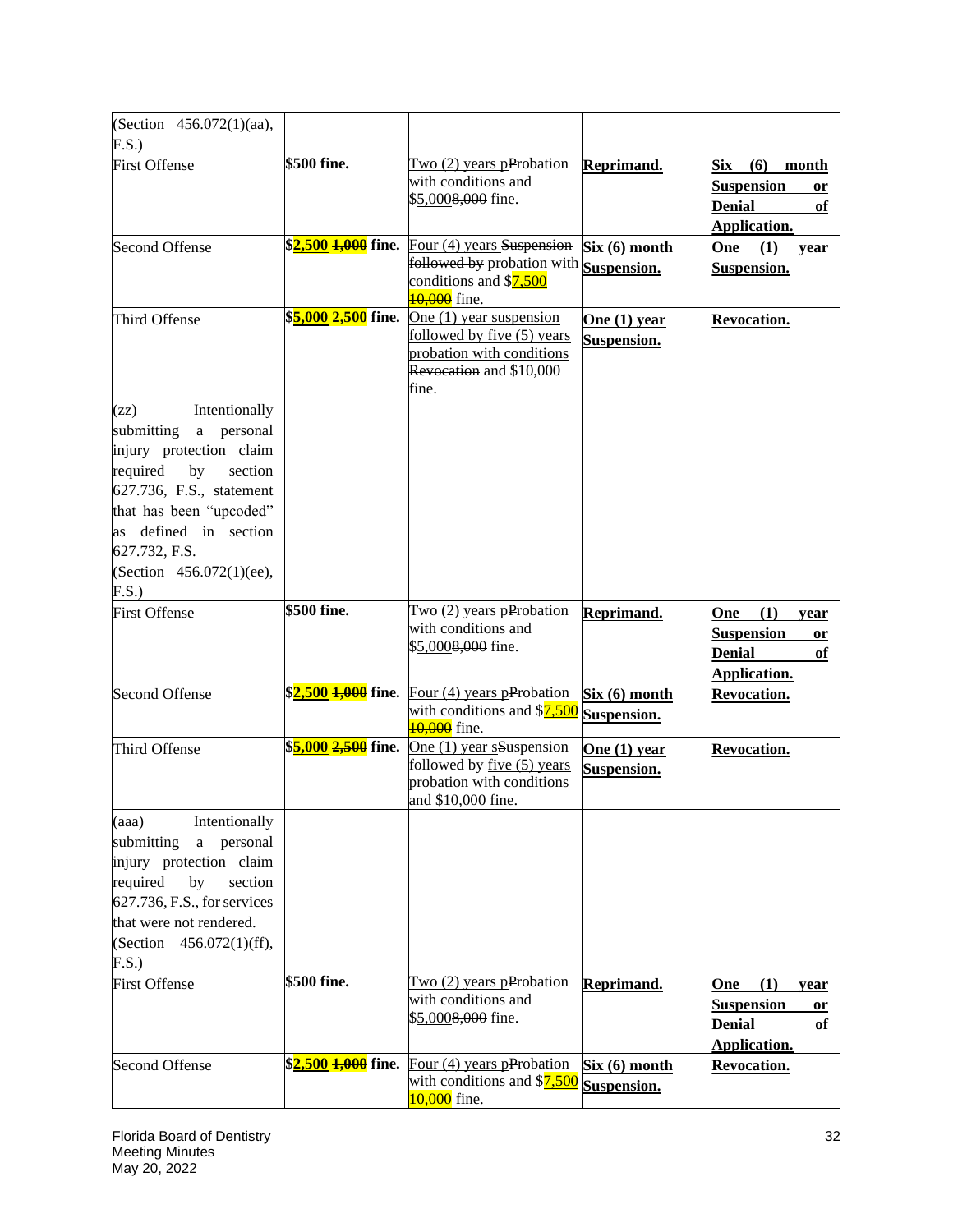| Third Offense                    |                                  | $$5,000$ $2,500$ fine. One (1) year sSuspension | One $(1)$ year          | <b>Revocation.</b>        |
|----------------------------------|----------------------------------|-------------------------------------------------|-------------------------|---------------------------|
|                                  |                                  | followed by five (5) years                      | Suspension.             |                           |
|                                  |                                  | probation with conditions<br>and \$10,000 fine. |                         |                           |
| (bbb) Engaging in a              |                                  |                                                 |                         |                           |
| pattern of practice of           |                                  |                                                 |                         |                           |
| prescribing<br>medicinal         |                                  |                                                 |                         |                           |
| drugs<br><b>or</b><br>controlled |                                  |                                                 |                         |                           |
| substances<br>which              |                                  |                                                 |                         |                           |
| demonstrates a lack of           |                                  |                                                 |                         |                           |
| reasonable skill or safety       |                                  |                                                 |                         |                           |
| to patients or a violation       |                                  |                                                 |                         |                           |
| of sections 893.055 and          |                                  |                                                 |                         |                           |
| 893.0551, F.S., or law           |                                  |                                                 |                         |                           |
| and rules relating to            |                                  |                                                 |                         |                           |
| prescribing practitioners.       |                                  |                                                 |                         |                           |
| (Section 456.072(1)(gg),         |                                  |                                                 |                         |                           |
| F.S.)                            |                                  |                                                 |                         |                           |
| <b>First Offense</b>             | \$1,500 fine.                    | Two $(2)$ years pProbation                      | Reprimand.              | (1)<br>One<br>year        |
|                                  |                                  | with conditions and \$5,000                     |                         | <b>Suspension</b>         |
|                                  |                                  | 8,000 fine.                                     |                         | or<br><b>Denial</b><br>of |
|                                  |                                  |                                                 |                         | <b>Application.</b>       |
| <b>Second Offense</b>            | Two $(2)$ years                  | One (1) year sSuspension                        | Six(6) month            | <b>Revocation.</b>        |
|                                  | pProbation with                  | and \$ <mark>7,500 10,000</mark> fine.          | <b>Suspension.</b>      |                           |
|                                  | conditions and                   |                                                 |                         |                           |
|                                  | \$3,000 fine.                    |                                                 |                         |                           |
| Third Offense                    | \$5,000 fine.                    | <b>Revocation and \$10,000</b>                  | One $(1)$ year          | <b>Revocation.</b>        |
|                                  |                                  | fine.                                           | <b>Suspension.</b>      |                           |
| (ccc) Failing to comply          |                                  |                                                 |                         |                           |
| with,<br>failing<br>to           |                                  |                                                 |                         |                           |
| successfully complete, or        |                                  |                                                 |                         |                           |
| being terminated from an         |                                  |                                                 |                         |                           |
| impaired<br>practitioner         |                                  |                                                 |                         |                           |
| treatment program.               |                                  |                                                 |                         |                           |
| (Section 456.072(1)(hh),         |                                  |                                                 |                         |                           |
| F.S.)                            |                                  |                                                 |                         |                           |
| <b>First Offense</b>             | Suspension, until                | <b>Suspension until</b>                         | <b>Denial of</b>        | <b>Same</b>               |
|                                  | compliant,<br>followed by 2      | compliant, followed by 5                        | <b>Application or</b>   |                           |
|                                  | years probation                  | years probation with<br>conditions and \$5,000  | <b>Suspension until</b> |                           |
|                                  | with conditions                  | fine.                                           | Complaint,              |                           |
|                                  | and \$2,000 fine.                |                                                 | followed by             |                           |
|                                  |                                  |                                                 | Corrective              |                           |
|                                  |                                  |                                                 | <b>Action Plan.</b>     |                           |
| Second or Subsequent             | <b>Three years</b>               | Revocation and \$10,000                         | <b>Same</b>             | <b>Revocation.</b>        |
| <b>Offense</b>                   | suspension                       | fine.                                           |                         |                           |
|                                  | followed by 5<br>years probation |                                                 |                         |                           |
|                                  | with conditions                  |                                                 |                         |                           |
|                                  | and \$10,000 fine.               |                                                 |                         |                           |
| (ddd) Being convicted of,        |                                  |                                                 |                         |                           |
| or entering a plea of nolo       |                                  |                                                 |                         |                           |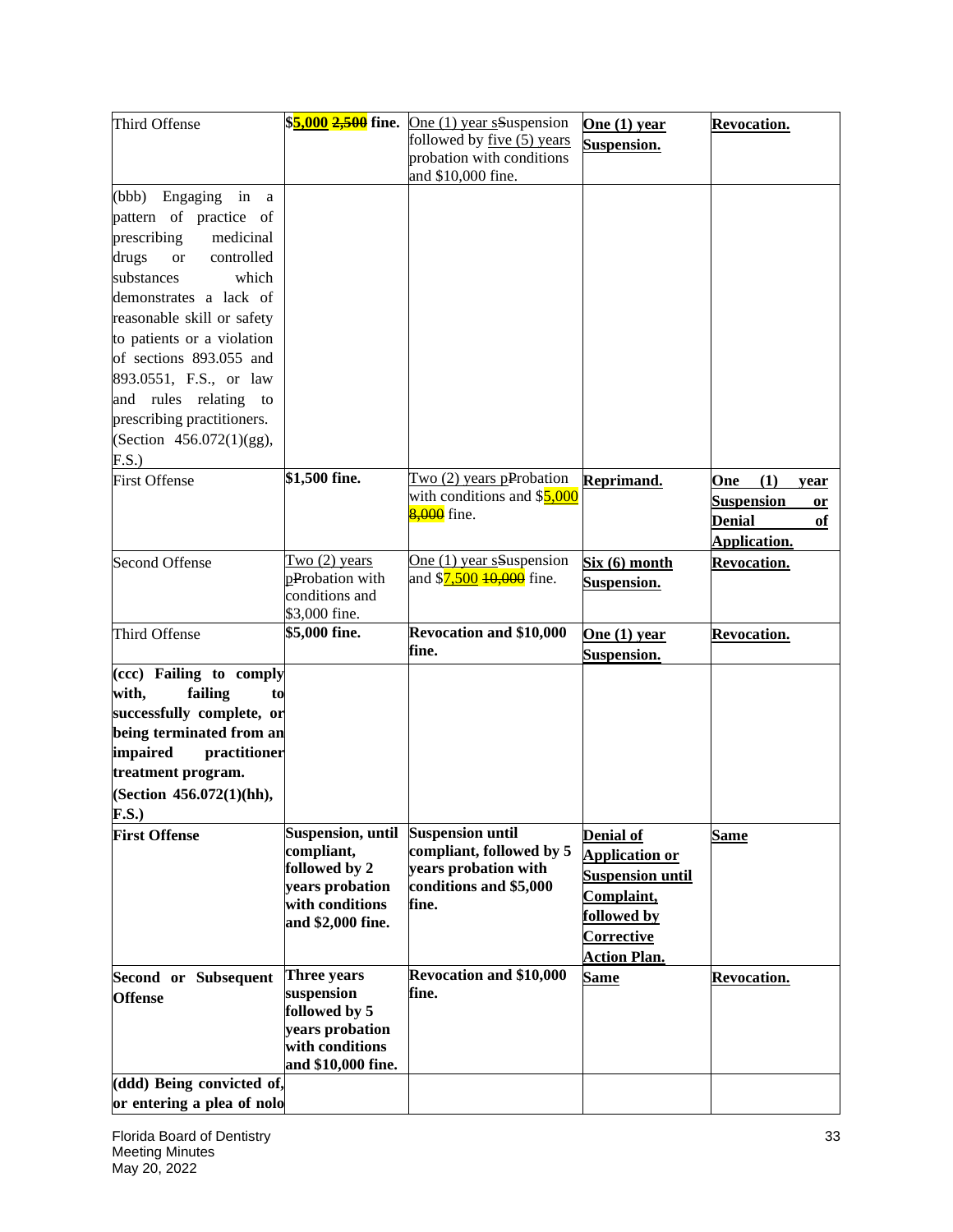| contendere<br>to,<br>any      |                       |                                            |                      |                         |
|-------------------------------|-----------------------|--------------------------------------------|----------------------|-------------------------|
| misdemeanor or felony,        |                       |                                            |                      |                         |
| regardless<br>of              |                       |                                            |                      |                         |
| adjudication, under 18        |                       |                                            |                      |                         |
| U.S.C. s. 669, ss. 285-287,   |                       |                                            |                      |                         |
| s. 371, s. 1001, s. 1035, s.  |                       |                                            |                      |                         |
| 1341, s. 1343, s. 1347, s.    |                       |                                            |                      |                         |
| 1349, or s. 1518, or 42       |                       |                                            |                      |                         |
| U.S.C.<br>SS.<br>1320a-7b.    |                       |                                            |                      |                         |
| relating to the Medicaid      |                       |                                            |                      |                         |
| program.                      |                       |                                            |                      |                         |
| (Section 456.072(1)(ii),      |                       |                                            |                      |                         |
| <b>F.S.)</b>                  |                       |                                            |                      |                         |
| <b>First Offense</b>          | <b>Misdemeanor</b>    | $-Misdemeanor - $10,000$ Revocation.       |                      | <b>Revocation.</b>      |
|                               | Reprimand,            | fine, revocation.                          |                      |                         |
|                               | \$10,000              | fine, Felony - Revocation.                 |                      |                         |
|                               | suspension.           |                                            |                      |                         |
|                               | Felony -              |                                            |                      |                         |
|                               | <b>Revocation.</b>    |                                            |                      |                         |
| <b>Second Offense</b>         | Misdemeanor or        | Misdemeanor or Felony - Same               |                      | <u>Same</u>             |
|                               | Felony –              | <b>Revocation and \$10,000</b>             |                      |                         |
|                               | <b>Revocation and</b> | fine.                                      |                      |                         |
|                               | \$10,000 fine.        |                                            |                      |                         |
| (eee) Failing to remit the    |                       |                                            |                      |                         |
| sum owed to the state for     |                       |                                            |                      |                         |
| any overpayment from          |                       |                                            |                      |                         |
| Medicaid program<br>the       |                       |                                            |                      |                         |
| pursuant to a final order,    |                       |                                            |                      |                         |
| judgement, or stipulation     |                       |                                            |                      |                         |
| or settlement.                |                       |                                            |                      |                         |
| (Section $456.072(1)(ii)$ ),  |                       |                                            |                      |                         |
| F.S.)                         |                       |                                            |                      |                         |
| <b>First Offense</b>          |                       | \$2,500 1,000 fine, \$7,50010,000 fine and | <b>Reprimand and</b> | <b>Revocation</b><br>or |
|                               | letter of concern     | one (1) year suspension.                   | One $(1)$ year       | Denail<br>оf            |
|                               |                       |                                            | Suspension.          | Application.            |
| Second Offense                | \$7,500 fine,         | \$10,000 fine, revocation.                 | <b>Revocation.</b>   | <b>Revocation.</b>      |
|                               | reprimand.            |                                            |                      |                         |
| Being terminated<br>(fff)     |                       |                                            |                      |                         |
| from the state Medicaid       |                       |                                            |                      |                         |
| program<br>pursuant<br>to     |                       |                                            |                      |                         |
| section 409.913, F.S., any    |                       |                                            |                      |                         |
| Medicaid<br>state<br>other    |                       |                                            |                      |                         |
| program, or the federal       |                       |                                            |                      |                         |
| Medicare program, unless      |                       |                                            |                      |                         |
| eligibility to participate in |                       |                                            |                      |                         |
| the program from which        |                       |                                            |                      |                         |
| practitioner<br>the<br>was    |                       |                                            |                      |                         |
| terminated<br>has<br>been     |                       |                                            |                      |                         |
| restored.                     |                       |                                            |                      |                         |
| (Section 456.072(1)(kk),      |                       |                                            |                      |                         |
| F.S.                          |                       |                                            |                      |                         |
| Florida Board of Dentistry    |                       |                                            |                      | 34                      |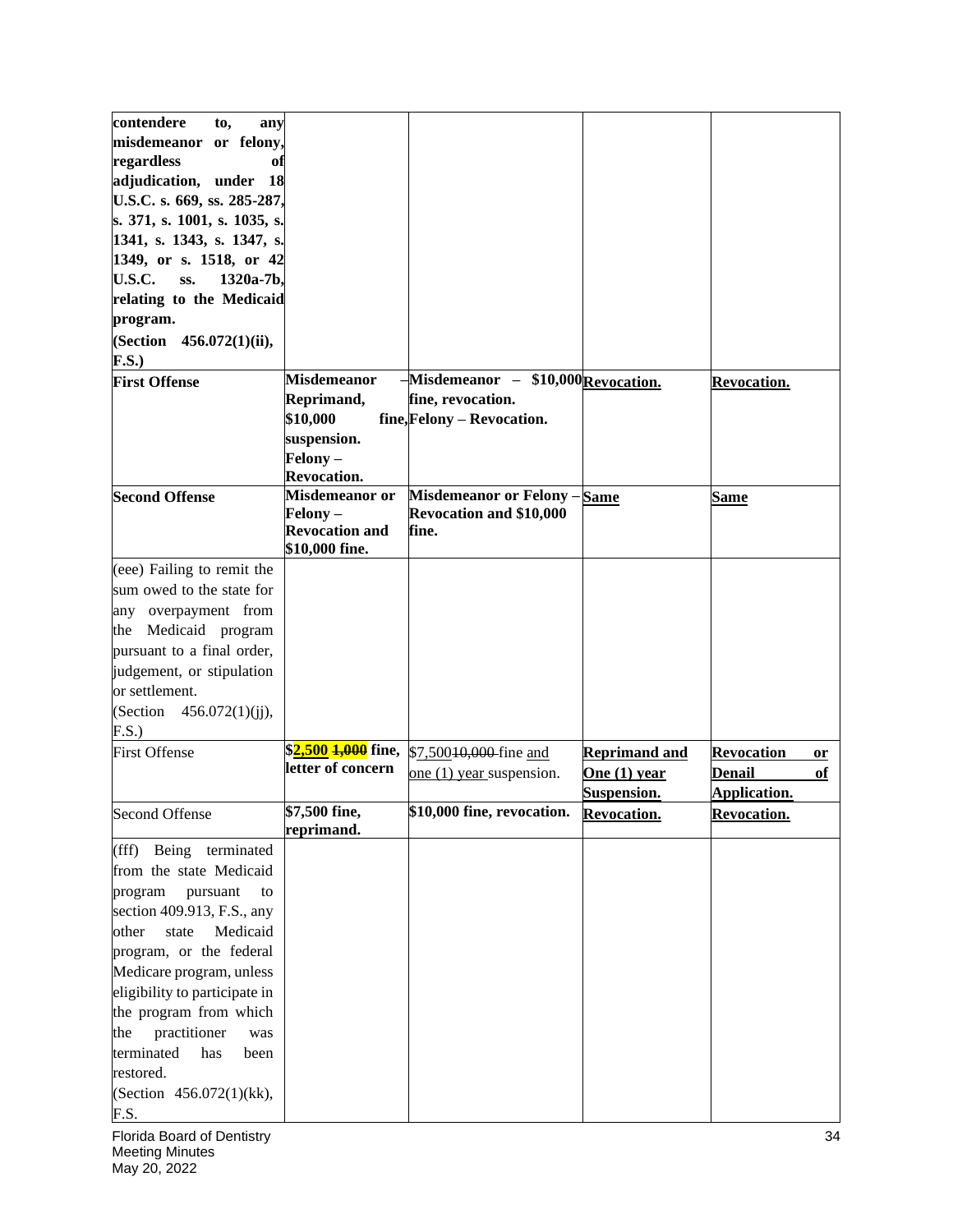| letter of concern.<br>year suspension followed<br>One $(1)$ year<br><b>Denail</b><br>of<br>by two (2) years probation.<br>Suspension.<br>Application.<br>\$5,000 7,500 fine<br>\$10,000 fine and two (2)<br><b>Second Offense</b><br>Revocation.<br><b>Revocation.</b><br>year's suspension followed<br>and a, reprimand.<br>by three $(3)$ years<br>probation, revocation.<br>\$10,000 fine, five<br>\$10,000 fine and<br>Third Offense<br>Revocation.<br>Revocation.<br>(5) year suspension revocation.<br>followed by five<br>(5) years probation.<br>(ggg) Being convicted of,<br>or entering a plea of guilty<br>or nolo contendere, to any<br>misdemeanor or felony,<br>regardless<br>of<br>adjudication, a crime in<br>any jurisdiction which<br>relates to health care<br>(Section 456.072(1)(ll),<br>F.S.<br>Misdemeanor - \$10,000 Reprimand and<br><b>Misdemeanor</b><br><b>First Offense</b><br><b>Revocation</b><br>or<br>\$10,000<br>fine, fine, suspension.<br><b>Denail</b><br>One (1) year<br>of<br><b>Felony - Revocation</b><br>reprimand.<br>Suspension.<br>Application.<br>\$10,000 fine.<br>Felony –<br><b>Revocation</b><br>\$10,000 fine.<br>Misdemeanor or Felony - Revocation<br>Misdemeanor or<br><b>Second Offense</b><br><b>Revocation</b><br><b>Felony – \$10,000</b><br>\$10,000 fine, revocation. | <b>First Offense</b>     | $$1,000$ fine and a, | $$5,000$ $\overline{10,000}$ fine, <u>one (1)</u> Reprimand and | <b>Revocation</b><br>or |
|-----------------------------------------------------------------------------------------------------------------------------------------------------------------------------------------------------------------------------------------------------------------------------------------------------------------------------------------------------------------------------------------------------------------------------------------------------------------------------------------------------------------------------------------------------------------------------------------------------------------------------------------------------------------------------------------------------------------------------------------------------------------------------------------------------------------------------------------------------------------------------------------------------------------------------------------------------------------------------------------------------------------------------------------------------------------------------------------------------------------------------------------------------------------------------------------------------------------------------------------------------------------------------------------------------------------------------------|--------------------------|----------------------|-----------------------------------------------------------------|-------------------------|
|                                                                                                                                                                                                                                                                                                                                                                                                                                                                                                                                                                                                                                                                                                                                                                                                                                                                                                                                                                                                                                                                                                                                                                                                                                                                                                                                   |                          |                      |                                                                 |                         |
|                                                                                                                                                                                                                                                                                                                                                                                                                                                                                                                                                                                                                                                                                                                                                                                                                                                                                                                                                                                                                                                                                                                                                                                                                                                                                                                                   |                          |                      |                                                                 |                         |
|                                                                                                                                                                                                                                                                                                                                                                                                                                                                                                                                                                                                                                                                                                                                                                                                                                                                                                                                                                                                                                                                                                                                                                                                                                                                                                                                   |                          |                      |                                                                 |                         |
|                                                                                                                                                                                                                                                                                                                                                                                                                                                                                                                                                                                                                                                                                                                                                                                                                                                                                                                                                                                                                                                                                                                                                                                                                                                                                                                                   |                          |                      |                                                                 |                         |
|                                                                                                                                                                                                                                                                                                                                                                                                                                                                                                                                                                                                                                                                                                                                                                                                                                                                                                                                                                                                                                                                                                                                                                                                                                                                                                                                   |                          |                      |                                                                 |                         |
|                                                                                                                                                                                                                                                                                                                                                                                                                                                                                                                                                                                                                                                                                                                                                                                                                                                                                                                                                                                                                                                                                                                                                                                                                                                                                                                                   |                          |                      |                                                                 |                         |
|                                                                                                                                                                                                                                                                                                                                                                                                                                                                                                                                                                                                                                                                                                                                                                                                                                                                                                                                                                                                                                                                                                                                                                                                                                                                                                                                   |                          |                      |                                                                 |                         |
|                                                                                                                                                                                                                                                                                                                                                                                                                                                                                                                                                                                                                                                                                                                                                                                                                                                                                                                                                                                                                                                                                                                                                                                                                                                                                                                                   |                          |                      |                                                                 |                         |
|                                                                                                                                                                                                                                                                                                                                                                                                                                                                                                                                                                                                                                                                                                                                                                                                                                                                                                                                                                                                                                                                                                                                                                                                                                                                                                                                   |                          |                      |                                                                 |                         |
|                                                                                                                                                                                                                                                                                                                                                                                                                                                                                                                                                                                                                                                                                                                                                                                                                                                                                                                                                                                                                                                                                                                                                                                                                                                                                                                                   |                          |                      |                                                                 |                         |
|                                                                                                                                                                                                                                                                                                                                                                                                                                                                                                                                                                                                                                                                                                                                                                                                                                                                                                                                                                                                                                                                                                                                                                                                                                                                                                                                   |                          |                      |                                                                 |                         |
|                                                                                                                                                                                                                                                                                                                                                                                                                                                                                                                                                                                                                                                                                                                                                                                                                                                                                                                                                                                                                                                                                                                                                                                                                                                                                                                                   |                          |                      |                                                                 |                         |
|                                                                                                                                                                                                                                                                                                                                                                                                                                                                                                                                                                                                                                                                                                                                                                                                                                                                                                                                                                                                                                                                                                                                                                                                                                                                                                                                   |                          |                      |                                                                 |                         |
|                                                                                                                                                                                                                                                                                                                                                                                                                                                                                                                                                                                                                                                                                                                                                                                                                                                                                                                                                                                                                                                                                                                                                                                                                                                                                                                                   |                          |                      |                                                                 |                         |
|                                                                                                                                                                                                                                                                                                                                                                                                                                                                                                                                                                                                                                                                                                                                                                                                                                                                                                                                                                                                                                                                                                                                                                                                                                                                                                                                   |                          |                      |                                                                 |                         |
|                                                                                                                                                                                                                                                                                                                                                                                                                                                                                                                                                                                                                                                                                                                                                                                                                                                                                                                                                                                                                                                                                                                                                                                                                                                                                                                                   |                          |                      |                                                                 |                         |
|                                                                                                                                                                                                                                                                                                                                                                                                                                                                                                                                                                                                                                                                                                                                                                                                                                                                                                                                                                                                                                                                                                                                                                                                                                                                                                                                   |                          |                      |                                                                 |                         |
|                                                                                                                                                                                                                                                                                                                                                                                                                                                                                                                                                                                                                                                                                                                                                                                                                                                                                                                                                                                                                                                                                                                                                                                                                                                                                                                                   |                          |                      |                                                                 |                         |
|                                                                                                                                                                                                                                                                                                                                                                                                                                                                                                                                                                                                                                                                                                                                                                                                                                                                                                                                                                                                                                                                                                                                                                                                                                                                                                                                   | fraud.                   |                      |                                                                 |                         |
|                                                                                                                                                                                                                                                                                                                                                                                                                                                                                                                                                                                                                                                                                                                                                                                                                                                                                                                                                                                                                                                                                                                                                                                                                                                                                                                                   |                          |                      |                                                                 |                         |
|                                                                                                                                                                                                                                                                                                                                                                                                                                                                                                                                                                                                                                                                                                                                                                                                                                                                                                                                                                                                                                                                                                                                                                                                                                                                                                                                   |                          |                      |                                                                 |                         |
|                                                                                                                                                                                                                                                                                                                                                                                                                                                                                                                                                                                                                                                                                                                                                                                                                                                                                                                                                                                                                                                                                                                                                                                                                                                                                                                                   |                          |                      |                                                                 |                         |
|                                                                                                                                                                                                                                                                                                                                                                                                                                                                                                                                                                                                                                                                                                                                                                                                                                                                                                                                                                                                                                                                                                                                                                                                                                                                                                                                   |                          |                      |                                                                 |                         |
|                                                                                                                                                                                                                                                                                                                                                                                                                                                                                                                                                                                                                                                                                                                                                                                                                                                                                                                                                                                                                                                                                                                                                                                                                                                                                                                                   |                          |                      |                                                                 |                         |
|                                                                                                                                                                                                                                                                                                                                                                                                                                                                                                                                                                                                                                                                                                                                                                                                                                                                                                                                                                                                                                                                                                                                                                                                                                                                                                                                   |                          |                      |                                                                 |                         |
|                                                                                                                                                                                                                                                                                                                                                                                                                                                                                                                                                                                                                                                                                                                                                                                                                                                                                                                                                                                                                                                                                                                                                                                                                                                                                                                                   |                          |                      |                                                                 |                         |
|                                                                                                                                                                                                                                                                                                                                                                                                                                                                                                                                                                                                                                                                                                                                                                                                                                                                                                                                                                                                                                                                                                                                                                                                                                                                                                                                   |                          |                      |                                                                 |                         |
|                                                                                                                                                                                                                                                                                                                                                                                                                                                                                                                                                                                                                                                                                                                                                                                                                                                                                                                                                                                                                                                                                                                                                                                                                                                                                                                                   |                          |                      |                                                                 |                         |
|                                                                                                                                                                                                                                                                                                                                                                                                                                                                                                                                                                                                                                                                                                                                                                                                                                                                                                                                                                                                                                                                                                                                                                                                                                                                                                                                   |                          |                      |                                                                 |                         |
| fine, revocation.                                                                                                                                                                                                                                                                                                                                                                                                                                                                                                                                                                                                                                                                                                                                                                                                                                                                                                                                                                                                                                                                                                                                                                                                                                                                                                                 |                          |                      |                                                                 |                         |
|                                                                                                                                                                                                                                                                                                                                                                                                                                                                                                                                                                                                                                                                                                                                                                                                                                                                                                                                                                                                                                                                                                                                                                                                                                                                                                                                   |                          |                      |                                                                 |                         |
|                                                                                                                                                                                                                                                                                                                                                                                                                                                                                                                                                                                                                                                                                                                                                                                                                                                                                                                                                                                                                                                                                                                                                                                                                                                                                                                                   | (hhh) Failure to comply  |                      |                                                                 |                         |
| the<br>controlled                                                                                                                                                                                                                                                                                                                                                                                                                                                                                                                                                                                                                                                                                                                                                                                                                                                                                                                                                                                                                                                                                                                                                                                                                                                                                                                 | with                     |                      |                                                                 |                         |
| prescribing                                                                                                                                                                                                                                                                                                                                                                                                                                                                                                                                                                                                                                                                                                                                                                                                                                                                                                                                                                                                                                                                                                                                                                                                                                                                                                                       | substance                |                      |                                                                 |                         |
|                                                                                                                                                                                                                                                                                                                                                                                                                                                                                                                                                                                                                                                                                                                                                                                                                                                                                                                                                                                                                                                                                                                                                                                                                                                                                                                                   | requirements of section  |                      |                                                                 |                         |
|                                                                                                                                                                                                                                                                                                                                                                                                                                                                                                                                                                                                                                                                                                                                                                                                                                                                                                                                                                                                                                                                                                                                                                                                                                                                                                                                   | 456.44, F.S. (Section    |                      |                                                                 |                         |
|                                                                                                                                                                                                                                                                                                                                                                                                                                                                                                                                                                                                                                                                                                                                                                                                                                                                                                                                                                                                                                                                                                                                                                                                                                                                                                                                   | $456.072(1)(mm)$ , F.S.) |                      |                                                                 |                         |
| <b>Suspension of</b><br><b>Revocation and an</b><br>Reprimand.<br>(1)<br>One<br>year                                                                                                                                                                                                                                                                                                                                                                                                                                                                                                                                                                                                                                                                                                                                                                                                                                                                                                                                                                                                                                                                                                                                                                                                                                              | <b>First Offense</b>     |                      |                                                                 |                         |
| license for a<br>administrative fine of<br><b>Suspension</b><br>or                                                                                                                                                                                                                                                                                                                                                                                                                                                                                                                                                                                                                                                                                                                                                                                                                                                                                                                                                                                                                                                                                                                                                                                                                                                                |                          |                      |                                                                 |                         |
| period of six $(6)$<br>\$10,000.00.<br><b>Denial</b><br>of                                                                                                                                                                                                                                                                                                                                                                                                                                                                                                                                                                                                                                                                                                                                                                                                                                                                                                                                                                                                                                                                                                                                                                                                                                                                        |                          |                      |                                                                 |                         |
| months followed<br>Application.                                                                                                                                                                                                                                                                                                                                                                                                                                                                                                                                                                                                                                                                                                                                                                                                                                                                                                                                                                                                                                                                                                                                                                                                                                                                                                   |                          |                      |                                                                 |                         |
| by a period of                                                                                                                                                                                                                                                                                                                                                                                                                                                                                                                                                                                                                                                                                                                                                                                                                                                                                                                                                                                                                                                                                                                                                                                                                                                                                                                    |                          |                      |                                                                 |                         |
| probation and an                                                                                                                                                                                                                                                                                                                                                                                                                                                                                                                                                                                                                                                                                                                                                                                                                                                                                                                                                                                                                                                                                                                                                                                                                                                                                                                  |                          |                      |                                                                 |                         |
| administrative                                                                                                                                                                                                                                                                                                                                                                                                                                                                                                                                                                                                                                                                                                                                                                                                                                                                                                                                                                                                                                                                                                                                                                                                                                                                                                                    |                          |                      |                                                                 |                         |
| fine in the amount                                                                                                                                                                                                                                                                                                                                                                                                                                                                                                                                                                                                                                                                                                                                                                                                                                                                                                                                                                                                                                                                                                                                                                                                                                                                                                                |                          |                      |                                                                 |                         |
| of \$10,000.00.                                                                                                                                                                                                                                                                                                                                                                                                                                                                                                                                                                                                                                                                                                                                                                                                                                                                                                                                                                                                                                                                                                                                                                                                                                                                                                                   |                          |                      |                                                                 |                         |
| <b>Suspension of</b><br><b>Revocation and an</b><br>Six (6) month<br><b>Revocation.</b><br>license for a                                                                                                                                                                                                                                                                                                                                                                                                                                                                                                                                                                                                                                                                                                                                                                                                                                                                                                                                                                                                                                                                                                                                                                                                                          | <b>Second Offense</b>    |                      |                                                                 |                         |
| administrative fine in the<br>Suspension.                                                                                                                                                                                                                                                                                                                                                                                                                                                                                                                                                                                                                                                                                                                                                                                                                                                                                                                                                                                                                                                                                                                                                                                                                                                                                         |                          |                      |                                                                 |                         |
| period of one (1)<br>amount of \$10,000.00.<br>year followed by                                                                                                                                                                                                                                                                                                                                                                                                                                                                                                                                                                                                                                                                                                                                                                                                                                                                                                                                                                                                                                                                                                                                                                                                                                                                   |                          |                      |                                                                 |                         |
| probation and an                                                                                                                                                                                                                                                                                                                                                                                                                                                                                                                                                                                                                                                                                                                                                                                                                                                                                                                                                                                                                                                                                                                                                                                                                                                                                                                  |                          |                      |                                                                 |                         |
| adminstrative fine                                                                                                                                                                                                                                                                                                                                                                                                                                                                                                                                                                                                                                                                                                                                                                                                                                                                                                                                                                                                                                                                                                                                                                                                                                                                                                                |                          |                      |                                                                 |                         |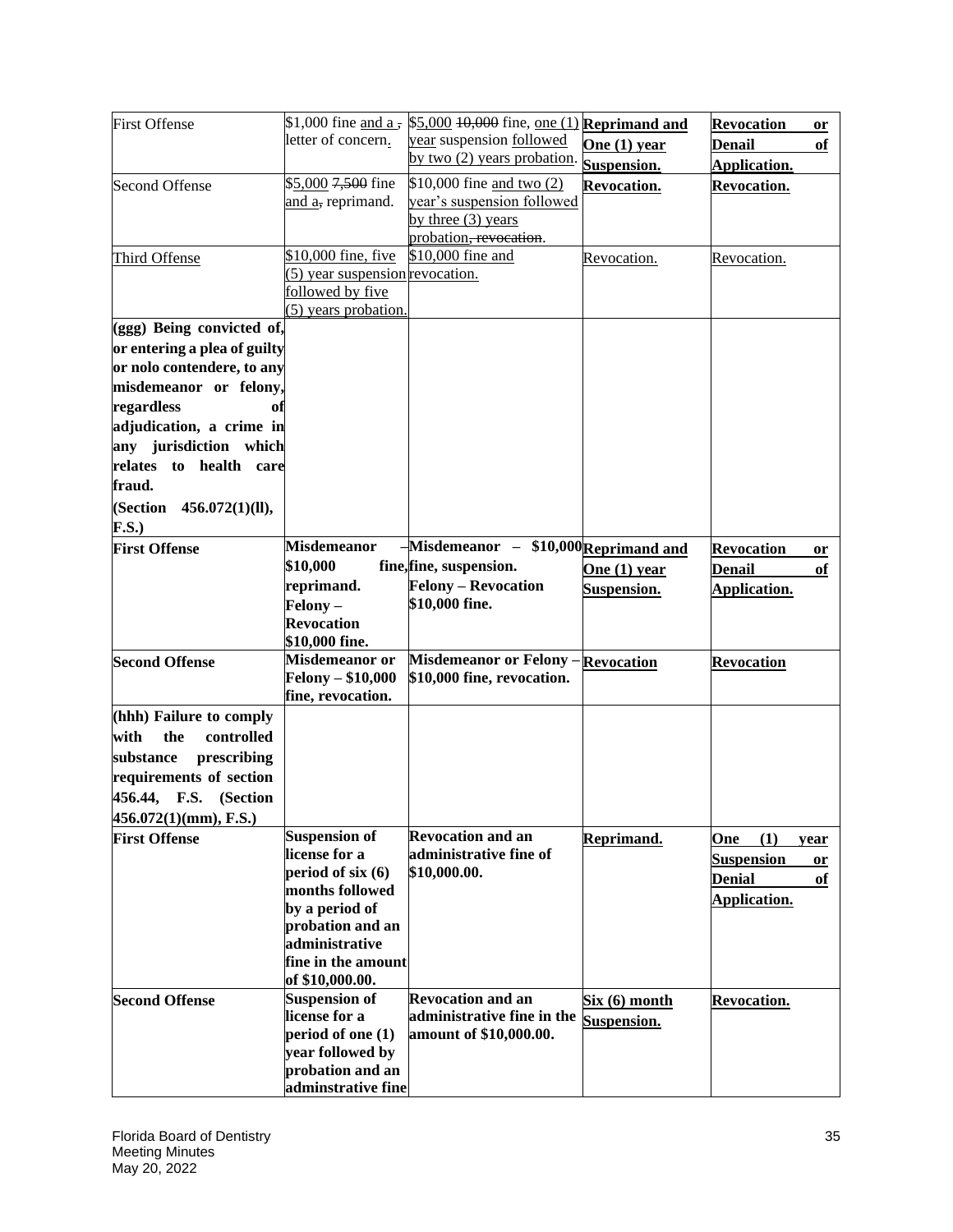|                                                                                                                                                                                                                  | in the amount of<br>\$10,000.00.                                                                                  |                                                                                      |                                                               |                                                                                      |
|------------------------------------------------------------------------------------------------------------------------------------------------------------------------------------------------------------------|-------------------------------------------------------------------------------------------------------------------|--------------------------------------------------------------------------------------|---------------------------------------------------------------|--------------------------------------------------------------------------------------|
| (iii) Providing false or<br>deceptive expert witness<br>testimony related to the<br>practice of dentistry.<br>(Section 466.028(1)(ll),<br><b>F.S.)</b>                                                           |                                                                                                                   |                                                                                      |                                                               |                                                                                      |
| <b>First Offense</b>                                                                                                                                                                                             | <b>Reprimand and</b><br>fine of \$5,000.00.                                                                       | <b>Revocation and an</b><br>an administrative administrative fine of<br>\$10,000.00. | Reprimand.                                                    | One<br>(1)<br>year<br><b>Suspension</b><br>or<br><b>Denial</b><br>of<br>Application. |
| <b>Second Offense</b>                                                                                                                                                                                            | <b>Revocation and</b><br>fine of \$10,000.00. \$10,000.00.                                                        | <b>Revocation and an</b><br>an administrative administrative fine of                 | Six(6) month<br>Suspension.                                   | <b>Revocation.</b>                                                                   |
| (jjj) Willfully failing to<br>comply<br>with<br>section<br>627.64194<br>641.513,<br><b>or</b><br>F.S., with such frequency<br>as to indicate a general<br>business practice.<br>(Section 456.072(1)(00),<br>F.S. |                                                                                                                   |                                                                                      | <b>One (1) year</b><br><b>Suspension.</b>                     | <b>Revocation.</b>                                                                   |
| <b>First Offense</b>                                                                                                                                                                                             | \$5,000 fine.                                                                                                     | Reprimand and a Probation with conditions Not Applicable<br>and \$7,500 fine.        | to Telehealth<br><b>Registrants.</b>                          |                                                                                      |
| <b>Second Offense</b>                                                                                                                                                                                            | Reprimand;<br>suspension for 6<br>months followed<br>by Probation with<br><b>Conditions; and</b><br>\$8,000 fine. |                                                                                      | <b>Not Applicable</b><br>to Telehealth<br><b>Registrants.</b> |                                                                                      |
| (kkk) Failure to comply<br>with the parental consent<br>requirements of s.<br>1014.06.<br>(Section 456.072(1)(rr),<br>F.S.                                                                                       |                                                                                                                   |                                                                                      |                                                               |                                                                                      |
| <b>First Offense</b>                                                                                                                                                                                             | Letter of<br>Concern.                                                                                             | <b>Reprimand and \$500</b><br>fine.                                                  | Reprimand.                                                    | One (1) month<br>suspension.                                                         |
| Second Offense                                                                                                                                                                                                   | <b>Reprimand and</b><br>\$250 fine.                                                                               | <b>Probation with</b><br>conditions.                                                 | One (1) month<br>suspension.                                  | $\text{Six} \quad (6)$<br>month<br>suspension.                                       |
| Third or Subsequent<br>Offense                                                                                                                                                                                   | <b>Probation with</b><br>conditions and<br>\$2,500 fine.                                                          | One (1) year suspension<br>and \$5,000 fine.                                         | One $(1)$ year<br>suspension.                                 | Denial<br>or<br>revocation<br>оf<br>License.                                         |
| <b>First Offense</b>                                                                                                                                                                                             | Letter of<br>Concern.                                                                                             | <b>Reprimand and \$500</b><br>fine.                                                  | Reprimand.                                                    | One (1) month<br>suspension.                                                         |
| (III) Being convicted or<br>found guilty of,<br>entering a plea, or<br>committing or                                                                                                                             |                                                                                                                   |                                                                                      |                                                               |                                                                                      |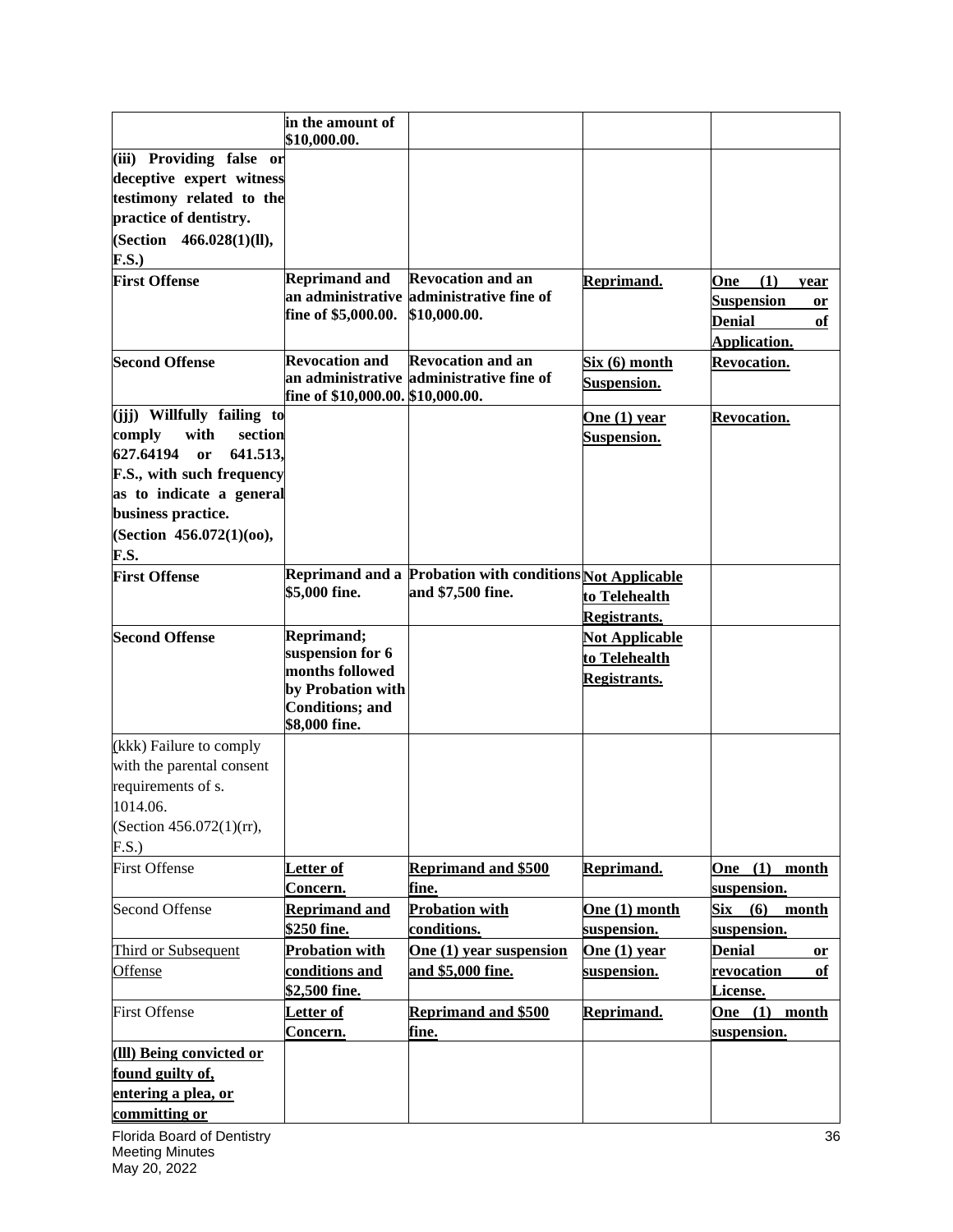| attempting, soliciting,        |                          |                                |               |       |
|--------------------------------|--------------------------|--------------------------------|---------------|-------|
| or conspiring to commit        |                          |                                |               |       |
| an act that would              |                          |                                |               |       |
| constitute a violation of      |                          |                                |               |       |
| any of the offenses            |                          |                                |               |       |
| listed in s. 456.074(5),       |                          |                                |               |       |
| <b>F.S.</b> or similar offense |                          |                                |               |       |
| in another jurisdiction.       |                          |                                |               |       |
| (Section $456.072(1)(ss)$ ,    |                          |                                |               |       |
| F.S.                           |                          |                                |               |       |
| <b>First Offense</b>           | Denial or                | <b>Denial or revocation of</b> | Denial or     | Same. |
|                                | revocation of            | license and \$5,000 fine.      | revocation of |       |
|                                | license.                 |                                | license.      |       |
| <b>Second or Subsequent</b>    | Denial or                | <b>Denial/revocation of</b>    | Denial or     | Same. |
| <b>Offense</b>                 | revocation of            | license and \$10,000 fine.     | revocation of |       |
|                                | license and              |                                | license.      |       |
|                                | \$5,000 <del>2,500</del> |                                |               |       |
|                                | fine.                    |                                |               |       |

(2) Based upon consideration of aggravating or mitigating factors, present in an individual case, except for explicit statutory maximum and minimum penalty requirements, the Board may deviate from the penalties recommended in subsection (1), above, and subsection (3), below. The Board shall consider as aggravating or mitigating factors the following:

(a) through (j) No change.

(k) Degree of contrition and acceptance of responsibility by Respondent Any other relevant mitigating or aggravating factor under the circumstances.

(3) through (5) No change.

Rulemaking Authority 456.079(1) 456.47(7), FS. Law Implemented 456.072(2), 456.079(1), 456.47(4), 466.028 FS. History–New 12-31-86, Amended 2-21-88, 1-18-89, 12-24-91, Formerly 21G-13.005, 61F5-13.005, 59Q-13.005, Amended 4-2-02, 8-25-03, 2-27-06, 12-25-06, 6-11-07, 9-15-10, 12-2-10, 1-24-12, 4-25-17, 11-14-18, .

After discussion, the following action was taken:

Motion: by Mr. Andrade to allow board counsel to provide response with amended changes proposed on the record Second: Dr. White Vote: Unanimous

The Board found there was no economic impact, that no part of this rule or a violation of this rule should be designated as a minor violation, that this rule shall not include a sunset provision. and that a Statement of Regulatory Cost was not necessary and will not need legislative ratification.

#### **64B5-14.002 Prohibitions.**

(1) No change.

(2) Nitrous-oxide inhalation analgesia. No dentists or dental hygienist licensed in this State shall assist the dentist in initiating administer nitrous-oxide inhalation analgesia in the practice of dentistry until they have complied with the provisions of this rule chapter, nor shall a hygienist assist the dentist in initiating administer-nitrous-oxide inhalation analgesia to a patient previously sedated. No agents other than nitrous-oxide and oxygen shall be used for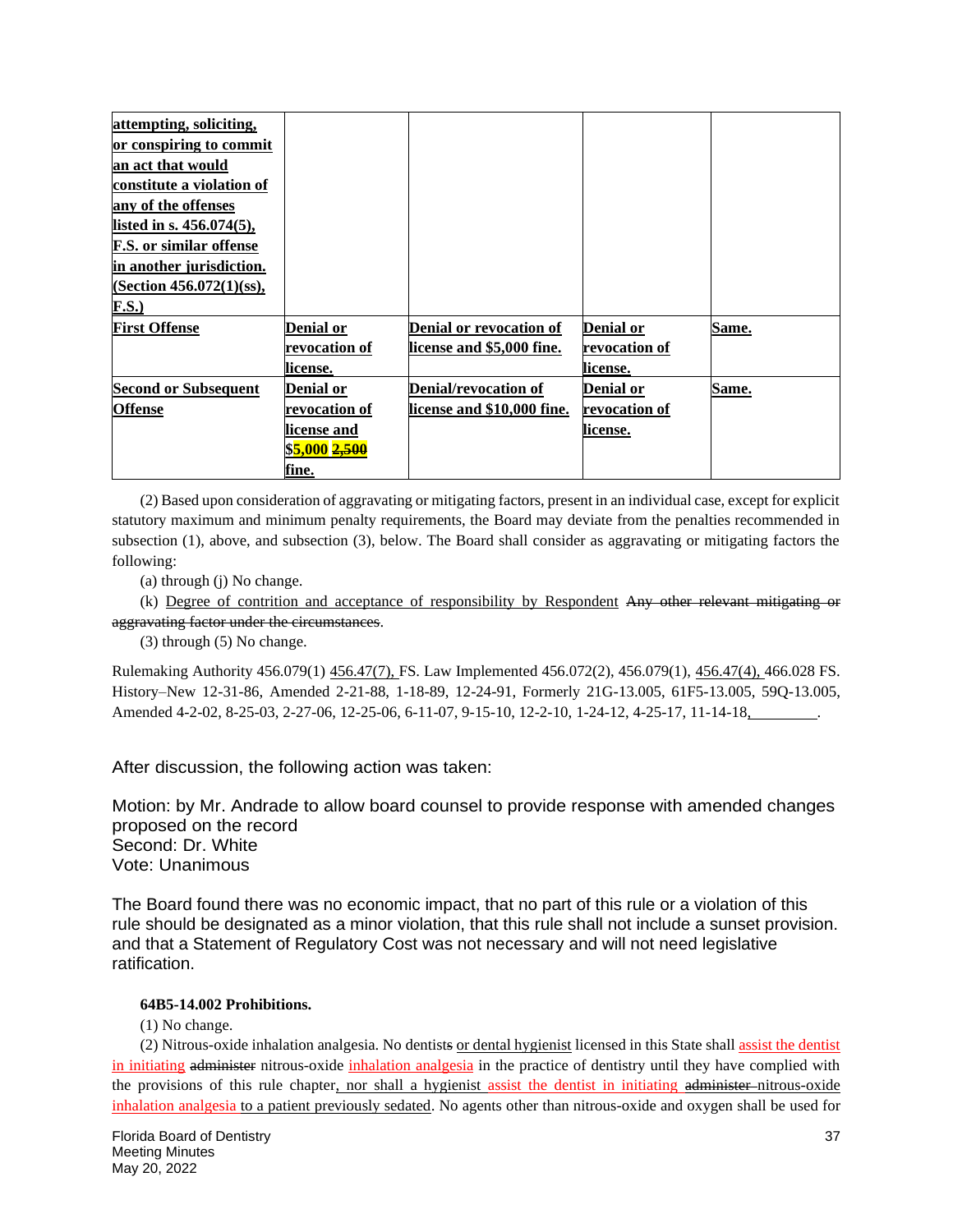inhalation analgesia pursuant to Rule 64B5-14.003, F.A.C.

(3) through (5) No change.

(6) A hygienist certified by the board to administer local anesthesia shall not administer local anesthesia to a patient sedated by general anesthesia, deep sedation, moderate sedation, or pediatric moderate sedation. If a dentist or dental hygienist has assisted the dentist in initiating administered nitrous-oxide inhalation analgesia to the patient, the certified dental hygienist may administer local anesthesia under the direct supervision of the supervising dentist. A patient who has been prescribed a medical drug by their licensed health care provider for the purposes of life functions may be administered local anesthesia by the certified dental hygienist under the direct supervision of the supervising dentist. If, however, the medical drug is prescribed or administered for the purposes of a dental procedure which is intended to induce minimal sedation, the hygienist may not administer local anesthesia to the patient.

(7) though (8) No change.

Rulemaking Authority 466.004(4), 466.017(3), 466.017(6) FS. Law Implemented 466.017(3), 466.017(5) FS. History–New 1-31- 80, Amended 4-20-81, 2-13-86, Formerly 21G-14.02, 21G-14.002, Amended 12-20-93, Formerly 61F5-14.002, Amended 8-8-96, Formerly 59Q-14.002, Amended 3-9-03, 11-4-03, 6-15-06, 12-25-06, 12-11-11, 8-5-12, 12-15-14, 7-14-16, 11-13-17, 3-10- 20,\_\_\_\_\_\_\_*.*

#### **64B5-14.003 Training, Education, Certification, and Requirements for Issuance of Permits.**

(1) through (3) No change.

(4) Nitrous-Oxide Inhalation Analgesia.

(a) A dentist may employ or use, or employ and authorize a dental hygienist to assist the dentist in initiating administer under indirect supervision, as specified by Rule 64B5-16.006, nitrous-oxide inhalation analgesia on an outpatient basis for dental patients provided such dentist and dental hygienist have:

1. Has Ceompleted no less than a two-day course of training as described in the American Dental Association's "Guidelines for Teaching Pain Control and Sedation to Dentists and Dental Students (eff. 10/16), which is hereby incorporated by reference and available at<http://www.flrules.org/Gateway/reference.asp?No=Ref-11670> or available at http://www.floridadentistry.gov, or its equivalent, or

2. Has Ttraining equivalent to that described above while a student in an accredited school of dentistry or dental hygiene; and,

3. Has a  $\triangle$  dental nitrous-oxide delivery system with fail-safe features and a 30% minimum oxygen flow.

(b) A dentist utilizing nitrous-oxide inhalation analgesia and such dentist's assistants and  $\neq$  dental hygienist personnel shall be certified in an American Heart Association or American Red Cross or equivalent Agency sponsored cardiopulmonary resuscitation course at the basic life support level to include one man CPR, two man CPR, infant resuscitation and obstructed airway with a periodic update not to exceed two years. A dentist and all assistant/dental hygienist personnel shall also be trained in the use of either an Automated External Defibrillator or a defibrillator and electrocardiograph as part of their cardiopulmonary resuscitation course at the basic life support level. In addition to CPR certification, a dentist utilizing pediatric moderate sedation must be currently trained in PALS (Pediatric Advanced Life Support).

(c) through (d) No change.

(e) Dental assistants and dental hygienists may monitor nitrous-oxide inhalation analgesia under the indirect supervision of a dentist if the dental assistant or dental hygienist has complied with the training requirements in paragraph 64B5-14.003(4)(b), F.A.C., and has completed, at a minimum, a two-day course of training as described in the American Dental Association's "Guidelines for Teaching Pain Control and Sedation to Dentists and Dental Students" or its equivalent. After the dentist or dental hygienist has induced a patient and established the maintenance level, the assistant or hygienist may monitor the administration of the nitrous-oxide oxygen making only diminishing adjustments during this administration and turning it off at the completion of the dental procedure.

(5) No change.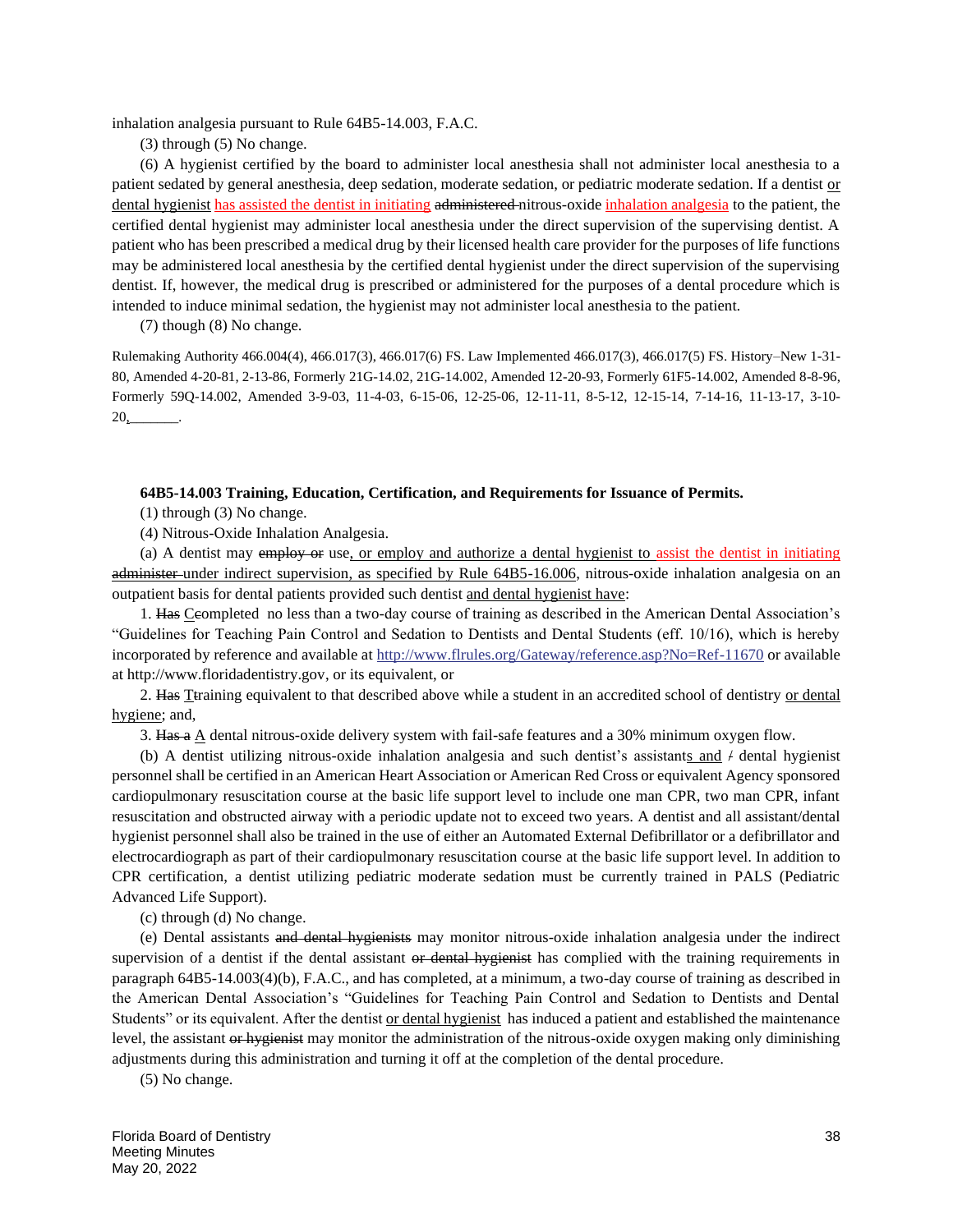Rulemaking Authority 466.004(4), 466.017(3), (6) FS. Law Implemented 466.017(3), (4), (5), (6) FS. History–New 1-31-80, Amended 4-20-81, 2-13-86, Formerly 21G-14.03, Amended 12-31-86, 11-8-90, 2-1-93, Formerly 21G-14.003, Amended 12-20-93, Formerly 61F5-14.003, Amended 8-8-96, 10-1-96, Formerly 59Q-14.003, Amended 2- 17-98, 12-20-98, 5-31-00, 6-7-01, 11-4-03, 6-23-04, 6-11-07, 2-8-12, 8-16-12 (1)(a)-(f), 8-16-12 (5), 8-19-13, 12-16- 13, 3-9-14, 7-14-16, 11-13-17, 3-10-20, 8-5-21,\_\_\_\_\_\_\_.

### b. Rules 64B5-14.002 and 14.003, F.A.C.

After discussion, the following action was taken:

Motion: by Ms. Johnson to allow board counsel to provide response changing the language from "administer to "assist the dentist in the initiation of nitrous oxide". Second: Dr. Cherry Vote: Unanimous

### c. Rule 64B5-16.006, F.A.C.

#### **64B5-16.006 Remediable Tasks Delegable to a Dental Hygienist.**

(1) No change.

(2) The following remediable tasks may be performed by a dental hygienist who has received training in these procedures in pre-licensure education or who has received formal training as defined by Rule 64B5-16.002, F.A.C., and who performs the tasks under Direct supervision:

(a) through (h) No change.

(i) Assist the dentist in the initiation of Administer nitrous-oxide inhalation analgesia oxygen to a special needs or American Society of Anesthesiologists (ASA) Category IV dental patients provided the patient has not been previously sedated and the Dental Hygienist is in full compliance with the requirements of Rule 64B5-14.003(4)(b), F.A.C.

(3) through (5) No change.

(6) The following remediable tasks may be performed by a dental hygienist who has received training in these procedures in pre-licensure education or who has received formal training as defined by Rule 64B5-16.002, F.A.C., and who performs the tasks under Indirect supervision:

(a) through (f) No change.

(g) Assist the dentist in the initiation of Administer Monitor the administration of the nitrous-oxide inhalation analgesia oxygen to American Society of Anesthesiologists (ASA) Category I – III dental patients provided the Dental Hygienist is in full compliance with the requirements of Rule 64B5-14.003(4)(b), F.A.C. making adjustments only during this administration and turning it off at the completion of the dental procedure; and,

(h) No change.

(7) through (11) No change.

Rulemaking Authority 466.004(4), 466.017(6), 466.023, 466.024 FS. Law Implemented 466.017(6), 466.023, 466.024 FS. History– New 1-18-89, Amended 11-16-89, 3-25-90, 9-5-91, 2-1-93, Formerly 21G-16.006, Amended 3-30-94, Formerly 61F5-16.006, Amended 1-9-95, 6-12-97, Formerly 59Q-16.006, Amended 1-25-98, 9-9-98, 3-25-99, 4-24-00, 9-27-01, 7-13-05, 2-14-06, 3-24- 08, 7-20-09, 10-17-10, 8-5-12, 6-28-17, 8-29-17, 2-27-18, 12-9-18, 3-25-20, 3-30-21\_\_\_\_\_\_\_.

After discussion, the following action was taken:

Motion: by Ms. Johnson to allow board counsel to provide response changing the language from "Administer to "assist the dentist in the initiation of nitrous oxide" Second: Dr. Cherry

Florida Board of Dentistry 39 Meeting Minutes May 20, 2022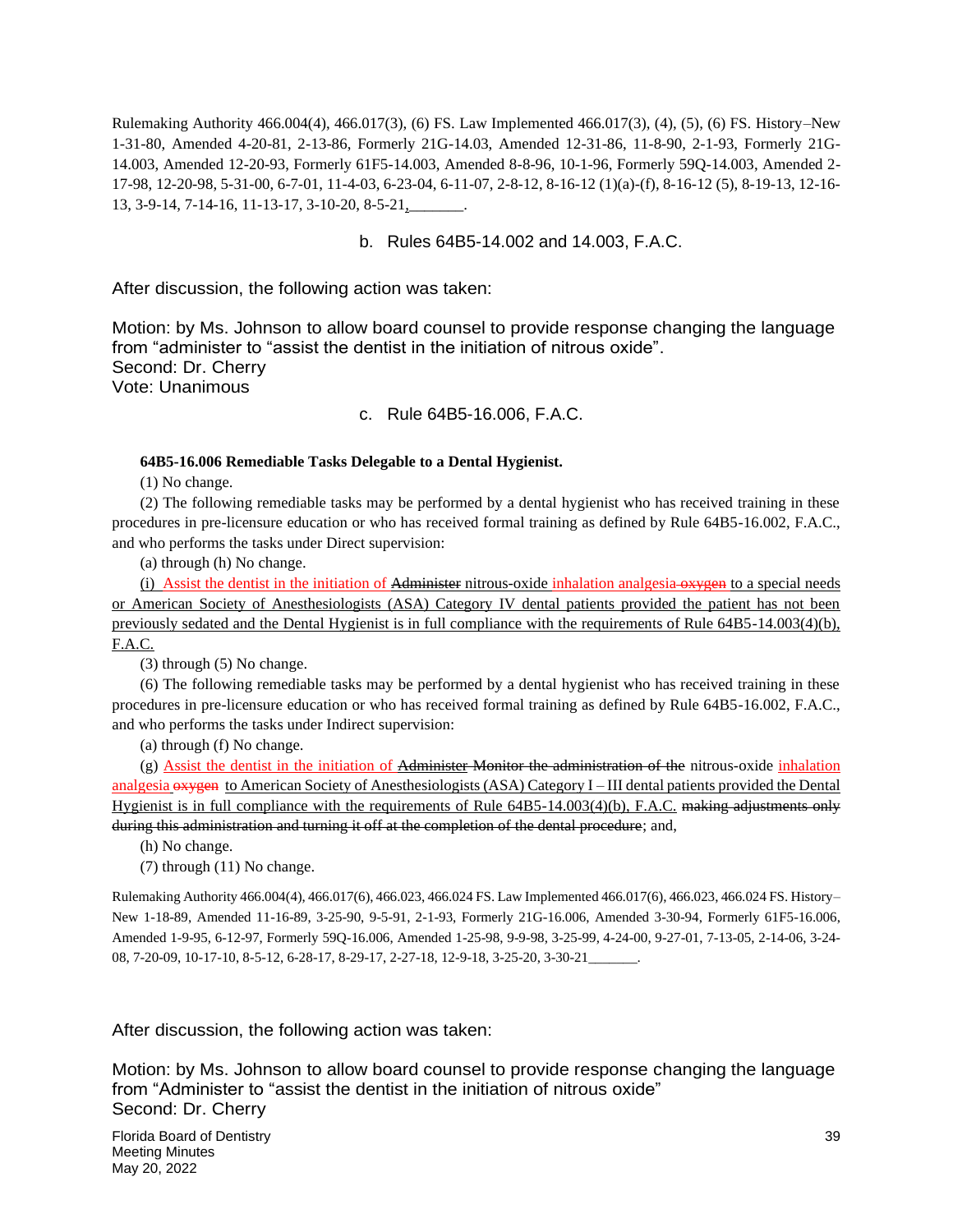Vote: Unanimous

## **B. Executive Director**

## i. Financial Reports

Ms. Sapp provided the financial reports to the Board for informational purposes

# **C. Chair**

**D. Board Members**

# **E. Inspection Report**

i. Ron Dilworth

Mr. Dilworth provided the Board with an update on the inspection program and the inspector training held on May 9 – 12, 2022. As of January 1, 2022, they have completed 292 inspections. Twenty-one (21) of those inspections were initial inspections.

# **IX. RULES DISCUSSION**

# **A. Rule 64B5-1.002, F.A.C.**

## **64B5-1.002 Unexcused Absences of Board Members.**

(1) A Board member's absence from a Board meeting shall be considered unexcused if the Board member had not received approval of the Chair or the Chair's designee prior to missing the meeting.

(2) Arriving late for a Board meeting or leaving early from a Board meeting without prior approval of the Chair or the Chair's designee shall be considered an unexcused absence.

After discussion, the following action was taken:

Motion: by Dr. Miro to accept the proposed language Second: Dr. McCawley Vote: Unanimous

The Board found there was no economic impact, that no part of this rule or a violation of this rule should be designated as a minor violation, that this rule shall not include a sunset provision. and that a Statement of Regulatory Cost was not necessary and will not need legislative ratification.

# **B.** Rules 64B5-2.013 and 2.0135, F.A.C

## **64B5-2.013 Dental Examination.**

Each applicant applying for a Florida dental license is required to complete the examinations as provided for in Section 466.006, F.S. The Florida examinations for dentistry shall consist of a Written Examination, a Practical or Clinical Examination and a Diagnostic Skills Examination. All three examinations will be conducted in English. Applicants for examination or re-examination must have taken and successfully completed of the National Board of Dental Examiners dental examination.

(1) Practical or Clinical Examination:

(a) Effective October 1, 2011, the Florida Practical or Clinical Examination and the Diagnostic Skills Examination is currently the American Dental Licensing Examination (ADLEX) developed by the American Board of Dental Examiners, Inc., or its successor entity if the successor entity is determined by the Board of Dentistry to comply with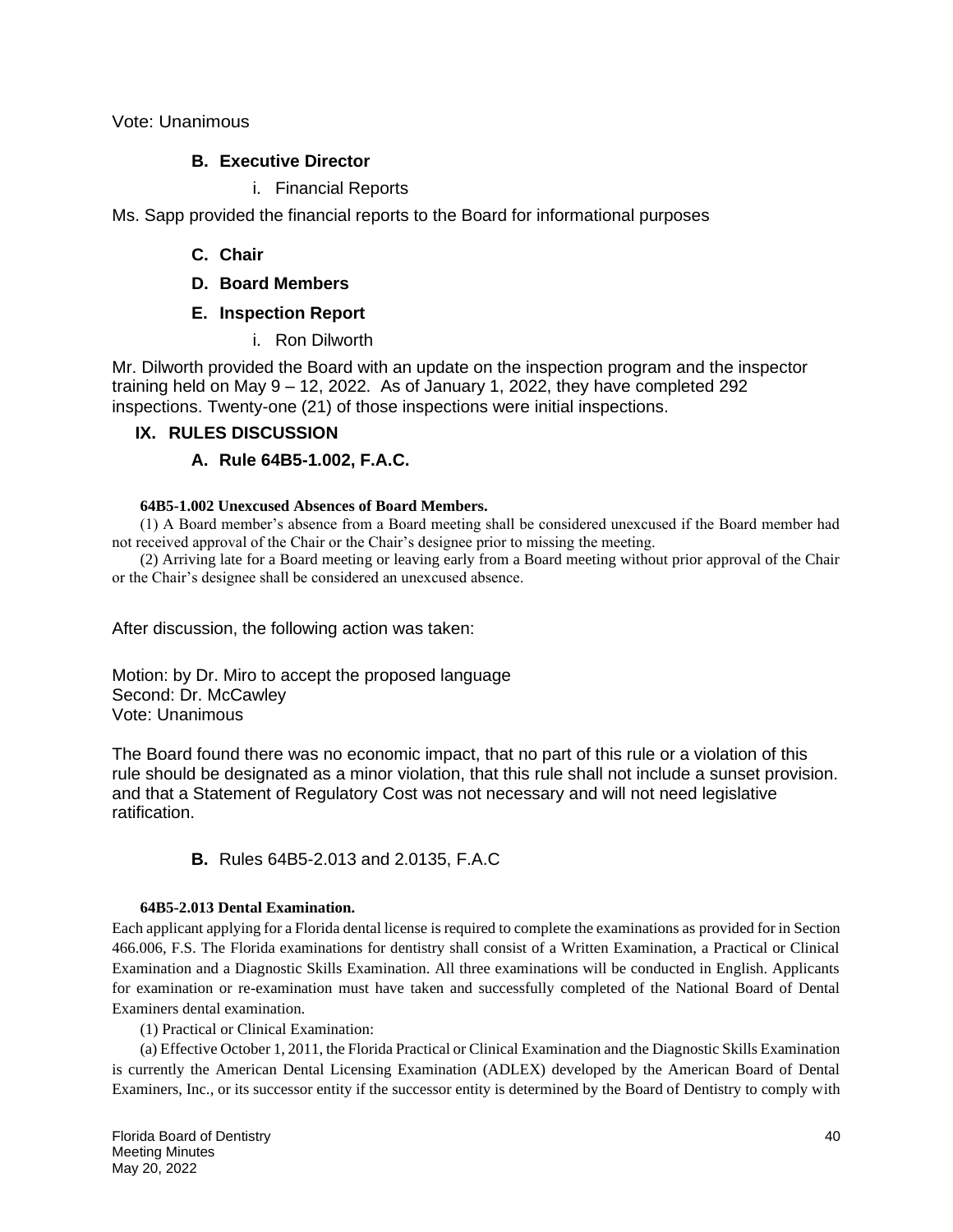the provision of Section 466.006, F.S. The ADLEX is inclusive of a comprehensive diagnostic skills examination covering the full scope of the practice of dentistry.

(b) All parts of the ADEX shall be completed within eighteen (18) months from the initial start of any portion of the examination. A failure to complete all parts of the examination within eighteen (18) months will require the applicant to retake the entire examination.

(c) Each part of the ADEX shall be completed with a grade of at least seventy-five (75%) percent.

(d) Provided the Board of Dentistry maintains representation on the Board of Directors of the American Board of Dental Examiners, Inc., and the Examination Development Committee of the American Board of Dental Examiners Inc., the practical or clinical examination procedures, standards, and criteria of the ADEX are approved.

(e) If any portion of the clinical or practical portion of the ADEX exam was completed in a jurisdiction other than Florida, applicants must comply with the applicable provisions of Sections 466.006(4)(b)3. and 466.006(6), F.S., Rules 64B5-2.0150 and 64B5-2.0152, F.A.C.

(f) Candidates for the dental examination may only assess patients for suitability as exam patients at a dental office under the direct supervision of a Florida licensed dentist, or at an accredited dental program under the direct supervision of a program faculty member.

(2) Written Examination:

(a) The Written Examination for dental licensure shall consist of the laws and rules of the State of Florida regulating the practice of dentistry and dental hygiene.

(b) A final grade of seventy-five (75%) percent or better is required to pass the Written Examination.

*Rulemaking Authority 456.017(1)(b), 466.004(4), 466.006(5)(a) FS. Law Implemented 456.017(1)(b), (2), 466.006(4), 466.006(5)(a), 466.009 FS. History–New 10-8-79, Amended 6-22-80, 12-3-81, 12-6-82, 5-24-83, 12-12-83, 5-2-84, 5-27-84, Formerly 21G-2.13, Amended 12-8-85, 12-31-86, 5-10-87, 10-19-87, 12-10-89, 12-24-91, 2-1-93, Formerly 21G-2.013, 61F5- 2.013, Amended 1-9-95, 2-7-96, 7-16-97, Formerly 59Q-2.013, Amended 8-25-98, 3-25-99, 11-15-99, 8-3-05, 7-17-07, 8-1-08, 6- 28-09, 8-25-10, 5-8-12, 2-25-15, 6-24-21.*

#### **64B5-2.0135 Dental Hygiene Examination.**

(1) Practical or Clinical Examination:

(a) Currently, the Florida practical or clinical examination is the Dental Hygiene Examination developed by the American Board of Dental Examiners, Inc. (ADEX) and administered by the Commission on Dental Competency Assessments (CDCA). Any ADEX Dental Hygiene Examination administered after June 1, 2010, will meet the clinical or practical examination requirement, regardless of the jurisdiction in which the exam was administered.

(b) Any dental hygiene applicant, who fails to pass the Practical or Clinical Examination in three (3) attempts, shall not be eligible for reexamination until the successful completion of one academic semester of clinical course work at the senior clinical practice level at a dental hygiene school approved by the American Dental Association Commission on Accreditation. A failure to comply with the remedial course work in this paragraph will result in a denial of licensure or a denial to sit for reexamination.

(c) The Board of Dentistry hereby approves the practical or clinical Dental Hygiene Examination developed by ADEX. All ADEX clinical or practical examination procedures, standards, and criteria are approved and shall remain approved contingent on the Board of Dentistry maintaining representation on the ADEX House of Representatives and the ADEX Dental Hygiene Examination Development Committee.

(d) Candidates for the dental hygiene examination may only assess patients for suitability as exam patients at a dental office under the direct supervision of a Florida licensed dentist, or at an accredited dental hygiene program, or an accredited dental school under the direct supervision of a program faculty member.

(2) Laws and Rules Examination:

(a) The written examination shall be an examination covering the laws and rules applicable to the practice of a health care profession, the practice of dentistry and the practice of dental hygiene in the State of Florida.

(b) The examination shall, at a minimum, cover the following subject areas:

1. The provisions of chapter 466, F.S.,

2. The provisions of chapter 456, F.S.; and,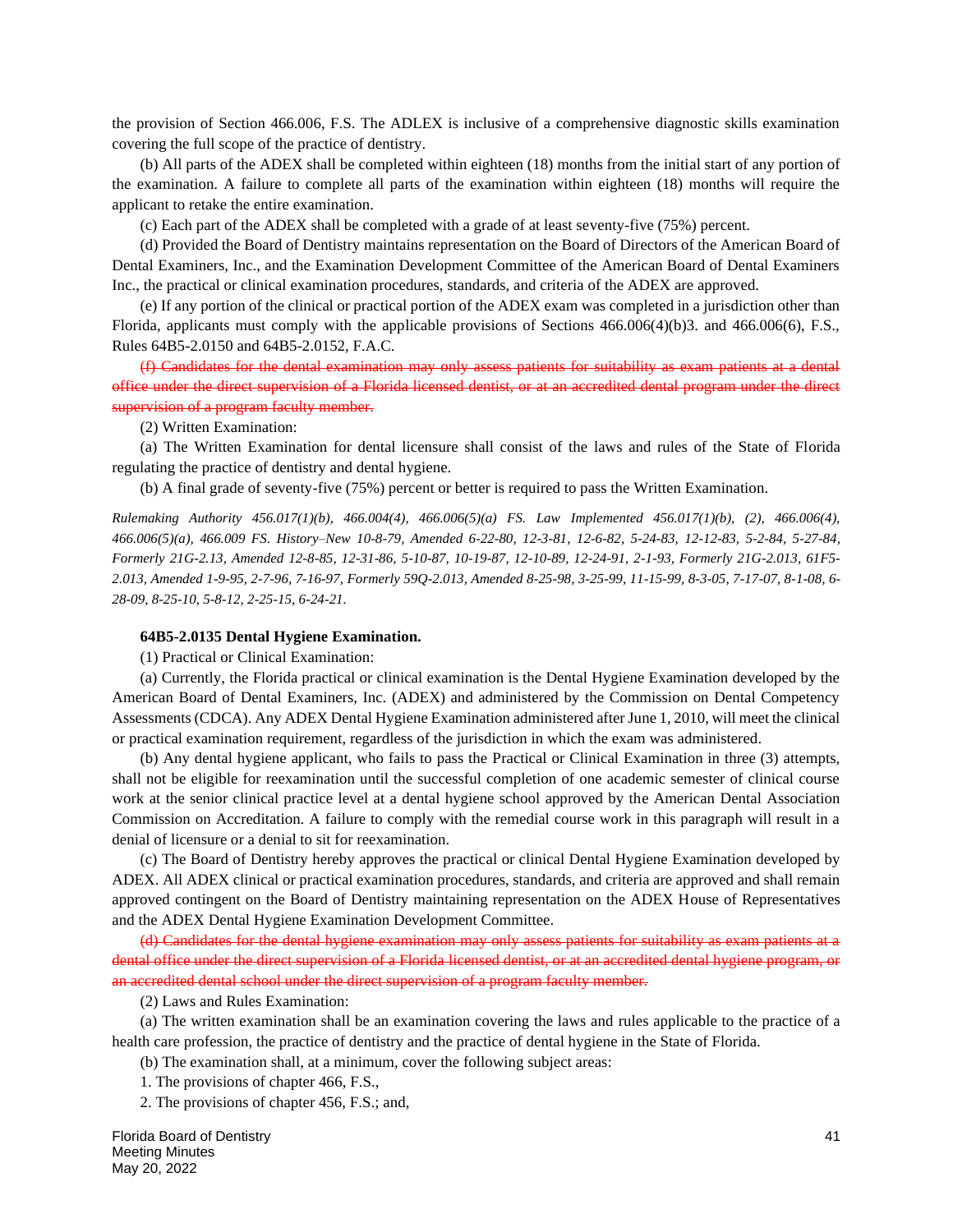3. The provisions of chapter 64B5, F.A.C.

(c) No more than three percent (3%) of the examination shall cover the topic of chapter 456, F.S.

(3) All parts of the ADEX shall be completed within eighteen (18) months from the initial start of any portion of the examination. A failure to complete all parts of the examination within eighteen (18) months will require the applicant to retake the entire examination.

(4) Grading, Passing Results, and Time Requirements:

(a) The practical or clinical examination must be completed with a score of seventy-five (75) points or greater on both portions of the examinations, whether administered in Florida or another jurisdiction.

(b) The written examination shall be completed with a seventy-five percent (75%) or greater.

(5) Historical Note Florida Dental Hygiene Exam:

(a) On March 23, 2012, legislation became effective, SB 1040, which amended section 466.007, F.S. Beginning July 1, 2012, the amendment made the Florida Dental Hygiene Exam the hygiene examination developed by ADEX.

(b) Prior to the legislative change, the Board voted and implemented the Dental Hygiene Exam developed by ADEX and set June 1, 2010, as the controlling date for acceptance of this exam. Preceding June 1, 2010, the hygiene examination was an independent administered state exam.

(c) In accordance with the applicable rules and statutes, June 1, 2010, is the earliest date the Board shall accept for a valid Dental Hygiene Exam developed by ADEX, as this is the earliest date the Board and Council found the ADEX exam met the requirements of section 466.007, F.S.

*Rulemaking Authority 466.004(4) FS. Law Implemented 466.007 FS. History–New 3-16-82, Amended 5-2-84, 5-19-85, 10-8-85, 12-8-85, Formerly 21G-2.135, Amended 12-31-86, 10-19-87, 2-21-88, 5-29-88, Formerly 21G-2.0135, 61F5-2.0135, Amended 11- 15-95, Formerly 59Q-2.0135, Amended 10-31-01, 7-6-05, 12-31-09, 10-10-10, 12-28-11, 8-8-12, 1-27-15, 9-1-15, 5-3-21.*

After discussion, the following action was taken:

Motion: by Dr. Tejera to accept the proposed changes Second: Mr. Andrade Vote: Unanimous

The Board found there was no economic impact, that no part of this rule or a violation of this rule should be designated as a minor violation, that this rule shall not include a sunset provision. and that a Statement of Regulatory Cost was not necessary and will not need legislative ratification.

**C.** Rule 64B5-9.011, F.A.C.

i. Application

The application has been updated to incorporate changes to Rule 64B5-9.011, F.A.C. that became effective on April 3, 2022.

After discussion, the following action was taken:

Motion: by Dr. Tejera to accept the proposed changes to the application Second: Mr. Andrade Vote: Unanimous

The Board found there was no economic impact, that no part of this rule or a violation of this rule should be designated as a minor violation, that this rule shall not include a sunset provision. and that a Statement of Regulatory Cost was not necessary and will not need legislative ratification.

## **X. DISCUSSION**

Florida Board of Dentistry 42 Meeting Minutes May 20, 2022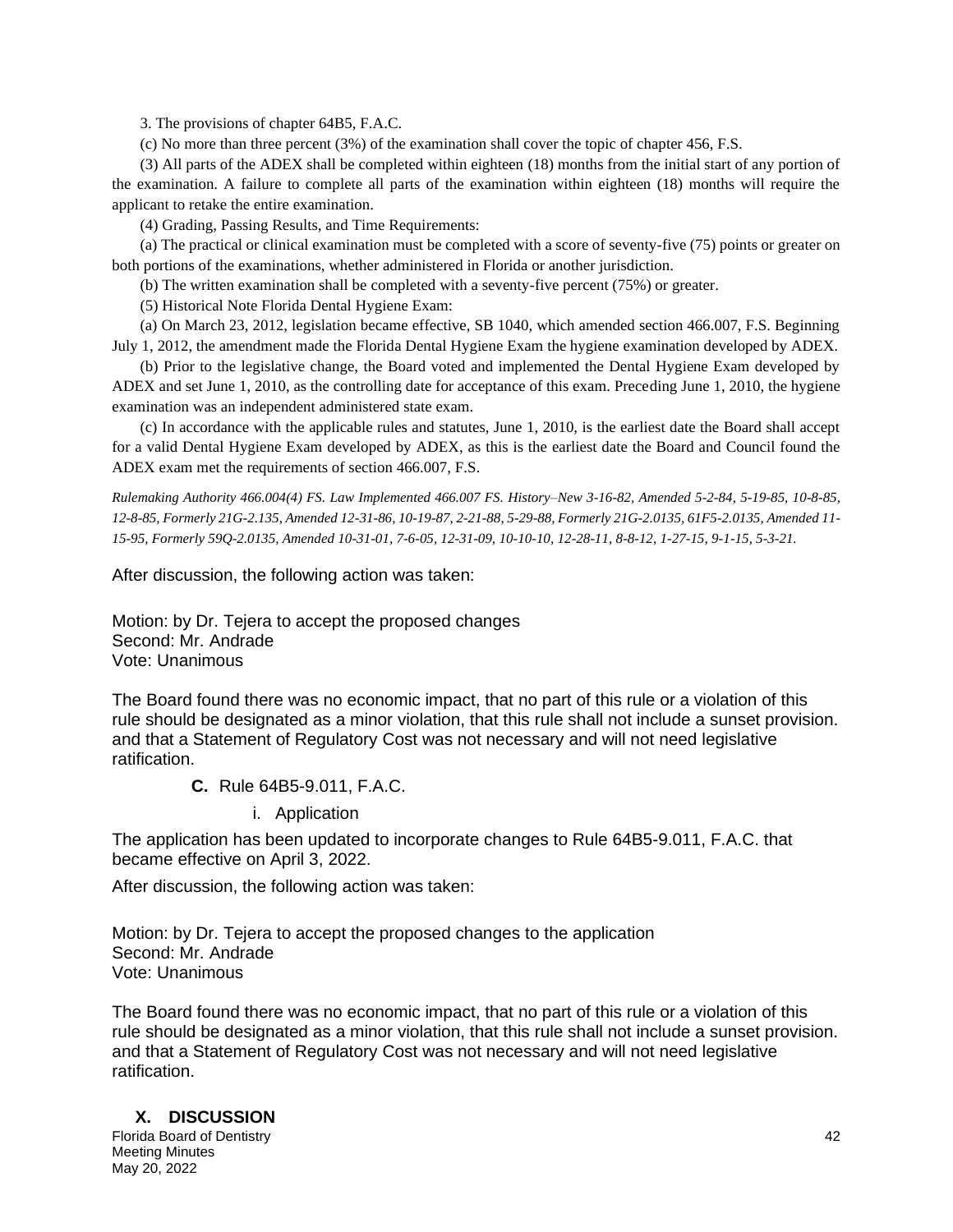# **A.** Sedation of Special Needs Patients – Kent Weitzel, DMD

Dr. Weitzel addressed the board regarding the lack of access to dental care for adult special needs patients. Dr. Weitzel refenced the Pennsylvania model which is made up of education in the dental schools, clinical facilities in the dental schools, and treating special needs patients with the combined efforts of a dental anesthesiologist and a general dentist. He also referenced the Pennsylvania anesthesia dental law which allows non-sedation permitted dentists to bring in a mobile anesthesiologist for treatment of adult special needs patients. He noted that Ohio, Arizona, Texas, Colorado, and California have adopted similar models in their respective states. Allison Seaman and Robert McLean also addressed the board regarding difficulties they have personally encountered in obtaining dental care for their special needs children. The Board thanked Dr. Weitzel for his presentation and thanked Ms. Seaman and Mr. McLean for sharing their concerns but believe that making a change to our anesthesia rule would not increase access to care and could compromise patient safety.

Casey Stoutamire spoke on behalf of the Florida Dental Association (FDA) regarding the access to care and stated that the FDA will continue to work on this issue.

# **XI. FOR YOUR INFORMATION**

**A.** Florida Prescription Drug Monitoring Program (PDMP) Monthly Report

# **XII. NEW BUSINESS**

**A.** Licensure Ratification Lists

After discussion, the following action was taken:

Motion: by Dr. White to approve the licensure ratification list Second: Ms. Hill Vote: Unanimous

**B.** Anesthesia Ratification List

After discussion, the following action was taken:

Motion: by Dr. White to approve the anesthesia ratification list Second: Ms. Hill Vote: Unanimous

## **XIII. OLD BUSINESS**

**A.** Approval of Board Meeting Minutes – February 18, 2022

Motion: by Dr. White to approve the minutes Second: Ms. Hill Vote: Unanimous

# **XIV. ADJOURNMENT**

There being no further business, the meeting was adjourned at 12:30 p.m.